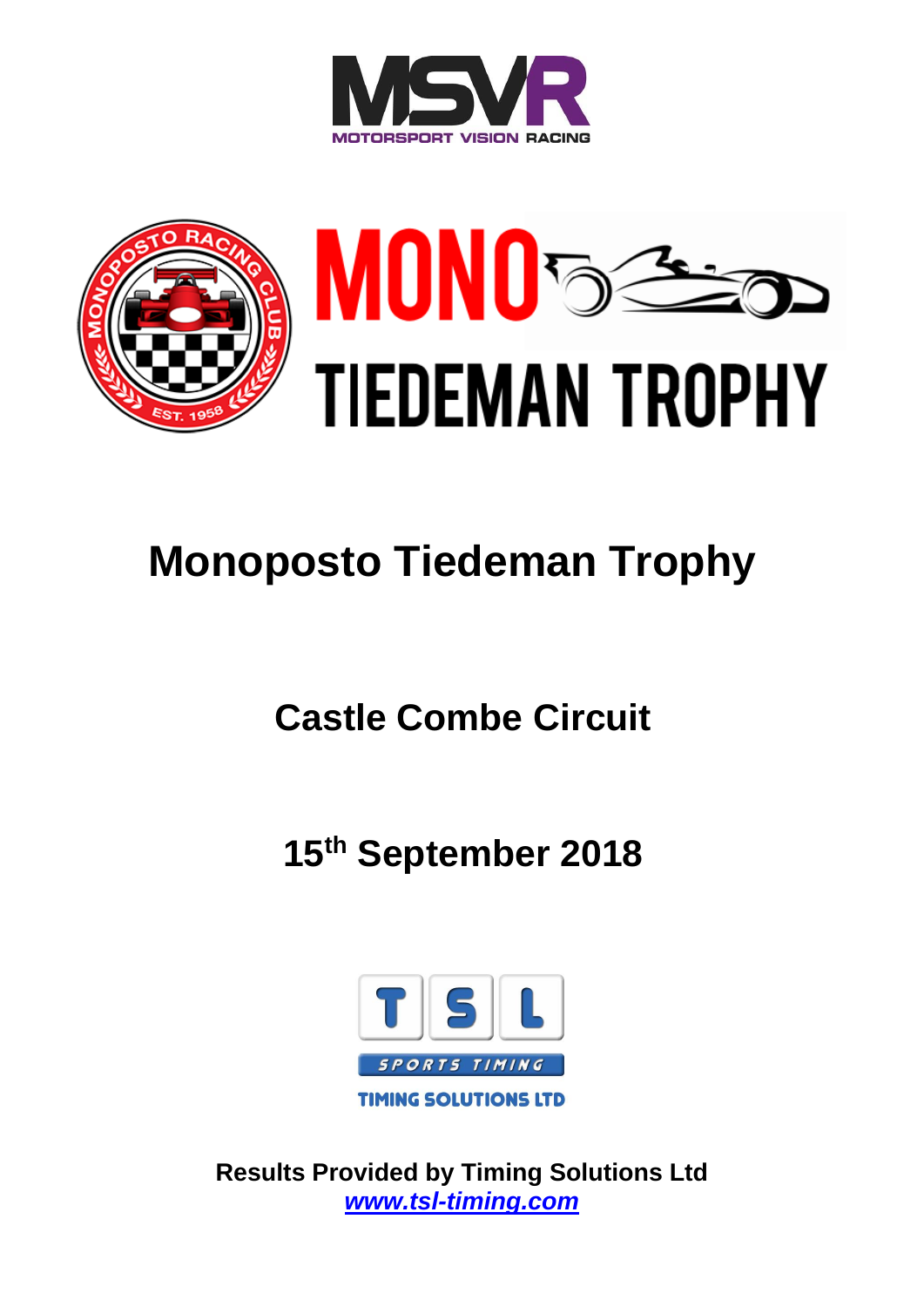## **Monoposto Tiedman Trophy QUALIFYING - RACE 4 - CLASSIFICATION**

| <b>POS</b> | <b>NO</b> | <b>CL</b>      |   | PIC NAME                      | <b>ENTRY</b>          | <b>TIME</b> | ON             | <b>LAPS</b>    | GAP    | <b>DIFF</b> | <b>MPH</b> |
|------------|-----------|----------------|---|-------------------------------|-----------------------|-------------|----------------|----------------|--------|-------------|------------|
| 1          | $3*$      | M1400          |   | <b>Jason TIMMS</b>            | Dallara F301          | 1:05.274    | $\overline{7}$ | 8              |        |             | 102.03     |
| 2          | 18        | M1000          |   | 1 Tom RAWLINGS                | Speads                | 1:05.997    | $\overline{7}$ | 9              | 0.723  | 0.723       | 100.91     |
| 3          | 98        | M1000          |   | <sup>2</sup> Dominic SHEPHERD | <b>JKS</b>            | 1:06.466    | 8              | 9              | 1.192  | 0.469       | 100.20     |
| 4          | 24        | 2000           |   | <b>Robin DAWE</b>             | Tom's Toyota          | 1:07.119    | 8              | 8              | 1.845  | 0.653       | 99.22      |
| 5          | 10        | F <sub>3</sub> |   | <b>Mark HARRISON</b>          | Dallara F302          | 1:07.153    | 8              | 8              | 1.879  | 0.034       | 99.17      |
| 6          | 13        | M1000          |   | 3 Zachary ANDERTON            | Jedi Mk 6             | 1:08.441    | 5              | 6              | 3.167  | 1.288       | 97.31      |
| 7          | 32        | 2000           |   | 2 Terry CLARK                 | Van Diemen RF00       | 1:10.412    | 5              | 7              | 5.138  | 1.971       | 94.58      |
| 8          | 85        | F <sub>3</sub> |   | 2 James DREW-WILLIAMS         | Lola                  | 1:10.592    | 8              | 8              | 5.318  | 0.180       | 94.34      |
| 9          | 83        | M1000          |   | 4 Dave WHEAL                  | Jedi Mk 4             | 1:10.610    | 8              | 8              | 5.336  | 0.018       | 94.32      |
| 10         | 6         | 2000           |   | 3 Peter VENN                  | Van Diemen RF00       | 1:11.646    | 4              | 7              | 6.372  | 1.036       | 92.95      |
| 11         | 31        | F <sub>3</sub> |   | <b>3 Chris DAVISON</b>        | Dallara F301          | 1:12.025    | 3              | 4              | 6.751  | 0.379       | 92.46      |
| 12         | 12        | 1800           | 1 | <b>Phil DAVIS</b>             | Van Diemen RF98       | 1:12.156    | 8              | 8              | 6.882  | 0.131       | 92.30      |
| 13         | 7         | 1800           |   | <sup>2</sup> Geoff FERN       | Van Diemen RF89       | 1:12.790    | 6              | 7              | 7.516  | 0.634       | 91.49      |
| 14         | 117 $*$   | 1800           |   | <sup>3</sup> Chris LORD       | Van Diemen RF82       | 1:13.263    | $\overline{7}$ | 8              | 7.989  | 0.473       | 90.90      |
| 15         | 88        | 1800           |   | 4 Adrian HEATH                | Van Diemen RF97       | 1:14.987    | 5              | 7              | 9.713  | 1.724       | 88.81      |
| 16         | 198       | 1800           |   | <sup>5</sup> Rodney TOFT      | Van Diemen RF82       | 1:15.301    | $\overline{7}$ | 7              | 10.027 | 0.314       | 88.44      |
| 17         | 44        | 1600           |   | 1 Will COX                    | Van Diemen FVJ        | 1:15.818    | 5              | 7              | 10.544 | 0.517       | 87.84      |
| 18         | 69        | 2000           |   | 4 Richard GREENING            | Swift SC98            | 1:16.831    | 5              | 7              | 11.557 | 1.013       | 86.68      |
| 19         | 11        | 1800           |   | 6 Rachel LOVETT               | Swift SC99Z           | 1:18.051    | $\overline{4}$ | 6              | 12.777 | 1.220       | 85.32      |
| 20         | 8         | M1400          |   | <sup>2</sup> Martin WRIGHT    | Dallara F301          | 1:18.734    | 6              | 6              | 13.460 | 0.683       | 84.58      |
| 21         | 57        | 1600           |   | <sup>2</sup> Edward GUEST     | Lola T640             | 1:19.325    | 6              | 7              | 14.051 | 0.591       | 83.95      |
| 22         | 43        | Classic        |   | <sup>1</sup> Andrew BARRON    | Formula Vauxall Lotus | 1:19.565    | 4              | 7              | 14.291 | 0.240       | 83.70      |
| 23         | 77        | M1000          |   | 5 Nigel DAVERS                | Jedi Mk 6             | 1:20.044    | $\mathbf{1}$   | 2              | 14.770 | 0.479       | 83.20      |
| 24         | 66        | 1600           |   | 3 Terry TRUST                 | Swift FR90            | 1:22.976    | $\overline{7}$ | $\overline{7}$ | 17.702 | 2.932       | 80.26      |
| 25         | 70        | 2000           |   | 5 Michael JOWETT              | Van Diemen RF00       | 1:29.046    | 1              | 6              | 23.772 | 6.070       | 74.79      |

**\*Car Nos 3 & 1 - No working transponders - Please fit for races - Q.12.2.1 \*Car No 117 - Please check transponder wiring - Intermittent signal**

**Weather / Track : Bright / Dry**

These results are provisional until the conclusion of any judicial and technical matters. Start: 10:06 Flag 00:00 End: 10:21

Clerk Of Course : Timekeeper :

Circuit Length = 1.8500 miles Castle Combe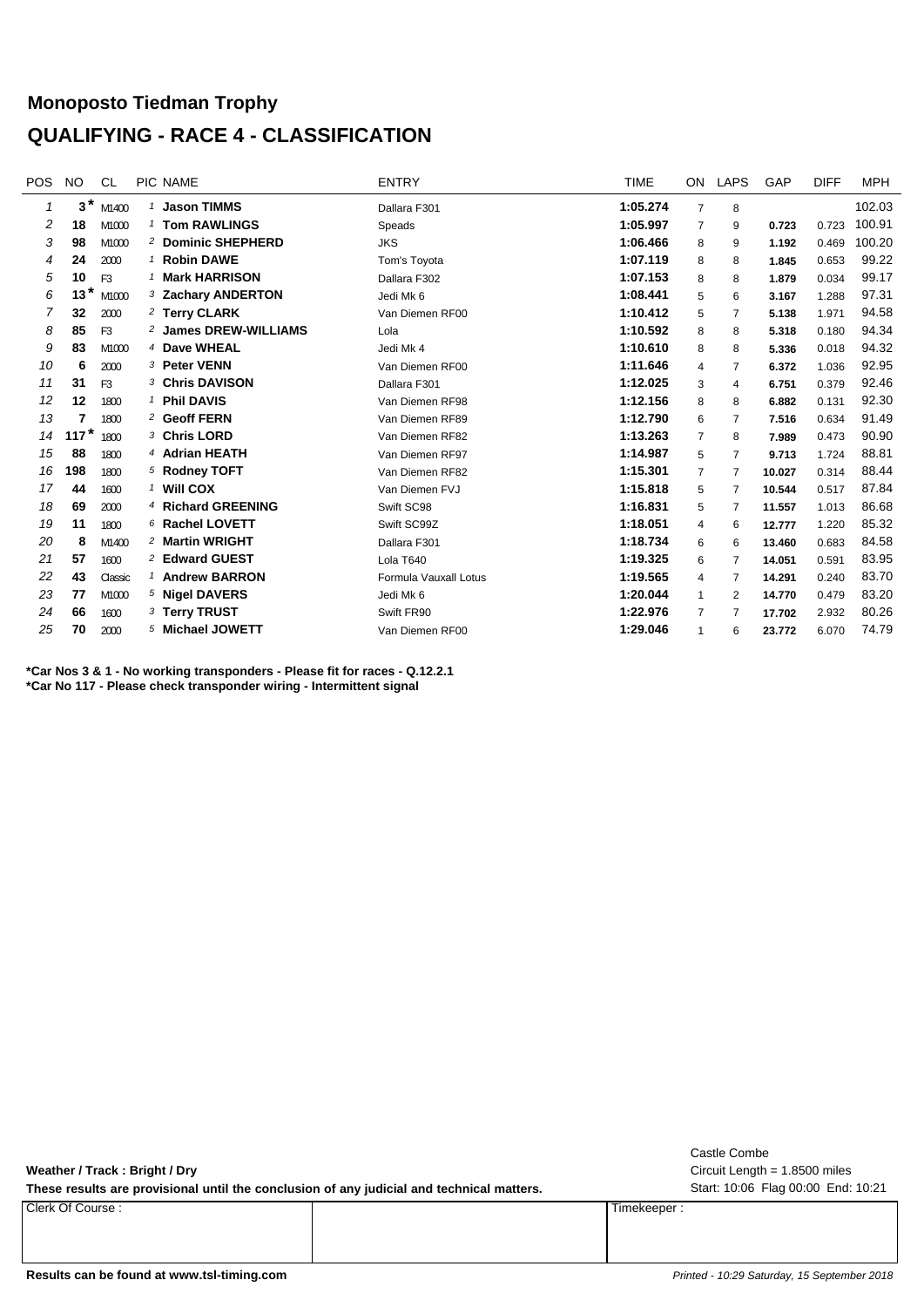# **Monoposto Tiedman Trophy QUALIFYING - RACE 4 - LAP ANALYSIS**

DIFF = Difference To Personal Best Lap

| P <sub>1</sub> | <b>3 Jason TIMMS</b>          |             |                 |                              |
|----------------|-------------------------------|-------------|-----------------|------------------------------|
| LAP            | <b>LAP TIME</b>               | <b>DIFF</b> | MPH             | TIME OF DAY                  |
| 1 -            | 1:11.601                      | 6.327       | 93.01           | 10:09:40.414                 |
| 2 -            | 1:10.229                      | 4.955       | 94.83           | 10:10:50.643                 |
| 3 -            | 1:42.087                      | 36.813      | 65.23           | 10:12:32.730                 |
| 4 -            | 1:07.815                      | 2.541       | 98.20           | 10:13:40.545                 |
| 5 -            | 1:11.267                      | 5.993       | 93.45           | 10:14:51.812                 |
| 6 -            | $1:07.458$ (3)                | 2.184       | 98.72           | 10:15:59.270                 |
| 7 -            | 1:05.274(1)                   |             | 102.03          | 10:17:04.544                 |
| 8 -            | $1:06.406$ (2)                | 1.132       | 100.29          | 10:18:10.950                 |
| P <sub>2</sub> | <b>18 Tom RAWLINGS</b>        |             |                 |                              |
| LAP            | <b>LAP TIME</b>               | DIFF        | MPH             | TIME OF DAY                  |
| 1 -            | $1:06.160$ (2)                | 0.163       | 100.66          | 10:09:13.942                 |
| 2 -            | 1:09.168                      | 3.171       | 96.28           | 10:10:23.110                 |
| 3 -            | 1:08.820                      | 2.823       | 96.77           | 10:11:31.930                 |
| 4 -            | 1:06.430                      | 0.433       | 100.25          | 10:12:38.360                 |
| 5 -            | 1:07.291                      | 1.294       | 98.97           | 10:13:45.651                 |
| 6 -            | 1:08.969                      | 2.972       | 96.56           | 10:14:54.620                 |
| $7 -$          | 1:05.997(1)                   |             | 100.91          | 10:16:00.617                 |
| 8 -            | $1:06.305$ (3)                | 0.308       | 100.44          | 10:17:06.922                 |
| 9 -            | 1:09.036                      | 3.039       | 96.47           | 10:18:15.958                 |
| P <sub>3</sub> | 98 Dominic SHEPHERD           |             |                 |                              |
| LAP            | <b>LAP TIME</b>               | DIFF        | MPH             | TIME OF DAY                  |
| $1 -$          | 2:03.513                      | 57.047      | 53.92           | 10:09:04.462                 |
| 2 -            | 1:14.466                      | 8.000       | 89.43           | 10:10:18.928                 |
| 3 -            | 1:16.378                      | 9.912       | 87.19           | 10:11:35.306                 |
| $4 -$          | 1:07.904                      | 1.438       | 98.08           | 10:12:43.210                 |
| 5 -            | 1:08.124                      | 1.658       | 97.76           | 10:13:51.334                 |
| 6 -            | 1:11.027                      | 4.561       | 93.76           | 10:15:02.361                 |
| 7 -<br>8 -     | $1:07.245$ (3)<br>1:06.466(1) | 0.779       | 99.04<br>100.20 | 10:16:09.606<br>10:17:16.072 |
| 9 -            | $1:06.897$ (2)                | 0.431       | 99.55           | 10:18:22.969                 |
| P <sub>4</sub> | 24 Robin DAWE                 |             |                 |                              |
| LAP            | <b>LAP TIME</b>               | DIFF        | <b>MPH</b>      | TIME OF DAY                  |
| 1 -            | 1:20.136                      | 13.017      | 83.10           | 10:10:17.125                 |
| 2 -            | 1:16.294                      | 9.175       | 87.29           | 10:11:33.419                 |
| 3 -            | $1:09.387$ (2)                | 2.268       | 95.98           | 10:12:42.806                 |
| 4 -            | $1:09.489$ (3)                | 2.370       | 95.84           | 10:13:52.295                 |
| 5 -            | 1:11.248                      | 4.129       | 93.47           | 10:15:03.543                 |
| 6 -            | 1:11.863                      | 4.744       | 92.67           | 10:16:15.406                 |
| 7 -            | 1:09.687                      | 2.568       | 95.57           | 10:17:25.093                 |
| 8 -            | 1:07.119(1)                   |             | 99.22           | 10:18:32.212                 |
| P5             | <b>10 Mark HARRISON</b>       |             |                 |                              |
| LAP            | <b>LAP TIME</b>               | <b>DIFF</b> | MPH             | TIME OF DAY                  |
| 1 -            | 1:15.153                      | 8.000       | 88.61           | 10:09:57.307                 |
| 2 -            | 1:10.478                      | 3.325       | 94.49           | 10:11:07.785                 |
| $3 -$          | 1:10.456                      | 3.303       | 94.52           | 10:12:18.241                 |
| 4 -            | 1:11.054                      | 3.901       | 93.73           | 10:13:29.295                 |
| 5 -            | 1:12.050                      | 4.897       | 92.43           | 10:14:41.345                 |
| 6 -            | $1:07.919$ (2)                | 0.766       | 98.05           | 10:15:49.264                 |
| 7 -            | $1:08.551$ (3)                | 1.398       | 97.15           | 10:16:57.815                 |
| 8 -            | 1:07.153(1)                   |             | 99.17           | 10:18:04.968                 |
| P6             | <b>13 Zachary ANDERTON</b>    |             |                 |                              |
| LAP            | <b>LAP TIME</b>               | <b>DIFF</b> | <b>MPH</b>      | TIME OF DAY                  |

**Weather / Track : Bright / Dry**

|                 |                                  | DIFF = Difference To Personal Best Lap |                |                              |
|-----------------|----------------------------------|----------------------------------------|----------------|------------------------------|
| $1 -$           | 1:21.760                         | 13.319                                 | 81.45          | 10:10:32.435                 |
| $2 -$           | 1:49.915<br>P                    | 41.474                                 | 60.59          | 10:12:22.350                 |
| 3 -             | 1:51.198                         | 42.757                                 | 59.89          | 10:14:13.549                 |
| 4 -             | $1:09.810$ (3)                   | 1.369                                  | 95.40          | 10:15:23.359                 |
| 5 -             | 1:08.441(1)                      |                                        | 97.31          | 10:16:31.800                 |
| 6 -             | $1:09.227$ (2)                   | 0.786                                  | 96.20          | 10:17:41.027                 |
| P7              | 32 Terry CLARK                   |                                        |                |                              |
| LAP             | <b>LAP TIME</b>                  | <b>DIFF</b>                            | <b>MPH</b>     | TIME OF DAY                  |
| $1 -$           | 1:20.941                         | 10.529                                 | 82.28          | 10:10:27.081                 |
| 2 -             | 1:18.540                         | 8.128                                  | 84.79          | 10:11:45.621                 |
| 3 -             | 1:11.910                         | 1.498                                  | 92.61          | 10:12:57.531                 |
| 4 -<br>5 -      | 1:12.300<br>1:10.412(1)          | 1.888                                  | 92.11<br>94.58 | 10:14:09.831<br>10:15:20.243 |
| 6 -             | $1:10.755$ (2)                   | 0.343                                  | 94.12          | 10:16:30.998                 |
| 7 -             | $1:10.974$ (3)                   | 0.562                                  | 93.83          | 10:17:41.972                 |
| P <sub>8</sub>  | 85 James DREW-WILLIAMS           |                                        |                |                              |
| LAP             | <b>LAP TIME</b>                  | <b>DIFF</b>                            | <b>MPH</b>     | TIME OF DAY                  |
| $1 -$           | 1:15.074                         | 4.482                                  | 88.71          | 10:09:42.791                 |
| $2 -$           | 1:15.208                         | 4.616                                  | 88.55          | 10:10:57.999                 |
| 3 -             | 1:17.345                         | 6.753                                  | 86.10          | 10:12:15.344                 |
| $4 -$           | 1:14.269                         | 3.677                                  | 89.67          | 10:13:29.613                 |
| 5 -             | 1:15.946                         | 5.354                                  | 87.69          | 10:14:45.559                 |
| 6 -             | $1:12.078$ (3)                   | 1.486                                  | 92.40          | 10:15:57.637                 |
| 7 -             | $1:11.837$ (2)                   | 1.245                                  | 92.71          | 10:17:09.474                 |
| 8 -             | 1:10.592(1)                      |                                        | 94.34          | 10:18:20.066                 |
| P <sub>9</sub>  | <b>83 Dave WHEAL</b>             |                                        |                |                              |
| LAP             | <b>LAP TIME</b>                  | <b>DIFF</b>                            | <b>MPH</b>     | TIME OF DAY                  |
| 1 -             | 1:24.312                         | 13.702                                 | 78.99          | 10:10:03.786                 |
| 2 -             | 1:14.906                         | 4.296                                  | 88.91          | 10:11:18.692                 |
| 3 -             | 1:14.609                         | 3.999                                  | 89.26          | 10:12:33.301                 |
| 4 -             | $1:12.235$ (2)                   | 1.625                                  | 92.19          | 10:13:45.536                 |
|                 |                                  |                                        |                |                              |
| 5 -             | 1:16.685                         | 6.075                                  | 86.84          | 10:15:02.221                 |
| 6 -             | 1:12.886                         | 2.276                                  | 91.37          | 10:16:15.107                 |
| 7 -<br>8 -      | $1:12.562$ (3)                   | 1.952                                  | 91.78<br>94.32 | 10:17:27.669<br>10:18:38.279 |
|                 | 1:10.610(1)                      |                                        |                |                              |
| P <sub>10</sub> | <b>6 Peter VENN</b>              |                                        |                |                              |
| LAP             | <b>LAP TIME</b>                  | <b>DIFF</b>                            | <b>MPH</b>     | TIME OF DAY                  |
| $1 -$           | 1:21.470                         | 9.824                                  | 81.74          | 10:10:17.997                 |
| $2 -$           | 1:18.017                         | 6.371                                  | 85.36          | 10:11:36.014                 |
| $3 -$           | $1:13.009$ (3)                   | 1.363                                  | 91.22          | 10:12:49.023                 |
| 4 -             | 1:11.646(1)<br>1:13.373          |                                        | 92.95          | 10:14:00.669<br>10:15:14.042 |
| $5 -$<br>6 -    |                                  | 1.727<br>1.254                         | 90.76<br>91.35 | 10:16:26.942                 |
| $7 -$           | $1:12.900$ (2)<br>1:13.266       | 1.620                                  | 90.90          | 10:17:40.208                 |
| <b>P11</b>      | <b>Chris DAVISON</b><br>31       |                                        |                |                              |
| LAP             | <b>LAP TIME</b>                  | DIFF                                   | MPH            | <b>TIME OF DAY</b>           |
| 1 -             |                                  | 2.064                                  | 89.89          | 10:10:12.240                 |
| 2 -             | $1:14.089$ (3)<br>$1:13.996$ (2) | 1.971                                  | 90.00          | 10:11:26.236                 |
| 3 -             | 1:12.025(1)                      |                                        | 92.46          | 10:12:38.261                 |
| 4 -             | 1:33.752 <b>P</b>                | 21.727                                 | 71.03          | 10:14:12.013                 |
| <b>P12</b>      | <b>12 Phil DAVIS</b>             |                                        |                |                              |
| LAP             | <b>LAP TIME</b>                  | <b>DIFF</b>                            | MPH            | TIME OF DAY                  |
| 1 -             | 1:17.431                         | 5.275                                  | 86.01          | 10:10:01.811                 |

Start: 10:06 Flag 00:00 End: 10:21 Circuit Length = 1.8500 miles Castle Combe

#### Results can be found at www.tsl-timing.com **Page 1 of 3** Printed - 10:30 Saturday, 15 September 2018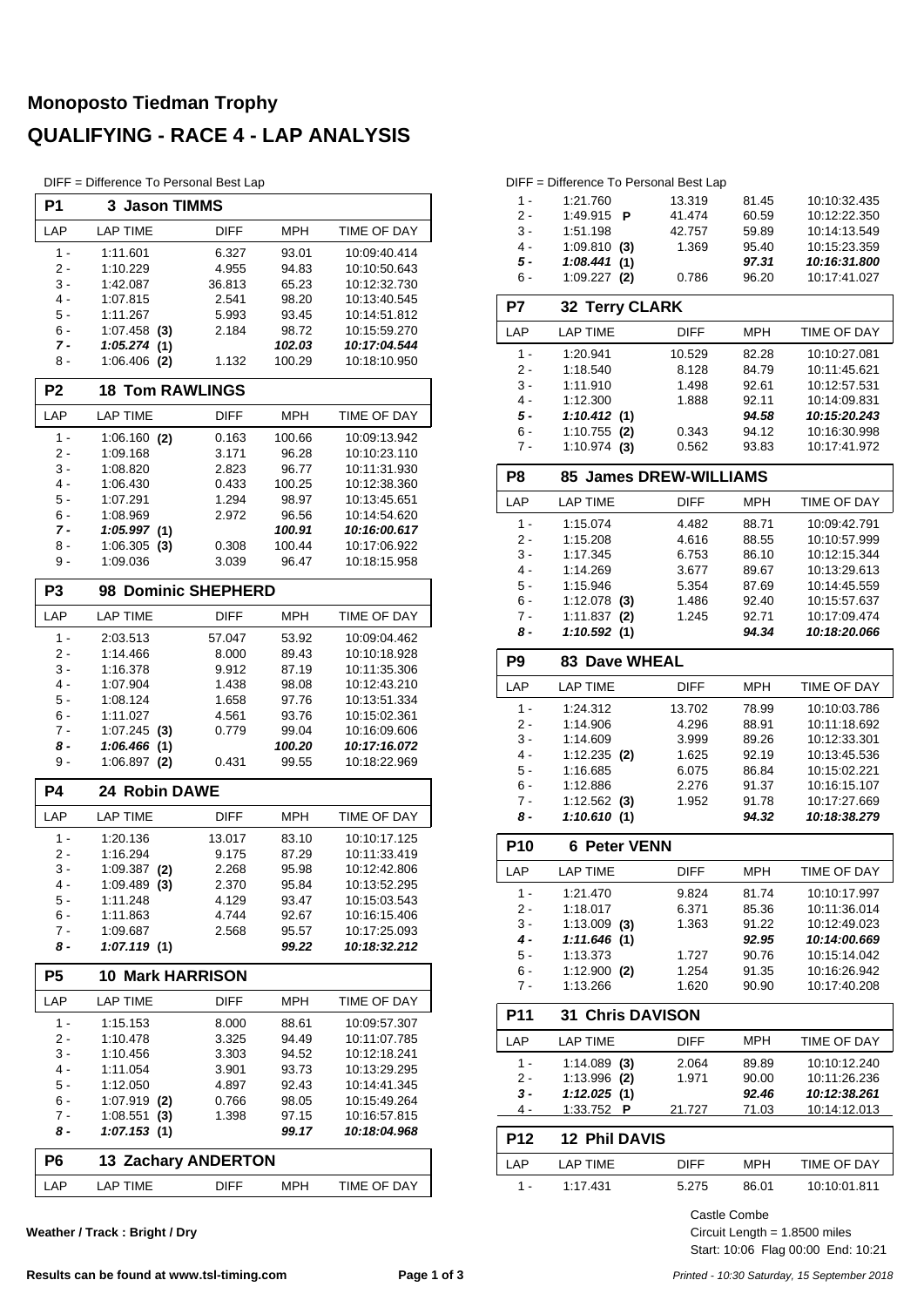# **Monoposto Tiedman Trophy QUALIFYING - RACE 4 - LAP ANALYSIS**

|                 | DIFF = Difference To Personal Best Lap |                |                |                              |
|-----------------|----------------------------------------|----------------|----------------|------------------------------|
| $2 -$           | 1:15.296                               | 3.140          | 88.45          | 10:11:17.107                 |
| $3 -$           | 1:14.469                               | 2.313          | 89.43          | 10:12:31.576                 |
| 4 -<br>5 -      | 1:13.667 (3)<br>1:16.521               | 1.511          | 90.40          | 10:13:45.243                 |
| 6 -             | $1:13.132$ (2)                         | 4.365<br>0.976 | 87.03<br>91.06 | 10:15:01.764<br>10:16:14.896 |
| 7 -             | 1:14.797                               | 2.641          | 89.04          | 10:17:29.693                 |
| 8 -             | 1:12.156(1)                            |                | 92.30          | 10:18:41.849                 |
| <b>P13</b>      | <b>7 Geoff FERN</b>                    |                |                |                              |
| LAP             | <b>LAP TIME</b>                        | <b>DIFF</b>    | <b>MPH</b>     | TIME OF DAY                  |
| $1 -$           | 1:20.979                               | 8.189          | 82.24          | 10:10:18.511                 |
| 2 -             | 1:19.614                               | 6.824          | 83.65          | 10:11:38.125                 |
| 3 -             | 1:16.287                               | 3.497          | 87.30          | 10:12:54.412                 |
| 4 -             | 1:16.017                               | 3.227          | 87.61          | 10:14:10.429                 |
| 5 -             | 1:13.616<br>(2)                        | 0.826          | 90.46          | 10:15:24.045                 |
| 6 -             | 1:12.790(1)                            |                | 91.49          | 10:16:36.835                 |
| $7 -$           | $1:15.153$ (3)                         | 2.363          | 88.61          | 10:17:51.988                 |
| P <sub>14</sub> | <b>117 Chris LORD</b>                  |                |                |                              |
| LAP             | <b>LAP TIME</b>                        | DIFF           | <b>MPH</b>     | TIME OF DAY                  |
| 1 -             | 2:06.226                               | 52.963         | 52.76          | 10:09:01.015                 |
| $2 -$           | 1:18.366                               | 5.103          | 84.98          | 10:10:19.381                 |
| 3 -             | 1:20.684                               | 7.421          | 82.54          | 10:11:40.065                 |
| 4 -             | 1:14.565<br>1:14.289                   | 1.302          | 89.31          | 10:12:54.630                 |
| 5 -<br>6 -      | (2)<br>$1:14.323$ (3)                  | 1.026<br>1.060 | 89.65<br>89.60 | 10:14:08.919<br>10:15:23.242 |
| 7 -             | 1:13.263(1)                            |                | 90.90          | 10:16:36.505                 |
| 8 -             | 1:14.661                               | 1.398          | 89.20          | 10:17:51.166                 |
| P <sub>15</sub> | <b>88 Adrian HEATH</b>                 |                |                |                              |
| LAP             | <b>LAP TIME</b>                        | DIFF           | <b>MPH</b>     | TIME OF DAY                  |
| 1 -             | 1:20.325                               | 5.338          | 82.91          | 10:10:15.027                 |
| 2 -             | 1:26.228                               | 11.241         | 77.23          | 10:11:41.255                 |
| 3 -             | 1:16.826                               | 1.839          | 86.68          | 10:12:58.081                 |
| 4 -             | 1:17.050                               | 2.063          | 86.43          | 10:14:15.131                 |
| 5 -             | 1:14.987(1)                            |                | 88.81          | 10:15:30.118                 |
| 6 -<br>$7 -$    | 1:16.801<br>(3)<br>1:15.587<br>(2)     | 1.814<br>0.600 | 86.71<br>88.11 | 10:16:46.919<br>10:18:02.506 |
| <b>P16</b>      | 198 Rodney TOFT                        |                |                |                              |
| LAP             | <b>LAP TIME</b>                        | <b>DIFF</b>    | <b>MPH</b>     | TIME OF DAY                  |
|                 |                                        |                |                |                              |
| 1 -<br>2 -      | 1:19.351                               | 4.050          | 83.93          | 10:09:59.606<br>10:11:16.610 |
| 3 -             | 1:17.004<br>1:17.736                   | 1.703<br>2.435 | 86.48<br>85.67 | 10:12:34.346                 |
| $4 -$           | $1:16.822$ (3)                         | 1.521          | 86.69          | 10:13:51.168                 |
| 5 -             | 1:16.562<br>(2)                        | 1.261          | 86.98          | 10:15:07.730                 |
| 6 -             | 1:19.726                               | 4.425          | 83.53          | 10:16:27.456                 |
| 7 -             | 1:15.301(1)                            |                | 88.44          | 10:17:42.757                 |
| P17             | <b>44 Will COX</b>                     |                |                |                              |
| LAP             | LAP TIME                               | DIFF           | MPH            | TIME OF DAY                  |
| 1 -             | 1:18.900                               | 3.082          | 84.41          | 10:10:06.952                 |
| 2 -             | 1:18.393                               | 2.575          | 84.95          | 10:11:25.345                 |
| $3 -$           | 1:18.762                               | 2.944          | 84.55          | 10:12:44.107                 |
| 4 -             | 1:17.197                               | 1.379          | 86.27          | 10:14:01.304                 |
| 5 -             | 1:15.818(1)                            |                | 87.84          | 10:15:17.122                 |
| 6 -             | 1:16.796<br>(2)                        | 0.978          | 86.72          | 10:16:33.918                 |
| 7 -             | 1:16.899 (3)                           | 1.081          | 86.60          | 10:17:50.817                 |

DIFF = Difference To Personal Best Lap

| <b>P18</b>      | <b>69 Richard GREENING</b>     |                |                    |                              |  |  |  |  |  |  |
|-----------------|--------------------------------|----------------|--------------------|------------------------------|--|--|--|--|--|--|
| LAP             | <b>LAP TIME</b>                | <b>DIFF</b>    | MPH                | TIME OF DAY                  |  |  |  |  |  |  |
| 1 -             | 1:28.628                       | 11.797         | 75.14              | 10:10:23.149                 |  |  |  |  |  |  |
| $2 -$           | 1:23.924                       | 7.093          | 79.35              | 10:11:47.073                 |  |  |  |  |  |  |
| $3 -$           | 1:19.477                       | 2.646          | 83.79              | 10:13:06.550                 |  |  |  |  |  |  |
| $4 -$           | 1:16.860<br>(2)                | 0.029          | 86.65              | 10:14:23.410                 |  |  |  |  |  |  |
| 5 -             | 1:16.831(1)                    |                | 86.68              | 10:15:40.241                 |  |  |  |  |  |  |
| 6 -<br>$7 -$    | 1:19.252<br>$1:18.995$ (3)     | 2.421<br>2.164 | 84.03<br>84.30     | 10:16:59.493<br>10:18:18.488 |  |  |  |  |  |  |
|                 |                                |                |                    |                              |  |  |  |  |  |  |
| P <sub>19</sub> | <b>11 Rachel LOVETT</b>        |                |                    |                              |  |  |  |  |  |  |
| LAP             | <b>LAP TIME</b>                | <b>DIFF</b>    | <b>MPH</b>         | <b>TIME OF DAY</b>           |  |  |  |  |  |  |
| $1 -$           | 1:26.047                       | 7.996          | 77.39              | 10:10:09.577                 |  |  |  |  |  |  |
| $2 -$           | 1:33.372                       | 15.321         | 71.32              | 10:11:42.949                 |  |  |  |  |  |  |
| $3 -$           | $1:19.058$ (3)                 | 1.007          | 84.24              | 10:13:02.007                 |  |  |  |  |  |  |
| 4 -             | 1:18.051(1)                    |                | 85.32              | 10:14:20.058                 |  |  |  |  |  |  |
| 5 -             | 1:18.400<br>(2)                | 0.349          | 84.94              | 10:15:38.458                 |  |  |  |  |  |  |
| 6 -             | 1:21.336                       | 3.285          | 81.88              | 10:16:59.794                 |  |  |  |  |  |  |
| P <sub>20</sub> | 8 Martin WRIGHT                |                |                    |                              |  |  |  |  |  |  |
| LAP             | <b>LAP TIME</b>                | <b>DIFF</b>    | <b>MPH</b>         | TIME OF DAY                  |  |  |  |  |  |  |
| 1 -             | 1:27.156                       | 8.422          | 76.41              | 10:10:31.944                 |  |  |  |  |  |  |
| $2 -$           | 1:28.129                       | 9.395          | 75.57              | 10:12:00.073                 |  |  |  |  |  |  |
| $3 -$           | $1:21.789$ (2)                 | 3.055          | 81.42              | 10:13:21.862                 |  |  |  |  |  |  |
| $4 -$           | 2:01.289                       | 42.555         | 54.91              | 10:15:23.151                 |  |  |  |  |  |  |
| 5 -<br>6 -      | $1:26.588$ (3)                 | 7.854          | 76.91<br>84.58     | 10:16:49.739<br>10:18:08.473 |  |  |  |  |  |  |
|                 | 1:18.734(1)                    |                |                    |                              |  |  |  |  |  |  |
| P <sub>21</sub> | 57 Edward GUEST                |                |                    |                              |  |  |  |  |  |  |
| LAP             | <b>LAP TIME</b>                | <b>DIFF</b>    | <b>TIME OF DAY</b> |                              |  |  |  |  |  |  |
| $1 -$           | 1:25.768                       | 6.443          | 77.65              | 10:10:05.731                 |  |  |  |  |  |  |
| $2 -$           | 1:24.821                       | 5.496          | 78.51              | 10:11:30.552                 |  |  |  |  |  |  |
| 3 -             | 1:22.780                       | 3.455          | 80.45              | 10:12:53.332                 |  |  |  |  |  |  |
| $4 -$           | 1:24.503                       | 5.178          | 78.81              | 10:14:17.835                 |  |  |  |  |  |  |
| 5 -             | 1:20.076<br>(3)                | 0.751          | 83.17              | 10:15:37.911<br>10:16:57.236 |  |  |  |  |  |  |
| 6 -<br>7 -      | 1:19.325(1)<br>1:19.831<br>(2) | 0.506          | 83.95<br>83.42     | 10:18:17.067                 |  |  |  |  |  |  |
|                 |                                |                |                    |                              |  |  |  |  |  |  |
| <b>P22</b>      | <b>43 Andrew BARRON</b>        |                |                    |                              |  |  |  |  |  |  |
| LAP             | <b>LAP TIME</b>                | <b>DIFF</b>    | MPH                | TIME OF DAY                  |  |  |  |  |  |  |
| 1 -             | 1:54.191                       | 34.626         | 58.32              | 10:09:15.043                 |  |  |  |  |  |  |
| 2 -             | 1:35.491                       | 15.926         | 69.74              | 10:10:50.534                 |  |  |  |  |  |  |
| 3 -             | 1:27.409                       | 7.844          | 76.19              | 10:12:17.943                 |  |  |  |  |  |  |
| 4 -<br>5 -      | 1:19.565(1)                    |                | 83.70              | 10:13:37.508<br>10:15:03.132 |  |  |  |  |  |  |
| 6 -             | 1:25.624<br>$1:22.598$ (3)     | 6.059<br>3.033 | 77.78<br>80.63     | 10:16:25.730                 |  |  |  |  |  |  |
| 7 -             | $1:21.305$ (2)                 | 1.740          | 81.91              | 10:17:47.035                 |  |  |  |  |  |  |
| P <sub>23</sub> | <b>77 Nigel DAVERS</b>         |                |                    |                              |  |  |  |  |  |  |
| LAP             | <b>LAP TIME</b>                | DIFF           | MPH                | TIME OF DAY                  |  |  |  |  |  |  |
| 1 -             | 1:20.044 (1)                   |                | 83.20              | 10:10:11.122                 |  |  |  |  |  |  |
| 2 -             | <u>1:48.851 P</u>              | <u>28.807</u>  | <u>61.18</u>       | <u>10:11:59.973</u>          |  |  |  |  |  |  |
| P24             | <b>66 Terry TRUST</b>          |                |                    |                              |  |  |  |  |  |  |
| LAP             | <b>LAP TIME</b>                | DIFF           | MPH                | TIME OF DAY                  |  |  |  |  |  |  |
| 1 -             | 2:19.584                       | 56.608         | 47.71              | 10:09:12.750                 |  |  |  |  |  |  |
| 2 -             | $1:25.652$ (3)                 | 2.676          | 77.75              | 10:10:38.402                 |  |  |  |  |  |  |
| 3 -             | 1:28.790                       | 5.814          | 75.00              | 10:12:07.192                 |  |  |  |  |  |  |
|                 |                                |                |                    |                              |  |  |  |  |  |  |
|                 | Castle Combe                   |                |                    |                              |  |  |  |  |  |  |

**Weather / Track : Bright / Dry**

Start: 10:06 Flag 00:00 End: 10:21 Circuit Length = 1.8500 miles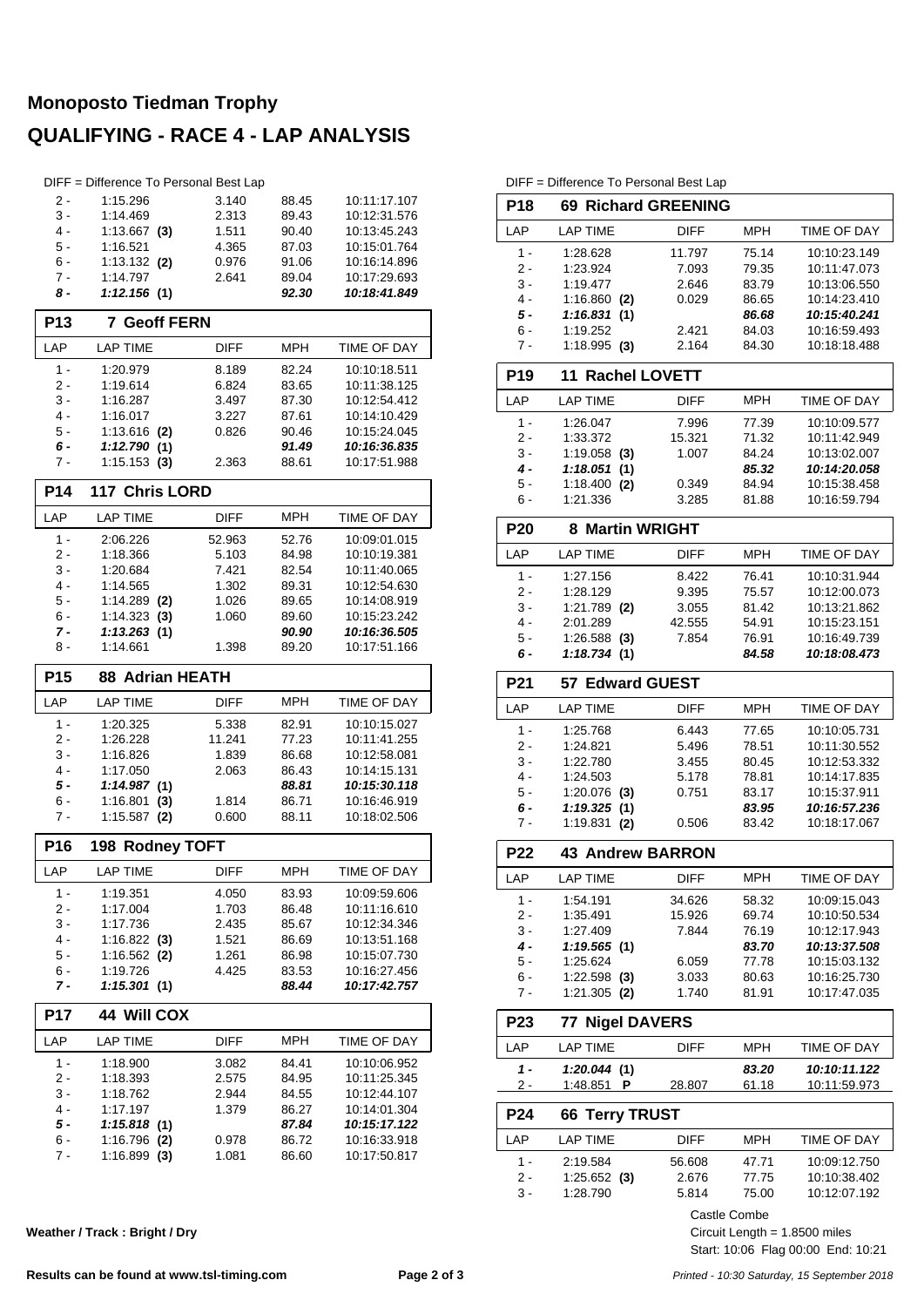# **Monoposto Tiedman Trophy QUALIFYING - RACE 4 - LAP ANALYSIS**

|            | DIFF = Difference To Personal Best Lap |             |            |                    |  |  |  |  |  |  |  |
|------------|----------------------------------------|-------------|------------|--------------------|--|--|--|--|--|--|--|
| 4 -        | $1:24.394$ (2)                         | 1.418       | 78.91      | 10:13:31.586       |  |  |  |  |  |  |  |
| $5 -$      | 1:30.713                               | 7.737       | 73.41      | 10:15:02.299       |  |  |  |  |  |  |  |
| $6 -$      | 1:26.719                               | 3.743       | 76.80      | 10:16:29.018       |  |  |  |  |  |  |  |
| 7 -        | 1:22.976(1)                            |             | 80.26      | 10:17:51.994       |  |  |  |  |  |  |  |
| <b>P25</b> | <b>70 Michael JOWETT</b>               |             |            |                    |  |  |  |  |  |  |  |
|            |                                        |             |            |                    |  |  |  |  |  |  |  |
| LAP        | <b>LAP TIME</b>                        | <b>DIFF</b> | <b>MPH</b> | <b>TIME OF DAY</b> |  |  |  |  |  |  |  |
| $1 -$      | 1:29.046(1)                            |             | 74.79      | 10:10:22.547       |  |  |  |  |  |  |  |
| $2 -$      | 1:29.416<br>(3)                        | 0.370       | 74.48      | 10:11:51.963       |  |  |  |  |  |  |  |
| $3 -$      | 1:32.321                               | 3.275       | 72.13      | 10:13:24.284       |  |  |  |  |  |  |  |
| $4 -$      | 1:37.069                               | 8.023       | 68.61      | 10:15:01.353       |  |  |  |  |  |  |  |
| $5 -$      | 1:32.150                               | 3.104       | 72.27      | 10:16:33.503       |  |  |  |  |  |  |  |

Start: 10:06 Flag 00:00 End: 10:21 Circuit Length = 1.8500 miles Castle Combe

**Weather / Track : Bright / Dry**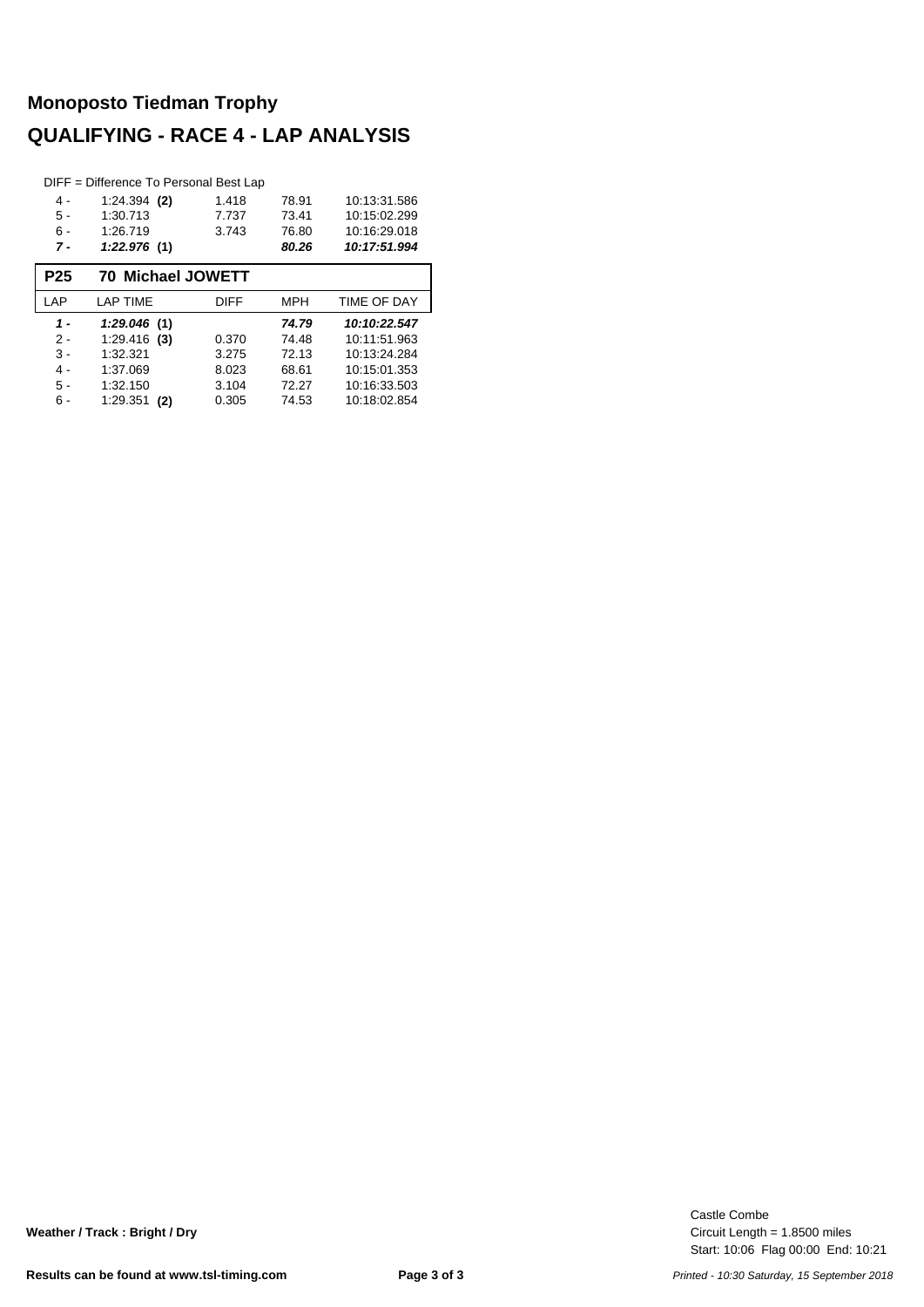# **Monoposto Tiedman Trophy RACE 4 - GRID (15 minutes)**



**These results are provisional until the conclusion of any judicial and technical matters.**

Clerk Of Course : Timekeeper :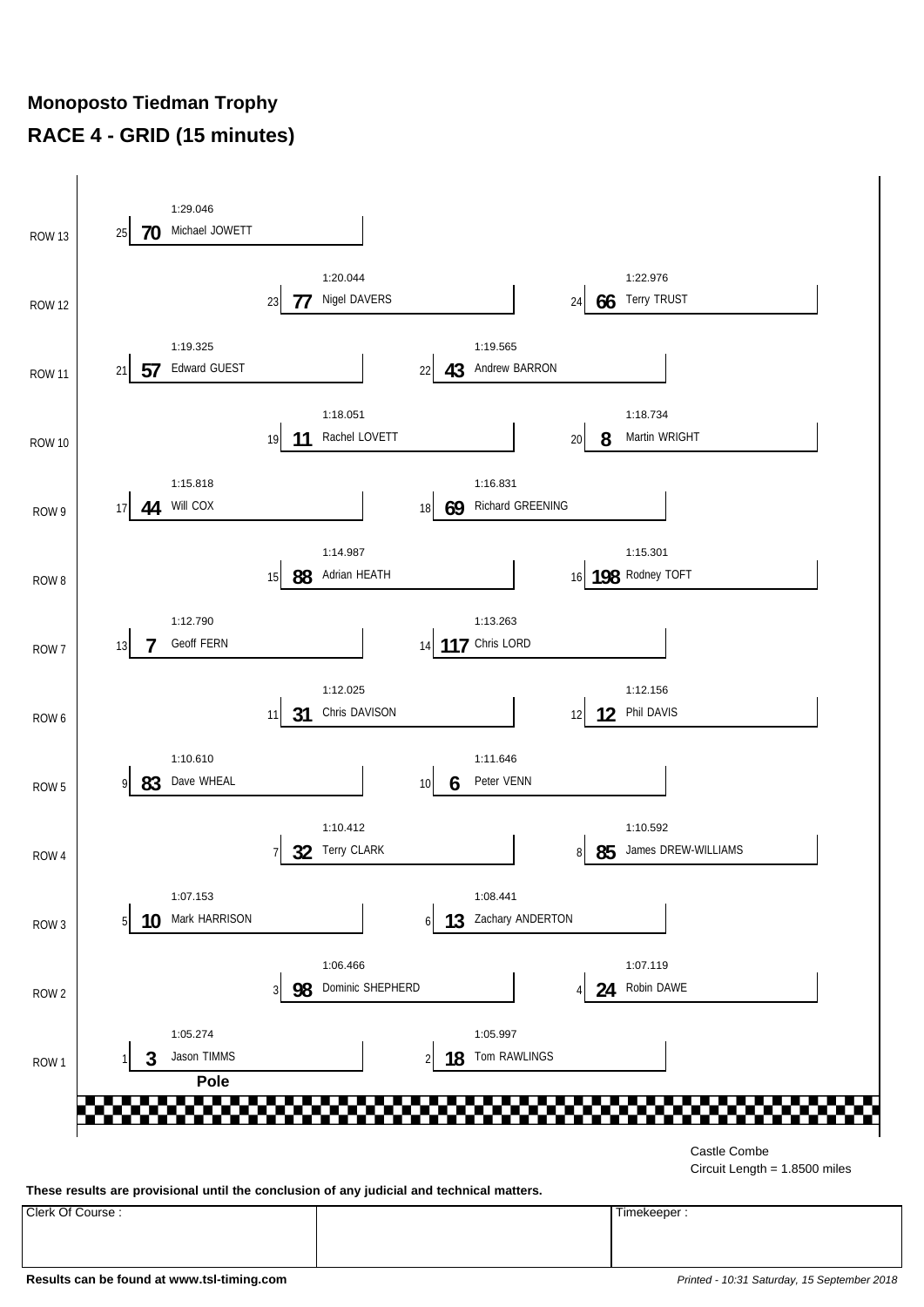# **Monoposto Tiedman Trophy RACE 4 - CLASSIFICATION**

| POS            | <b>NO</b> | <b>CL</b>      | PIC NAME              | <b>ENTRY</b>           | <b>LAPS</b> | <b>TIME</b> | GAP     | <b>DIFF</b> | <b>MPH</b> | <b>BEST</b> | ON             |
|----------------|-----------|----------------|-----------------------|------------------------|-------------|-------------|---------|-------------|------------|-------------|----------------|
| $\mathbf{1}$   | 3         | M1400          | 1 Jason TIMMS         | Dallara F301           | 14          | 15:27.277   |         |             | 100.55     | 1:04.703    | $\overline{4}$ |
| 2              | 13        | M1000          | 1 Zachary ANDERTON    | Jedi Mk 6              | 14          | 15:41.886   | 14.609  | 14.609      | 98.99      | 1:05.336    | 10             |
| 3              | 10        | F <sub>3</sub> | 1 Mark HARRISON       | Dallara F302           | 14          | 15:43.224   | 15.947  | 1.338       | 98.85      | 1:05.130    | 9              |
| 4              | 24        | 2000           | 1 Robin DAWE          | Tom's Toyota           | 14          | 15:52.127   | 24.850  | 8.903       | 97.92      | 1:06.443    | 4              |
| 5              | 98        | M1000          | 2 Dominic SHEPHERD    | <b>JKS</b>             | 14          | 15:57.588   | 30.311  | 5.461       | 97.37      | 1:06.049    | 9              |
| 6              | 18        | M1000          | 3 Tom RAWLINGS        | Speads                 | 14          | 15:58.521   | 31.244  | 0.933       | 97.27      | 1:05.104    | 4              |
| $\overline{7}$ | 85        | F <sub>3</sub> | 2 James DREW-WILLIAMS | Lola                   | 14          | 16:01.596   | 34.319  | 3.075       | 96.96      | 1:06.503    | 11             |
| 8              | 32        | 2000           | 2 Terry CLARK         | Van Diemen RF00        | 13          | 15:40.167   | 1 Lap   | 1 Lap       | 92.09      | 1:08.003    | 8              |
| 9              | 6         | 2000           | 3 Peter VENN          | Van Diemen RF00        | 13          | 15:46.227   | 1 Lap   | 6.060       | 91.50      | 1:09.887    | 5              |
| 10             | 117       | 1800           | 1 Chris LORD          | Van Diemen RF82        | 13          | 15:54.102   | 1 Lap   | 7.875       | 90.74      | 1:11.943    | 8              |
| 11             | 12        | 1800           | 2 Phil DAVIS          | Van Diemen RF98        | 13          | 16:01.351   | 1 Lap   | 7.249       | 90.06      | 1:12.037    | 13             |
| 12             | 83        | M1000          | 4 Dave WHEAL          | Jedi Mk 4              | 13          | 16:05.773   | 1 Lap   | 4.422       | 89.64      | 1:09.449    | 9              |
| 13             | 7         | 1800           | 3 Geoff FERN          | Van Diemen RF89        | 13          | 16:07.519   | 1 Lap   | 1.746       | 89.48      | 1:11.990    | 6              |
| 14             | 43        | Classic        | 1 Andrew BARRON       | Formula Vauxhall Lotus | 13          | 16:34.540   | 1 Lap   | 27.021      | 87.05      | 1:13.612    | 13             |
| 15             | 198       | 1800           | 4 Rodney TOFT         | Van Diemen RF82        | 13          | 16:36.080   | 1 Lap   | 1.540       | 86.92      | 1:13.938    | 12             |
| 16             | 44        | 1600           | 1 Will COX            | Van Diemen FVJ         | 13          | 16:39.943   | 1 Lap   | 3.863       | 86.58      | 1:15.058    | 8              |
| 17             | 8         | M1400          | 2 Martin WRIGHT       | Dallara F301           | 12          | 16:07.365   | 2 Laps  | 1 Lap       | 82.61      | 1:16.743    | 8              |
| 18             | 11        | 1800           | 5 Rachel LOVETT       | Swift SC99Z            | 12          | 16:12.410   | 2 Laps  | 5.045       | 82.18      | 1:14.165    | 4              |
| 19             | 57        | 1600           | 2 Edward GUEST        | Lola T640              | 12          | 16:17.408   | 2 Laps  | 4.998       | 81.76      | 1:18.008    | 9              |
| 20             | 69        | 2000           | 4 Richard GREENING    | Swift SC98             | 12          | 16:18.317   | 2 Laps  | 0.909       | 81.69      | 1:18.981    | 4              |
| 21             | 66        | 1600           | 3 Terry TRUST         | Swift FR90             | 12          | 16:30.421   | 2 Laps  | 12.104      | 80.69      | 1:20.063    | 6              |
|                |           |                |                       | NOT CLASSIFIED         |             |             |         |             |            |             |                |
| <b>DNF</b>     | 70        | 2000           | Michael JOWETT        | Van Diemen RF00        | 8           | 11:35.463   | 6 Laps  | 4 Laps      | 76.61      | 1:22.234    | 8              |
| <b>DNF</b>     | 88        | 1800           | <b>Adrian HEATH</b>   | Van Diemen RF97        | 7           | 9:14.790    | 7 Laps  | 1 Lap       | 84.03      | 1:14.524    | 4              |
| <b>DNF</b>     | 77        | M1000          | <b>Nigel DAVERS</b>   | Jedi Mk 6              | 1           | 1:25.148    | 13 Laps | 6 Laps      | 78.21      | 1:25.148    | $\mathbf{1}$   |
| <b>DNF</b>     | 31        | F <sub>3</sub> | <b>Chris DAVISON</b>  | Dallara F301           | 1           | 1:36.724    | 13 Laps | 11.576      | 68.85      |             |                |
|                |           |                |                       | <b>FASTEST LAP</b>     |             |             |         |             |            |             |                |
|                | 3         | M1400          | <b>Jason TIMMS</b>    | Dallara F301           | 4           | 1:04.703    |         | 102.93 mph  |            | 165.65 kph  |                |
|                | 18        | M1000          | <b>Tom RAWLINGS</b>   | Speads                 | 4           | 1:05.104    |         | 102.29 mph  |            | 164.63 kph  |                |
|                | 10        | F3             | <b>Mark HARRISON</b>  | Dallara F302           | 9           | 1:05.130    |         | 102.25 mph  |            | 164.56 kph  |                |
|                | 24        | 2000           | <b>Robin DAWE</b>     | Tom's Toyota           | 4           | 1:06.443    |         | 100.23 mph  |            | 161.31 kph  |                |
|                | 117       | 1800           | Chris LORD            | Van Diemen RF82        | 8           | 1:11.943    |         | 92.57 mph   |            | 148.98 kph  |                |
|                | 43        | Classic        | <b>Andrew BARRON</b>  | Formula Vauxhall Lotus | 13          | 1:13.612    |         | 90.47 mph   |            | 145.60 kph  |                |
|                | 44        | 1600           | Will COX              | Van Diemen FVJ         | 8           | 1:15.058    |         | 88.73 mph   |            | 142.79 kph  |                |
|                |           |                |                       |                        |             |             |         |             |            |             |                |

**Weather / Track : Bright / Dry**

These results are provisional until the conclusion of any judicial and technical matters. Start: 14:39 Flag 14:54 End: 14:56

Clerk Of Course : Timekeeper :

Circuit Length = 1.8500 miles Castle Combe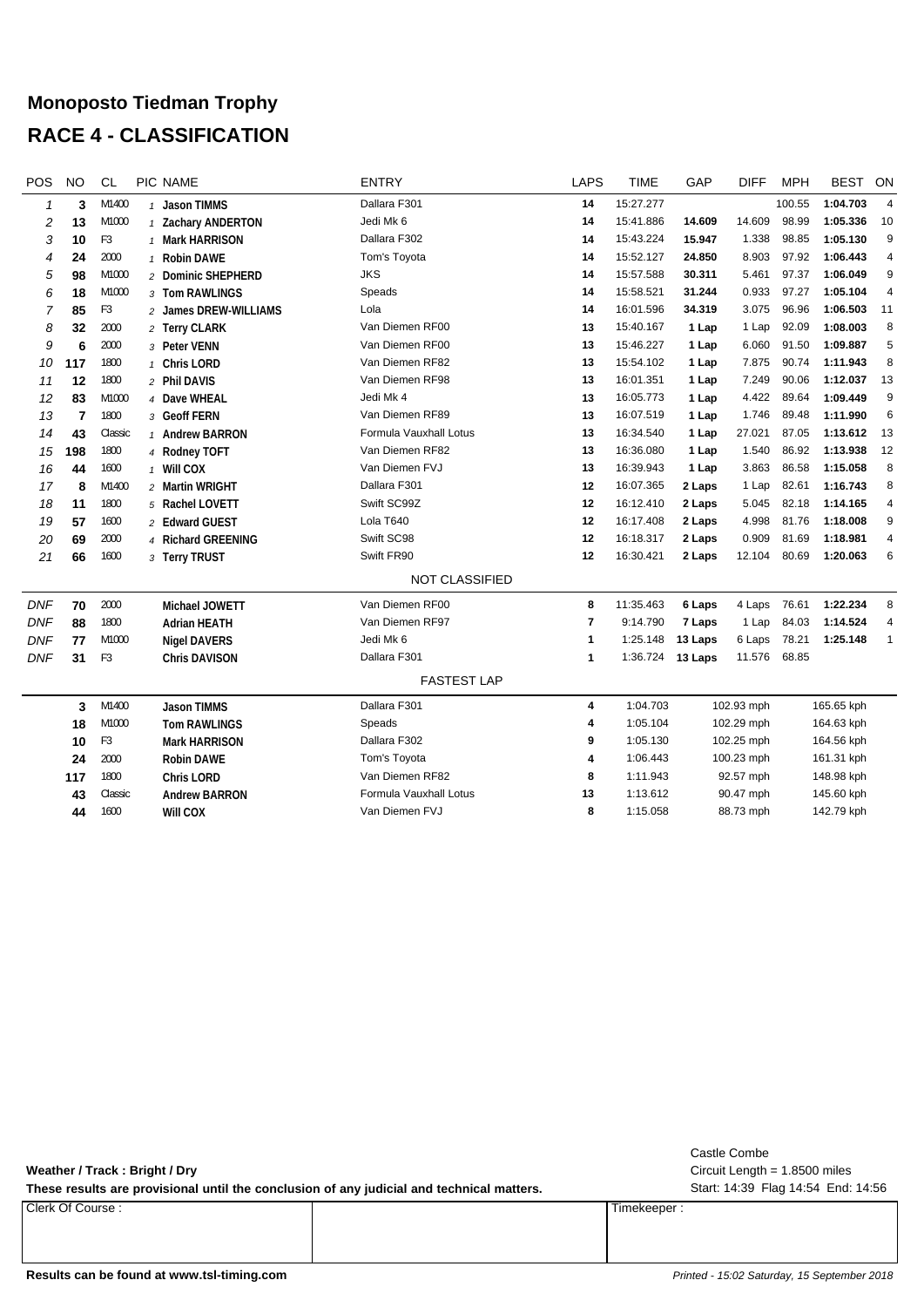#### **Monoposto Tiedman Trophy RACE 4 - LAP CHART**

| LAP <sub>1</sub> |               | @ 14:40:16.264          | LAP <sub>2</sub> |               | @14:41:22.352 | LAP <sub>3</sub> |               | @14:42:27.704 | LAP <sub>4</sub> |               | @14:43:32.407 | LAP <sub>5</sub> |               | @14:44:37.253   |
|------------------|---------------|-------------------------|------------------|---------------|---------------|------------------|---------------|---------------|------------------|---------------|---------------|------------------|---------------|-----------------|
| NO.              | <b>BEHIND</b> | LAP TIME                | NO.              | <b>BEHIND</b> | LAP TIME      | NO.              | <b>BEHIND</b> | LAP TIME      | NO.              | <b>BEHIND</b> | LAP TIME      | NO.              | <b>BEHIND</b> | <b>LAP TIME</b> |
| 3                |               | 1:12.408                | 3                |               | 1:06.088      | 3                |               | 1:05.352      | 3                |               | 1:04.703      | 3                |               | 1:04.846        |
| 18               | 0.249         | 1:12.657                | 18               | 0.432         | 1:06.271      | 18               | 0.402         | 1:05.322      | 18               | 0.803         | 1:05.104      | 69               | 1 Lap         | 1:18.981        |
| 98               | 1.019         | 1:13.427                | 98               | 1.598         | 1:06.667      | 98               | 2.541         | 1:06.295      | 70               | 1 Lap         | 1:25.621      | 18               | 2.287         | 1:06.330        |
| 13               | 2.474         | 1:14.882                | 13               | 2.262         | 1:05.876      | 13               | 3.013         | 1:06.103      | 98               | 4.191         | 1:06.353      | 98               | 7.210         | 1:07.865        |
| 24               | 3.020         | 1:15.428                | 24               | 4.131         | 1:07.199      | 10               | 5.794         | 1:06.609      | 13               | 4.611         | 1:06.301      | 66               | 1 Lap         | 1:22.027        |
| 10               | 3.515         | 1:15.923                | 10               | 4.537         | 1:07.110      | 24               | 6.573         | 1:07.794      | 10               | 7.318         | 1:06.227      | 13               | 7.606         | 1:07.841        |
| 85               | 7.265         | 1:19.673                | 85               | 9.356         | 1:08.179      | 85               | 11.191        | 1:07.187      | 24               | 8.313         | 1:06.443      | 8                | 1 Lap         | 1:21.522        |
| 6                | 9.219         | 1:21.627                | 6                | 13.561        | 1:10.430      | 6                | 20.291        | 1:12.082      | 85               | 13.002        | 1:06.514      | 10               | 10.029        | 1:07.557        |
| 117              | 10.366        | 1:22.774                | 117              | 16.773        | 1:12.495      | 117              | 24.604        | 1:13.183      | 6                | 26.111        | 1:10.523      | 57               | 1 Lap         | 1:22.031        |
| 77               | 12.740        | 1:25.148                | 12               | 19.881        | 1:13.058      | 12               | 27.391        | 1:12.862      | 117              | 32.228        | 1:12.327      | 24               | 10.818        | 1:07.351        |
| 12               | 12.911        | 1:25.319                | $\overline{7}$   | 20.864        | 1:13.318      | 7                | 28.736        | 1:13.224      | 12               | 34.862        | 1:12.174      | 85               | 15.274        | 1:07.118        |
| 7                | 13.634        | 1:26.042                | 198              | 25.045        | 1:17.231      | 43               | 36.824        | 1:16.105      | $\overline{7}$   | 36.847        | 1:12.814      | 70               | 1 Lap         | 1:25.761        |
| 83               | 13.702        | 1:26.110                | 43               | 26.071        | 1:16.515      | 198              | 37.198        | 1:17.505      | 32               | 42.320        | 1:09.784      | 6                | 31.152        | 1:09.887        |
| 198              | 13.902        | 1:26.310                | 44               | 28.485        | 1:19.799      | 32               | 37.239        | 1:11.526      | 198              | 48.865        | 1:16.370      | 117              | 39.548        | 1:12.166        |
| 44               | 14.774        | 1:27.182                | 83               | 29.505        | 1:21.891      | 83               | 40.005        | 1:15.852      | 83               | 48.939        | 1:13.637      | 12               | 42.198        | 1:12.182        |
| 43               | 15.644        | 1:28.052                | 32               | 31.065        | 1:13.124      | 44               | 40.376        | 1:17.243      | 43               | 49.722        | 1:17.601      | 7                | 44.795        | 1:12.794        |
| 57               | 16.506        | 1:28.914                | 8                | 34.699        | 1:21.654      | 11               | 48.363        | 1:17.291      | 44               | 51.098        | 1:15.425      | 32               | 46.324        | 1:08.850        |
| 88               | 19.119        | 1:31.527                | 11               | 36.424        | 1:22.786      | 88               | 49.170        | 1:17.182      | 11               | 57.825        | 1:14.165      | 83               | 53.900        | 1:09.807        |
| 8                | 19.133        | 1:31.541                | 69               | 37.013        | 1:22.508      | 69               | 51.904        | 1:20.243      | 88               | 58.991        | 1:14.524      | 198              | 1:00.026      | 1:16.007        |
| 11               | 19.726        | 1:32.134                | 88               | 37.340        | 1:24.309      | 66               | 54.802        | 1:20.714      |                  |               |               | 43               | 1:00.576      | 1:15.700        |
| 69               | 20.593        | 1:33.001                | 66               | 39.440        | 1:23.342      | 8                | 57.929        | 1:28.582      |                  |               |               | 44               | 1:01.326      | 1:15.074        |
| 66               | 22.186        | 1:34.594                | 57               | 42.231        | 1:31.813      | 57               | 58.206        | 1:21.327      |                  |               |               |                  |               |                 |
| 32               | 24.029        | 1:36.437                | 70               | 48.140        | 1:26.935      |                  |               |               |                  |               |               |                  |               |                 |
| 31               | 24.316        | 1:36.724 $\blacksquare$ |                  |               |               |                  |               |               |                  |               |               |                  |               |                 |
| 70               | 27.293        | 1:39.701                |                  |               |               |                  |               |               |                  |               |               |                  |               |                 |

**Weather / Track : Bright / Dry**

Start: 14:39 Flag 14:54 End: 14:56 Circuit Length = 1.8500 miles

Castle Combe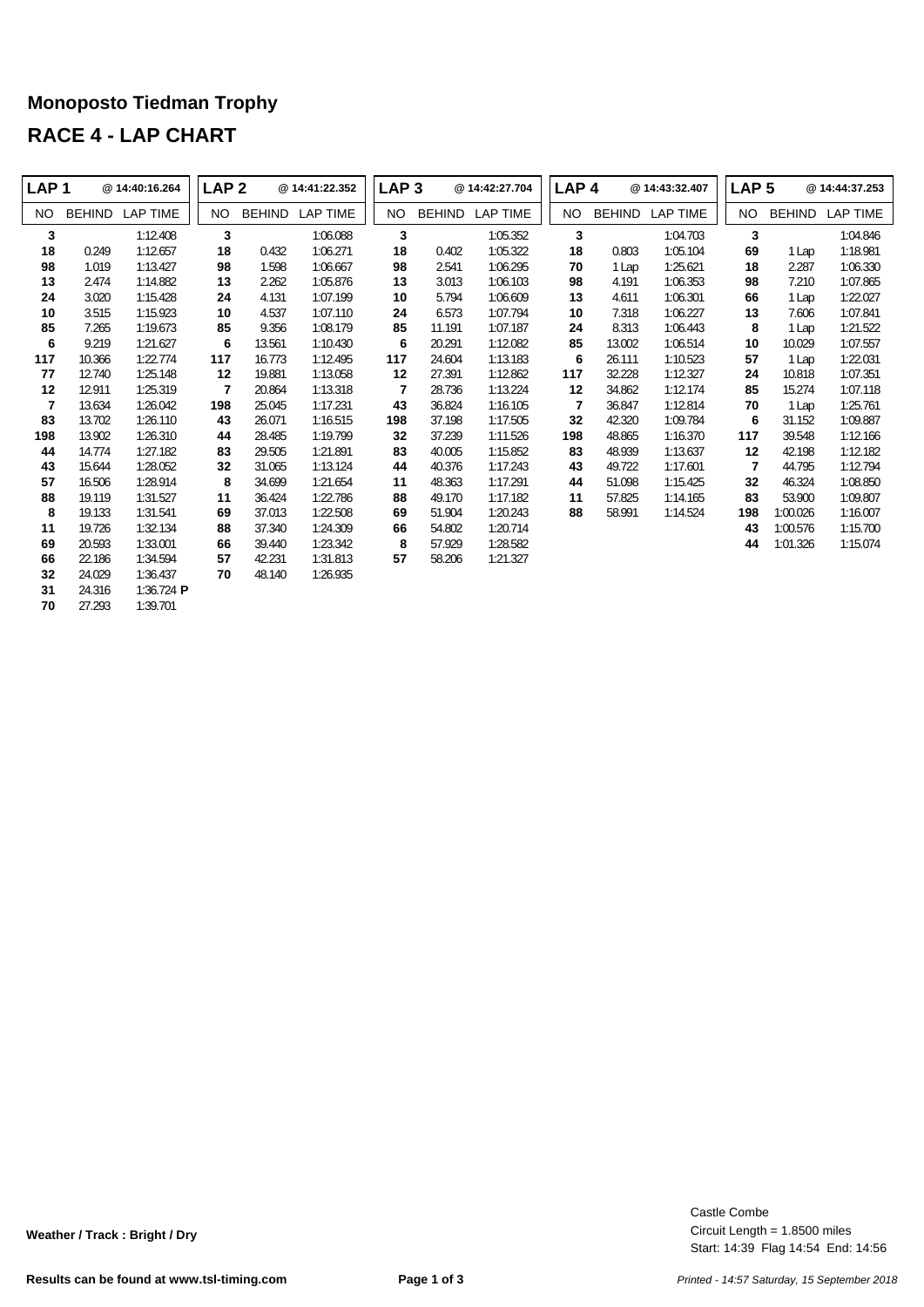## **Monoposto Tiedman Trophy RACE 4 - LAP CHART**

| LAP <sub>6</sub> |               | @ 14:45:42.482 | LAP <sub>7</sub> |               | @ 14:46:47.961 | LAP <sub>8</sub> |               | @ 14:47:53.322  | LAP <sub>9</sub> |               | @14:48:58.271   | <b>LAP 10</b> |          | @ 14:50:05.156 |
|------------------|---------------|----------------|------------------|---------------|----------------|------------------|---------------|-----------------|------------------|---------------|-----------------|---------------|----------|----------------|
| NO.              | <b>BEHIND</b> | LAP TIME       | NO.              | <b>BEHIND</b> | LAP TIME       | NO.              | <b>BEHIND</b> | <b>LAP TIME</b> | NO.              | <b>BEHIND</b> | <b>LAP TIME</b> | NO.           | BEHIND   | LAP TIME       |
| 3                |               | 1:05.229       | 3                |               | 1:05.479       | 3                |               | 1:05.361        | 3                |               | 1:04.949        | 3             |          | 1:06.885       |
| 11               | 1 Lap         | 1:16.055       | 43               | 1 Lap         | 1:15.457       | 18               | 9.338         | 1:08.072        |                  | 1 Lap         | 1:12.428        | 117           | 1 Lap    | 1:13.048       |
| 88               | 1 Lap         | 1:15.575       | 198              | 1 Lap         | 1:16.300       | 13               | 10.752        | 1:06.466        | 83               | 1 Lap         | 1:10.517        | 66            | 2 Laps   | 1:24.623       |
| 18               | 4.501         | 1:07.443       | 44               | 1 Lap         | 1:15.700       | 98               | 14.141        | 1:08.291        | 13               | 12.565        | 1:06.762        | 12            | 1 Lap    | 1:12.359       |
| 13               | 8.718         | 1:06.341       | 18               | 6.627         | 1:07.605       | 43               | 1 Lap         | 1:15.904        | 18               | 13.268        | 1:08.879        | 7             | 1 Lap    | 1:12.027       |
| 98               | 9.517         | 1:07.536       | 13               | 9.647         | 1:06.408       | 10               | 16.009        | 1:07.145        | 98               | 15.241        | 1:06.049        | 83            | 1 Lap    | 1:09.449       |
| 10               | 12.733        | 1:07.933       | 98               | 11.211        | 1:07.173       | 24               | 16.598        | 1:06.845        | 10               | 16.190        | 1:05.130        | 13            | 11.016   | 1:05.336       |
| 24               | 13.709        | 1:08.120       | 10               | 14.225        | 1:06.971       | 198              | 1 Lap         | 1:17.435        | 24               | 18.782        | 1:07.133        | 98            | 14.708   | 1:06.352       |
| 69               | 1 Lap         | 1:20.150       | 24               | 15.114        | 1:06.884       | 44               | 1 Lap         | 1:17.532        | 70               | 2 Laps        | 1:25.523        | 18            | 14.758   | 1:08.375       |
| 85               | 18.732        | 1:08.687       | 88               | 1 Lap         | 1:16.742       | 85               | 24.078        | 1:08.240        | 43               | 1 Lap         | 1:15.293        | 10            | 15.051   | 1:05.746       |
| 66               | 1 Lap         | 1:20.798       | 11               | 1 Lap         | 1:17.483       | 88               | 1 Lap         | 1:14.931        | 85               | 27.408        | 1:08.279        | 24            | 18.579   | 1:06.682       |
| 8                | 1 Lap         | 1:19.370       | 85               | 21.199        | 1:07.946       | 11               | 1 Lap         | 1:19.482        | 198              | 1 Lap         | 1:15.425        | 85            | 27.969   | 1:07.446       |
| 57               | 1 Lap         | 1:19.094       | 69               | 1 Lap         | 1:18.991       | 69               | 1 Lap         | 1:19.548        | 44               | 1 Lap         | 1:15.058        | 70            | 2 Laps   | 1:22.234       |
| 6                | 36.198        | 1:10.275       | 66               | 1 Lap         | 1:20.063       | 6                | 48.260        | 1:12.706        | 11               | 1 Lap         | 1:21.211        | 43            | 1 Lap    | 1:14.971       |
| 70               | 1 Lap         | 1:24.493       | 8                | 1 Lap         | 1:19.508       | 8                | 1 Lap         | 1:17.423        | 6                | 55.236        | 1:11.925        | 198           | 1 Lap    | 1:15.284       |
| 117              | 46.615        | 1:12.296       | 57               | 1 Lap         | 1:19.401       | 66               | 1 Lap         | 1:20.170        | 69               | 1 Lap         | 1:22.712        | 44            | 1 Lap    | 1:15.095       |
| 12               | 49.203        | 1:12.234       | 6                | 40.915        | 1:10.196       | 57               | 1 Lap         | 1:19.438        | 8                | 1 Lap         | 1:16.743        | 11            | 1 Lap    | 1:20.122       |
| 32               | 50.030        | 1:08.935       | 117              | 53.169        | 1:12.033       | 32               | 56.084        | 1:08.003        | 32               | 1:02.114      | 1:10.979        | 6             | 59.828   | 1:11.477       |
| $\overline{7}$   | 51.556        | 1:11.990       | 32               | 53.442        | 1:08.891       | 117              | 59.751        | 1:11.943        | 57               | 1 Lap         | 1:19.255        | 32            | 1:04.023 | 1:08.794       |
| 83               | 58.624        | 1:09.953       | 12               | 57.932        | 1:14.208       | $12 \,$          | 1:04.855      | 1:12.284        |                  |               |                 |               |          |                |
|                  |               |                | 7                | 58.650        | 1:12.573       |                  |               |                 |                  |               |                 |               |          |                |
|                  |               |                | 83               | 1:03.551      | 1:10.406       |                  |               |                 |                  |               |                 |               |          |                |

1 Lap 1:25.195

Start: 14:39 Flag 14:54 End: 14:56 Circuit Length = 1.8500 miles Castle Combe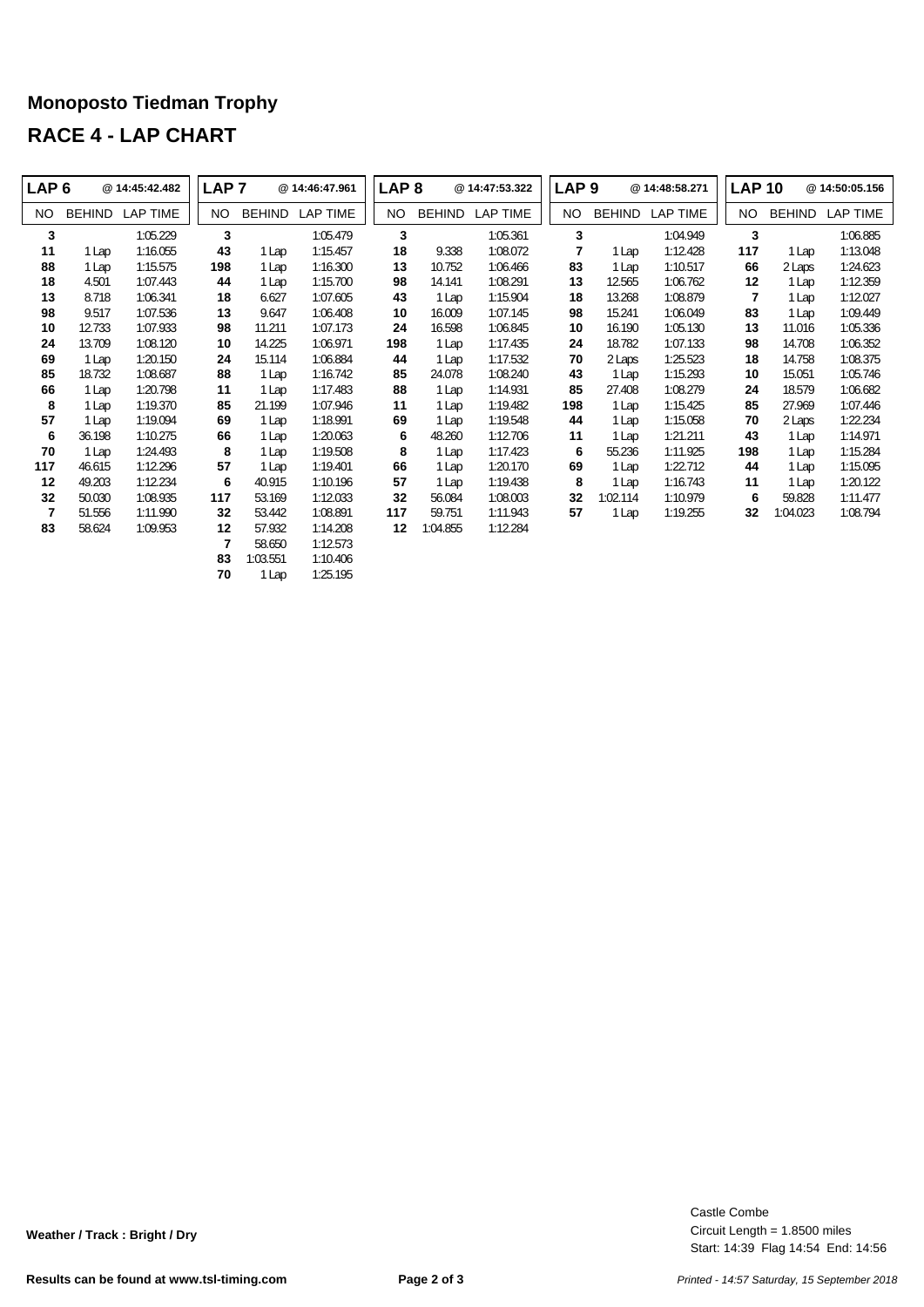## **Monoposto Tiedman Trophy RACE 4 - LAP CHART**

| <b>LAP 11</b>  |               | @14:51:11.751   | <b>LAP 12</b> |               | @ 14:52:19.872 | <b>LAP 13</b> |               | @14:53:25.194   | <b>LAP 14</b> |               | @14:54:31.133   |
|----------------|---------------|-----------------|---------------|---------------|----------------|---------------|---------------|-----------------|---------------|---------------|-----------------|
| NO.            | <b>BEHIND</b> | <b>LAP TIME</b> | NO.           | <b>BEHIND</b> | LAP TIME       | NO.           | <b>BEHIND</b> | <b>LAP TIME</b> | NO            | <b>BEHIND</b> | <b>LAP TIME</b> |
| 3              |               | 1:06.595        | 3             |               | 1:08.121       | 3             |               | 1:05.322        | 3             |               | 1:05.939        |
| 8              | 2 Laps        | 1:17.911        | 11            | 2 Laps        | 1:22.860       | 6             | 1 Lap         | 1:10.466        | 32            | 1 Lap         | 1:15.988        |
| 117            | 1 Lap         | 1:12.697        | 117           | 1 Lap         | 1:13.210       | 32            | 1 Lap         | 1:08.322        | 13            | 14.609        | 1:06.844        |
| 69             | 2 Laps        | 1:20.750        | 13            | 12.871        | 1:09.445       | 13            | 13.704        | 1:06.155        | 10            | 15.947        | 1:05.164        |
| 83             | 1 Lap         | 1:10.648        | 83            | 1 Lap         | 1:11.589       | 10            | 16.722        | 1:07.382        | 6             | 1 Lap         | 1:24.012        |
| 57             | 2 Laps        | 1:18.008        | 10            | 14.662        | 1:08.005       | 117           | 1 Lap         | 1:13.737        | 24            | 24.850        | 1:06.711        |
| 13             | 11.547        | 1:07.126        | 8             | 2 Laps        | 1:16.820       | 24            | 24.078        | 1:10.323        | 117           | 1 Lap         | 1:12.193        |
| $\overline{7}$ | 1 Lap         | 1:13.008        | 7             | 1 Lap         | 1:13.821       | 11            | 2 Laps        | 1:25.372        | 98            | 30.311        | 1:08.573        |
| 12             | 1 Lap         | 1:13.847        | 12            | 1 Lap         | 1:14.053       | 98            | 27.677        | 1:14.264        | 18            | 31.244        | 1:09.224        |
| 10             | 14.778        | 1:06.322        | 98            | 18.735        | 1:11.472       | 18            | 27.959        | 1:13.047        | 12            | 1 Lap         | 1:12.037        |
| 98             | 15.384        | 1:07.271        | 24            | 19.077        | 1:08.281       | 12            | 1 Lap         | 1:14.734        | 85            | 34.319        | 1:09.326        |
| 18             | 17.891        | 1:09.728        | 18            | 20.234        | 1:10.464       | 83            | 1 Lap         | 1:20.101        | 83            | 1 Lap         | 1:15.813        |
| 24             | 18.917        | 1:06.933        | 69            | 2 Laps        | 1:21.174       | 8             | 2 Laps        | 1:19.364        | 8             | 2 Laps        | 1:16.927        |
| 66             | 2 Laps        | 1:22.000        | 57            | 2 Laps        | 1:21.157       | 7             | 1 Lap         | 1:16.441        | 7             | 1 Lap         | 1:17.039        |
| 85             | 27.877        | 1:06.503        | 85            | 27.614        | 1:07.858       | 85            | 30.932        | 1:08.640        | 11            | 2 Laps        | 1:23.449        |
| 43             | 1 Lap         | 1:15.214        | 66            | 2 Laps        | 1:20.486       | 69            | 2 Laps        | 1:19.384        | 57            | 2 Laps        | 1:18.156        |
| 198            | 1 Lap         | 1:15.190        | 43            | 1 Lap         | 1:15.798       | 57            | 2 Laps        | 1:18.814        | 69            | 2 Laps        | 1:20.875        |
| 44             | 1 Lap         | 1:15.256        | 198           | 1 Lap         | 1:14.880       | 66            | 2 Laps        | 1:21.196        | 66            | 2 Laps        | 1:20.408        |
| 6              | 1:03.854      | 1:10.621        | 44            | 1 Lap         | 1:16.254       | 43            | 1 Lap         | 1:14.318        | 43            | 1 Lap         | 1:13.612        |
| 32             | 1:07.962      | 1:10.534        |               |               |                | 198           | 1 Lap         | 1:13.938        | 198           | 1 Lap         | 1:14.205        |
|                |               |                 |               |               |                | 44            | 1 Lap         | 1:15.124        | 44            | 1 Lap         | 1:15.201        |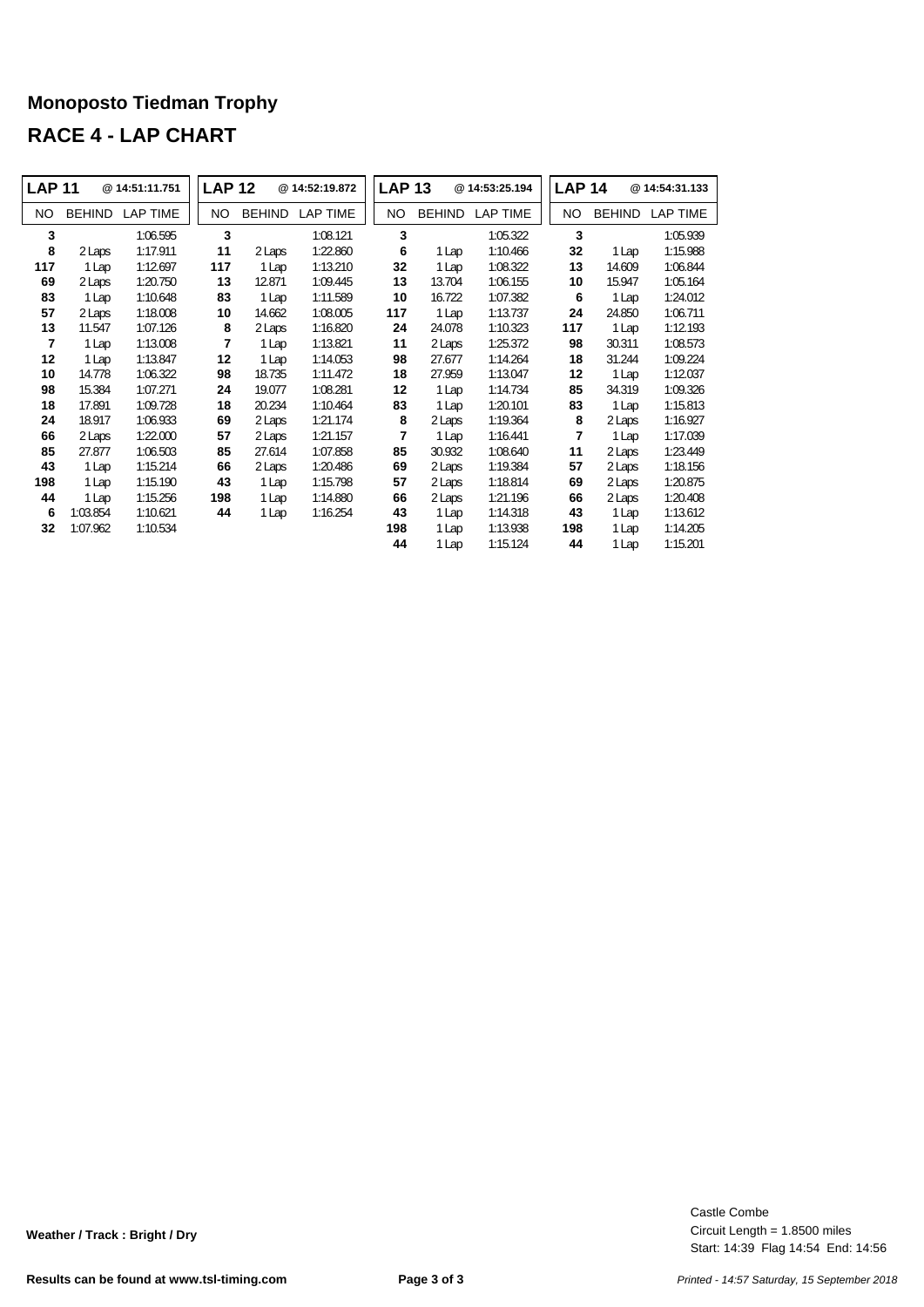# **Monoposto Tiedman Trophy RACE 4 - LAP ANALYSIS**

DIFF = Difference To Personal Best Lap

| P1             | 3 Jason TIMMS              |                |                  |                              |
|----------------|----------------------------|----------------|------------------|------------------------------|
| LAP            | <b>LAP TIME</b>            | <b>DIFF</b>    | <b>MPH</b>       | TIME OF DAY                  |
| $1 -$          | 1:12.408                   | 7.705          | 91.97            | 14:40:16.264                 |
| 2 -            | 1:06.088                   | 1.385          | 100.77           | 14:41:22.352                 |
| 3 -<br>$4 -$   | 1:05.352<br>1:04.703(1)    | 0.649          | 101.91           | 14:42:27.704                 |
| 5 -            | 1:04.846<br>(2)            | 0.143          | 102.93<br>102.70 | 14:43:32.407<br>14:44:37.253 |
| 6 -            | 1:05.229                   | 0.526          | 102.10           | 14:45:42.482                 |
| $7 -$          | 1:05.479                   | 0.776          | 101.71           | 14:46:47.961                 |
| 8 -            | 1:05.361                   | 0.658          | 101.89           | 14:47:53.322                 |
| 9 -            | $1:04.949$ (3)             | 0.246          | 102.54           | 14:48:58.271                 |
| $10 -$         | 1:06.885<br>1:06.595       | 2.182          | 99.57            | 14:50:05.156<br>14:51:11.751 |
| 11 -<br>$12 -$ | 1:08.121                   | 1.892<br>3.418 | 100.00<br>97.76  | 14:52:19.872                 |
| $13 -$         | 1:05.322                   | 0.619          | 101.95           | 14:53:25.194                 |
| $14 -$         | 1:05.939                   | 1.236          | 101.00           | 14:54:31.133                 |
| P <sub>2</sub> | <b>13 Zachary ANDERTON</b> |                |                  |                              |
| LAP            | <b>LAP TIME</b>            | <b>DIFF</b>    | <b>MPH</b>       | TIME OF DAY                  |
| 1 -            | 1:14.882                   | 9.546          | 88.93            | 14:40:18.738                 |
| 2 -            | $1:05.876$ (2)             | 0.540          | 101.09           | 14:41:24.614                 |
| 3 -            | $1:06.103$ (3)             | 0.767          | 100.75           | 14:42:30.717                 |
| $4 -$<br>5 -   | 1:06.301                   | 0.965<br>2.505 | 100.45<br>98.17  | 14:43:37.018<br>14:44:44.859 |
| 6 -            | 1:07.841<br>1:06.341       | 1.005          | 100.39           | 14:45:51.200                 |
| $7 -$          | 1:06.408                   | 1.072          | 100.28           | 14:46:57.608                 |
| 8 -            | 1:06.466                   | 1.130          | 100.20           | 14:48:04.074                 |
| 9 -            | 1:06.762                   | 1.426          | 99.75            | 14:49:10.836                 |
| $10 -$         | 1:05.336(1)                |                | 101.93           | 14:50:16.172                 |
| 11 -<br>$12 -$ | 1:07.126                   | 1.790          | 99.21            | 14:51:23.298<br>14:52:32.743 |
| $13 -$         | 1:09.445<br>1:06.155       | 4.109<br>0.819 | 95.90<br>100.67  | 14:53:38.898                 |
| $14 -$         | 1:06.844                   | 1.508          | 99.63            | 14:54:45.742                 |
| P <sub>3</sub> | <b>10 Mark HARRISON</b>    |                |                  |                              |
| LAP            | <b>LAP TIME</b>            | DIFF           | <b>MPH</b>       | TIME OF DAY                  |
| 1 -            | 1:15.923                   | 10.793         | 87.72            | 14:40:19.779                 |
| 2 -            | 1:07.110                   | 1.980          | 99.24            | 14:41:26.889                 |
| 3 -<br>4 -     | 1:06.609                   | 1.479          | 99.98            | 14:42:33.498                 |
| 5 -            | 1:06.227<br>1:07.557       | 1.097<br>2.427 | 100.56<br>98.58  | 14:43:39.725<br>14:44:47.282 |
| $6 -$          | 1:07.933                   | 2.803          | 98.03            | 14:45:55.215                 |
| 7 -            | 1:06.971                   | 1.841          | 99.44            | 14:47:02.186                 |
| $8 -$          | 1:07.145                   | 2.015          | 99.18            | 14:48:09.331                 |
| 9 -            | 1:05.130(1)                |                | 102.25           | 14:49:14.461                 |
| 10 -           | 1:05.746 (3)               | 0.616          | 101.29           | 14:50:20.207                 |
| $11 -$<br>12 - | 1:06.322<br>1:08.005       | 1.192<br>2.875 | 100.41<br>97.93  | 14:51:26.529<br>14:52:34.534 |
| $13 -$         | 1:07.382                   | 2.252          | 98.83            | 14:53:41.916                 |
| $14 -$         | $1:05.164$ (2)             | 0.034          | 102.20           | 14:54:47.080                 |
| P4             | 24 Robin DAWE              |                |                  |                              |
| LAP            | <b>LAP TIME</b>            | DIFF           | MPH              | TIME OF DAY                  |
| $1 -$          | 1:15.428                   | 8.985          | 88.29            | 14:40:19.284                 |
| 2 -            | 1:07.199                   | 0.756          | 99.10            | 14:41:26.483                 |
| $3 -$          | 1:07.794                   | 1.351          | 98.23            | 14:42:34.277                 |
| 4 -<br>$5 -$   | 1:06.443(1)                |                | 100.23           | 14:43:40.720                 |
| 6 -            | 1:07.351<br>1:08.120       | 0.908<br>1.677 | 98.88<br>97.76   | 14:44:48.071<br>14:45:56.191 |
| $7 -$          | 1:06.884                   | 0.441          | 99.57            | 14:47:03.075                 |
| 8 -            | 1:06.845                   | 0.402          | 99.63            | 14:48:09.920                 |

**Weather / Track : Bright / Dry**

|                  | DIFF = Difference To Personal Best Lap |                |                |                              |
|------------------|----------------------------------------|----------------|----------------|------------------------------|
| 9 -              | 1:07.133                               | 0.690          | 99.20          | 14:49:17.053                 |
| $10 -$           | $1:06.682$ (2)                         | 0.239          | 99.87          | 14:50:23.735                 |
| 11 -             | 1:06.933                               | 0.490          | 99.50          | 14:51:30.668                 |
| $12 -$           | 1:08.281                               | 1.838          | 97.53          | 14:52:38.949                 |
| $13 -$           | 1:10.323                               | 3.880          | 94.70          | 14:53:49.272                 |
| $14 -$           | 1:06.711<br>(3)                        | 0.268          | 99.83          | 14:54:55.983                 |
| P5               | <b>Dominic SHEPHERD</b><br>98          |                |                |                              |
| LAP              | <b>LAP TIME</b>                        | <b>DIFF</b>    | MPH            | TIME OF DAY                  |
| 1 -              | 1:13.427                               | 7.378          | 90.70          | 14:40:17.283                 |
| 2 -              | 1:06.667                               | 0.618          | 99.89          | 14:41:23.950                 |
| 3 -              | 1:06.295<br>(2)                        | 0.246          | 100.46         | 14:42:30.245                 |
| 4 -              | 1:06.353                               | 0.304          | 100.37         | 14:43:36.598                 |
| 5 -              | 1:07.865                               | 1.816          | 98.13          | 14:44:44.463                 |
| 6 -              | 1:07.536                               | 1.487          | 98.61          | 14:45:51.999                 |
| 7 -              | 1:07.173                               | 1.124          | 99.14          | 14:46:59.172                 |
| 8 -              | 1:08.291                               | 2.242          | 97.52          | 14:48:07.463                 |
| 9 -              | 1:06.049(1)                            |                | 100.83         | 14:49:13.512                 |
| $10 -$           | 1:06.352<br>(3)                        | 0.303          | 100.37         | 14:50:19.864                 |
| $11 -$           | 1:07.271                               | 1.222          | 99.00          | 14:51:27.135                 |
| $12 -$<br>$13 -$ | 1:11.472<br>1:14.264                   | 5.423          | 93.18          | 14:52:38.607                 |
| $14 -$           |                                        | 8.215          | 89.68          | 14:53:52.871                 |
|                  | 1:08.573                               | 2.524          | 97.12          | 14:55:01.444                 |
| P6               | <b>18 Tom RAWLINGS</b>                 |                |                |                              |
| LAP              | <b>LAP TIME</b>                        | DIFF           | MPH            | TIME OF DAY                  |
| 1 -              | 1:12.657                               | 7.553          | 91.66          | 14:40:16.513                 |
| $2 -$            | 1:06.271<br>(3)                        | 1.167          | 100.49         | 14:41:22.784                 |
| 3 -              | 1:05.322<br>(2)                        | 0.218          | 101.95         | 14:42:28.106                 |
| 4 -              | 1:05.104 (1)                           |                | 102.29         | 14:43:33.210                 |
| 5 -              | 1:06.330                               | 1.226          | 100.40         | 14:44:39.540                 |
| 6 -              | 1:07.443                               | 2.339          | 98.75          | 14:45:46.983                 |
| 7 -              | 1:07.605                               | 2.501          | 98.51          | 14:46:54.588                 |
| 8 -              | 1:08.072                               | 2.968          | 97.83          | 14:48:02.660                 |
| 9 -              | 1:08.879                               | 3.775          | 96.69          | 14:49:11.539                 |
| 10 -<br>$11 -$   | 1:08.375                               | 3.271          | 97.40          | 14:50:19.914                 |
| $12 -$           | 1:09.728<br>1:10.464                   | 4.624<br>5.360 | 95.51<br>94.51 | 14:51:29.642<br>14:52:40.106 |
| $13 -$           | 1:13.047                               | 7.943          | 91.17          | 14:53:53.153                 |
| $14 -$           | 1:09.224                               | 4.120          | 96.20          | 14:55:02.377                 |
|                  |                                        |                |                |                              |
| P7               | 85 James DREW-WILLIAMS                 |                |                |                              |
| LAP              | <b>LAP TIME</b>                        | <b>DIFF</b>    | <b>MPH</b>     | TIME OF DAY                  |
| 1 -              | 1:19.673                               | 13.170         | 83.59          | 14:40:23.529                 |
| $2 -$            | 1:08.179                               | 1.676          | 97.68          | 14:41:31.708                 |
| 3 -              | 1:07.187                               | 0.684          | 99.12          | 14:42:38.895                 |
| 4 -              | 1:06.514<br>(2)                        | 0.011          | 100.12         | 14:43:45.409                 |
| 5 -              | 1:07.118<br>(3)                        | 0.615          | 99.22          | 14:44:52.527                 |
| $6 -$            | 1:08.687                               | 2.184          | 96.96          | 14:46:01.214                 |
| 7 -              | 1:07.946                               | 1.443          | 98.01          | 14:47:09.160                 |
| 8 -              | 1:08.240                               | 1.737          | 97.59          | 14:48:17.400                 |
| 9 -              | 1:08.279                               | 1.776          | 97.54          | 14:49:25.679                 |
| $10 -$           | 1:07.446                               | 0.943          | 98.74          | 14:50:33.125                 |
| 11 -             | 1:06.503(1)                            |                | 100.14         | 14:51:39.628                 |
| 12 -             | 1:07.858                               | 1.355          | 98.14          | 14:52:47.486                 |
| 13 -             | 1:08.640                               | 2.137          | 97.02          | 14:53:56.126                 |
| $14 -$           | 1:09.326                               | 2.823          | 96.06          | 14:55:05.452                 |

| P8  | 32 Terry CLARK |             |       |              |
|-----|----------------|-------------|-------|--------------|
| LAP | I AP TIMF      | <b>DIFF</b> | MPH   | TIME OF DAY  |
| 1.  | 1:36.437       | 28.434      | 69.06 | 14:40:40.293 |

Castle Combe

Start: 14:39 Flag 14:54 End: 14:56 Circuit Length = 1.8500 miles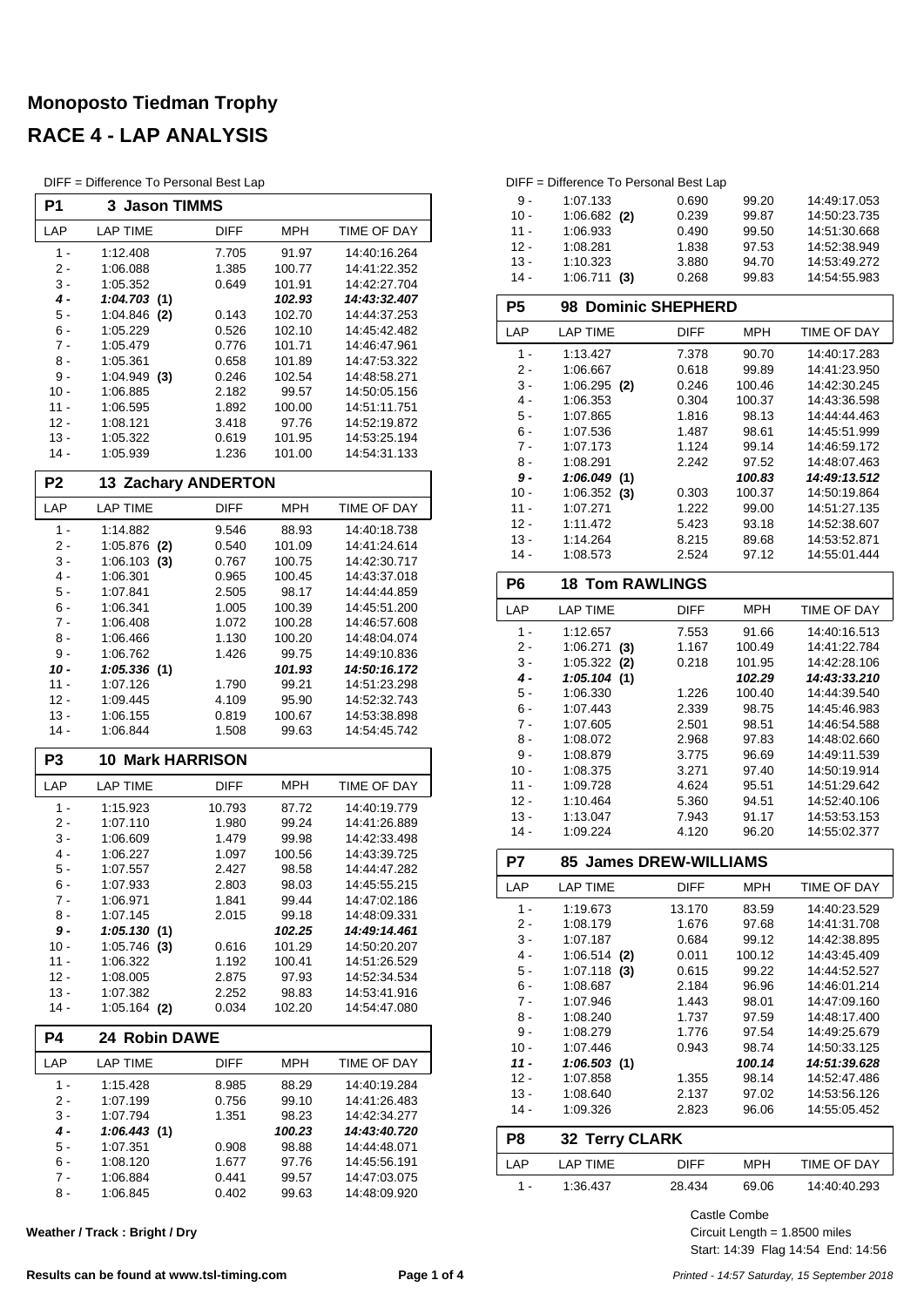# **Monoposto Tiedman Trophy RACE 4 - LAP ANALYSIS**

|            | DIFF = Difference To Personal Best Lap |             |            |              |
|------------|----------------------------------------|-------------|------------|--------------|
| 2 -        | 1:13.124                               | 5.121       | 91.07      | 14:41:53.417 |
| 3 -        | 1:11.526                               | 3.523       | 93.11      | 14:43:04.943 |
| 4 -        | 1:09.784                               | 1.781       | 95.43      | 14:44:14.727 |
| 5 -        | 1:08.850                               | 0.847       | 96.73      | 14:45:23.577 |
| 6 -        | 1:08.935                               | 0.932       | 96.61      | 14:46:32.512 |
| $7 -$      | 1:08.891                               | 0.888       | 96.67      | 14:47:41.403 |
| 8 -        | 1:08.003(1)                            |             | 97.93      | 14:48:49.406 |
| 9 -        | 1:10.979                               | 2.976       | 93.83      | 14:50:00.385 |
| $10 -$     | $1:08.794$ (3)                         | 0.791       | 96.81      | 14:51:09.179 |
| 11 -       | 1:10.534                               | 2.531       | 94.42      | 14:52:19.713 |
| $12 -$     | $1:08.322$ (2)                         | 0.319       | 97.48      | 14:53:28.035 |
| 13 -       | 1:15.988                               | 7.985       | 87.64      | 14:54:44.023 |
| P9         | <b>6 Peter VENN</b>                    |             |            |              |
| LAP        | <b>LAP TIME</b>                        | DIFF        | <b>MPH</b> | TIME OF DAY  |
| $1 -$      | 1:21.627                               | 11.740      | 81.59      | 14:40:25.483 |
| 2 -        | 1:10.430                               | 0.543       | 94.56      | 14:41:35.913 |
| 3 -        | 1:12.082                               | 2.195       | 92.39      | 14:42:47.995 |
| 4 -        | 1:10.523                               | 0.636       | 94.43      | 14:43:58.518 |
| 5 -        | 1:09.887(1)                            |             | 95.29      | 14:45:08.405 |
| 6 -        | $1:10.275$ (3)                         | 0.388       | 94.77      | 14:46:18.680 |
| 7 -        | $1:10.196$ (2)                         | 0.309       | 94.87      | 14:47:28.876 |
| 8 -        | 1:12.706                               | 2.819       | 91.60      | 14:48:41.582 |
| 9 -        | 1:11.925                               | 2.038       | 92.59      | 14:49:53.507 |
| $10 -$     | 1:11.477                               | 1.590       | 93.17      | 14:51:04.984 |
| 11 -       | 1:10.621                               | 0.734       | 94.30      | 14:52:15.605 |
| 12 -       | 1:10.466                               | 0.579       | 94.51      | 14:53:26.071 |
| 13 -       | 1:24.012                               | 14.125      | 79.27      | 14:54:50.083 |
| <b>P10</b> | 117 Chris LORD                         |             |            |              |
| LAP        | <b>LAP TIME</b>                        | <b>DIFF</b> | <b>MPH</b> | TIME OF DAY  |
| $1 -$      | 1:22.774                               | 10.831      | 80.46      | 14:40:26.630 |
| 2 -        | 1:12.495                               | 0.552       | 91.86      | 14:41:39.125 |
| 3 -        | 1:13.183                               | 1.240       | 91.00      | 14:42:52.308 |
| 4 -        | 1:12.327                               | 0.384       | 92.08      | 14:44:04.635 |
| 5 -        | $1:12.166$ (3)                         | 0.223       | 92.28      | 14:45:16.801 |
| 6 -        | 1:12.296                               | 0.353       | 92.12      | 14:46:29.097 |
| 7 -        | $1:12.033$ (2)                         | 0.090       | 92.45      | 14:47:41.130 |
| 8 -        | 1:11.943(1)                            |             | 92.57      | 14:48:53.073 |
| 9 -        | 1:13.048                               | 1.105       | 91.17      | 14:50:06.121 |
| $10 -$     | 1:12.697                               | 0.754       | 91.61      | 14:51:18.818 |
| 11 -       | 1:13.210                               | 1.267       | 90.97      | 14:52:32.028 |
| 12 -       | 1:13.737                               | 1.794       | 90.32      | 14:53:45.765 |
| $13 -$     | 1:12.193                               | 0.250       | 92.25      | 14:54:57.958 |
| <b>P11</b> | <b>12 Phil DAVIS</b>                   |             |            |              |
| LAP        | <b>LAP TIME</b>                        | <b>DIFF</b> | <b>MPH</b> | TIME OF DAY  |
| $1 -$      | 1:25.319                               | 13.282      | 78.06      | 14:40:29.175 |
| $2-$       | 1:13.058                               | 1.021       | 91.16      | 14:41:42.233 |
| $3 -$      | 1:12.862                               | 0.825       | 91.40      | 14:42:55.095 |
| 4 -        | $1:12.174$ (2)                         | 0.137       | 92.27      | 14:44:07.269 |
| $5 -$      | $1:12.182$ (3)                         | 0.145       | 92.26      | 14:45:19.451 |
| $6 -$      | 1:12.234                               | 0.197       | 92.20      | 14:46:31.685 |
| 7 -        | 1:14.208                               | 2.171       | 89.74      | 14:47:45.893 |
| 8 -        | 1:12.284                               | 0.247       | 92.13      | 14:48:58.177 |
| 9 -        | 1:12.359                               | 0.322       | 92.04      | 14:50:10.536 |
| 10 -       | 1:13.847                               | 1.810       | 90.18      | 14:51:24.383 |
| 11 -       | 1:14.053                               | 2.016       | 89.93      | 14:52:38.436 |
| 12 -       | 1:14.734                               | 2.697       | 89.11      | 14:53:53.170 |
| 13 -       | 1:12.037(1)                            |             | 92.45      | 14:55:05.207 |

**Weather / Track : Bright / Dry**

DIFF = Difference To Personal Best Lap

| <b>83 Dave WHEAL</b>       |                                                                                                                                                                                                                                        |                                                                                                                                                                            |                                                                                                                                                                                                                                                                                                                                                                                            |
|----------------------------|----------------------------------------------------------------------------------------------------------------------------------------------------------------------------------------------------------------------------------------|----------------------------------------------------------------------------------------------------------------------------------------------------------------------------|--------------------------------------------------------------------------------------------------------------------------------------------------------------------------------------------------------------------------------------------------------------------------------------------------------------------------------------------------------------------------------------------|
| <b>LAP TIME</b>            | <b>DIFF</b>                                                                                                                                                                                                                            | <b>MPH</b>                                                                                                                                                                 | TIME OF DAY                                                                                                                                                                                                                                                                                                                                                                                |
| 1:26.110                   | 16.661                                                                                                                                                                                                                                 | 77.34                                                                                                                                                                      | 14:40:29.966                                                                                                                                                                                                                                                                                                                                                                               |
|                            | 12.442                                                                                                                                                                                                                                 | 81.32                                                                                                                                                                      | 14:41:51.857                                                                                                                                                                                                                                                                                                                                                                               |
|                            |                                                                                                                                                                                                                                        |                                                                                                                                                                            | 14:43:07.709                                                                                                                                                                                                                                                                                                                                                                               |
|                            |                                                                                                                                                                                                                                        |                                                                                                                                                                            | 14:44:21.346                                                                                                                                                                                                                                                                                                                                                                               |
|                            |                                                                                                                                                                                                                                        |                                                                                                                                                                            | 14:45:31.153                                                                                                                                                                                                                                                                                                                                                                               |
|                            |                                                                                                                                                                                                                                        |                                                                                                                                                                            | 14:46:41.106<br>14:47:51.512                                                                                                                                                                                                                                                                                                                                                               |
|                            |                                                                                                                                                                                                                                        |                                                                                                                                                                            | 14:49:02.029                                                                                                                                                                                                                                                                                                                                                                               |
|                            |                                                                                                                                                                                                                                        |                                                                                                                                                                            | 14:50:11.478                                                                                                                                                                                                                                                                                                                                                                               |
| 1:10.648                   | 1.199                                                                                                                                                                                                                                  | 94.27                                                                                                                                                                      | 14:51:22.126                                                                                                                                                                                                                                                                                                                                                                               |
| 1:11.589                   | 2.140                                                                                                                                                                                                                                  | 93.03                                                                                                                                                                      | 14:52:33.715                                                                                                                                                                                                                                                                                                                                                                               |
| 1:20.101                   | 10.652                                                                                                                                                                                                                                 | 83.14                                                                                                                                                                      | 14:53:53.816                                                                                                                                                                                                                                                                                                                                                                               |
|                            |                                                                                                                                                                                                                                        | 87.84                                                                                                                                                                      | 14:55:09.629                                                                                                                                                                                                                                                                                                                                                                               |
| 7                          |                                                                                                                                                                                                                                        |                                                                                                                                                                            |                                                                                                                                                                                                                                                                                                                                                                                            |
| <b>LAP TIME</b>            | <b>DIFF</b>                                                                                                                                                                                                                            | <b>MPH</b>                                                                                                                                                                 | <b>TIME OF DAY</b>                                                                                                                                                                                                                                                                                                                                                                         |
| 1:26.042                   | 14.052                                                                                                                                                                                                                                 | 77.40                                                                                                                                                                      | 14:40:29.898                                                                                                                                                                                                                                                                                                                                                                               |
| 1:13.318                   |                                                                                                                                                                                                                                        | 90.83                                                                                                                                                                      | 14:41:43.216                                                                                                                                                                                                                                                                                                                                                                               |
|                            |                                                                                                                                                                                                                                        |                                                                                                                                                                            | 14:42:56.440                                                                                                                                                                                                                                                                                                                                                                               |
|                            |                                                                                                                                                                                                                                        |                                                                                                                                                                            | 14:44:09.254<br>14:45:22.048                                                                                                                                                                                                                                                                                                                                                               |
|                            |                                                                                                                                                                                                                                        |                                                                                                                                                                            | 14:46:34.038                                                                                                                                                                                                                                                                                                                                                                               |
|                            |                                                                                                                                                                                                                                        |                                                                                                                                                                            | 14:47:46.611                                                                                                                                                                                                                                                                                                                                                                               |
|                            | 0.438                                                                                                                                                                                                                                  | 91.95                                                                                                                                                                      | 14:48:59.039                                                                                                                                                                                                                                                                                                                                                                               |
|                            | 0.037                                                                                                                                                                                                                                  | 92.46                                                                                                                                                                      | 14:50:11.066                                                                                                                                                                                                                                                                                                                                                                               |
| 1:13.008                   | 1.018                                                                                                                                                                                                                                  | 91.22                                                                                                                                                                      | 14:51:24.074                                                                                                                                                                                                                                                                                                                                                                               |
| 1:13.821                   | 1.831                                                                                                                                                                                                                                  | 90.21                                                                                                                                                                      | 14:52:37.895                                                                                                                                                                                                                                                                                                                                                                               |
| 1:16.441                   |                                                                                                                                                                                                                                        |                                                                                                                                                                            | 14:53:54.336                                                                                                                                                                                                                                                                                                                                                                               |
|                            |                                                                                                                                                                                                                                        |                                                                                                                                                                            | 14:55:11.375                                                                                                                                                                                                                                                                                                                                                                               |
|                            |                                                                                                                                                                                                                                        |                                                                                                                                                                            |                                                                                                                                                                                                                                                                                                                                                                                            |
|                            |                                                                                                                                                                                                                                        |                                                                                                                                                                            |                                                                                                                                                                                                                                                                                                                                                                                            |
| <b>LAP TIME</b>            | <b>DIFF</b>                                                                                                                                                                                                                            | <b>MPH</b>                                                                                                                                                                 |                                                                                                                                                                                                                                                                                                                                                                                            |
| 1:28.052                   | 14.440                                                                                                                                                                                                                                 | 75.63                                                                                                                                                                      |                                                                                                                                                                                                                                                                                                                                                                                            |
| 1:16.515                   | 2.903                                                                                                                                                                                                                                  | 87.04                                                                                                                                                                      |                                                                                                                                                                                                                                                                                                                                                                                            |
| 1:16.105                   | 2.493                                                                                                                                                                                                                                  | 87.51                                                                                                                                                                      |                                                                                                                                                                                                                                                                                                                                                                                            |
| 1:17.601                   | 3.989                                                                                                                                                                                                                                  | 85.82                                                                                                                                                                      |                                                                                                                                                                                                                                                                                                                                                                                            |
| 1:15.700                   | 2.088                                                                                                                                                                                                                                  | 87.97                                                                                                                                                                      |                                                                                                                                                                                                                                                                                                                                                                                            |
| 1:15.457                   | 1.845                                                                                                                                                                                                                                  | 88.26                                                                                                                                                                      |                                                                                                                                                                                                                                                                                                                                                                                            |
| 1:15.904                   | 2.292                                                                                                                                                                                                                                  | 87.74                                                                                                                                                                      |                                                                                                                                                                                                                                                                                                                                                                                            |
| 1:15.293<br>$1:14.971$ (3) | 1.681<br>1.359                                                                                                                                                                                                                         | 88.45<br>88.83                                                                                                                                                             |                                                                                                                                                                                                                                                                                                                                                                                            |
| 1:15.214                   | 1.602                                                                                                                                                                                                                                  | 88.54                                                                                                                                                                      |                                                                                                                                                                                                                                                                                                                                                                                            |
| 1:15.798                   | 2.186                                                                                                                                                                                                                                  | 87.86                                                                                                                                                                      |                                                                                                                                                                                                                                                                                                                                                                                            |
| $1:14.318$ (2)             | 0.706                                                                                                                                                                                                                                  | 89.61                                                                                                                                                                      |                                                                                                                                                                                                                                                                                                                                                                                            |
| 1:13.612(1)                |                                                                                                                                                                                                                                        | 90.47                                                                                                                                                                      |                                                                                                                                                                                                                                                                                                                                                                                            |
| 198 Rodney TOFT            |                                                                                                                                                                                                                                        |                                                                                                                                                                            |                                                                                                                                                                                                                                                                                                                                                                                            |
| <b>LAP TIME</b>            | <b>DIFF</b>                                                                                                                                                                                                                            | MPH                                                                                                                                                                        |                                                                                                                                                                                                                                                                                                                                                                                            |
| 1:26.310                   | 12.372                                                                                                                                                                                                                                 | 77.16                                                                                                                                                                      |                                                                                                                                                                                                                                                                                                                                                                                            |
| 1:17.231                   | 3.293                                                                                                                                                                                                                                  | 86.23                                                                                                                                                                      |                                                                                                                                                                                                                                                                                                                                                                                            |
| 1:17.505                   | 3.567                                                                                                                                                                                                                                  | 85.93                                                                                                                                                                      |                                                                                                                                                                                                                                                                                                                                                                                            |
| 1:16.370<br>1:16.007       | 2.432<br>2.069                                                                                                                                                                                                                         | 87.20<br>87.62                                                                                                                                                             |                                                                                                                                                                                                                                                                                                                                                                                            |
| 1:16.300                   | 2.362                                                                                                                                                                                                                                  | 87.28                                                                                                                                                                      |                                                                                                                                                                                                                                                                                                                                                                                            |
| 1:17.435                   | 3.497                                                                                                                                                                                                                                  | 86.00                                                                                                                                                                      |                                                                                                                                                                                                                                                                                                                                                                                            |
| 1:15.425                   | 1.487                                                                                                                                                                                                                                  | 88.30                                                                                                                                                                      |                                                                                                                                                                                                                                                                                                                                                                                            |
| 1:15.284                   | 1.346                                                                                                                                                                                                                                  | 88.46                                                                                                                                                                      | TIME OF DAY<br>14:40:31.908<br>14:41:48.423<br>14:43:04.528<br>14:44:22.129<br>14:45:37.829<br>14:46:53.286<br>14:48:09.190<br>14:49:24.483<br>14:50:39.454<br>14:51:54.668<br>14:53:10.466<br>14:54:24.784<br>14:55:38.396<br>TIME OF DAY<br>14:40:30.166<br>14:41:47.397<br>14:43:04.902<br>14:44:21.272<br>14:45:37.279<br>14:46:53.579<br>14:48:11.014<br>14:49:26.439<br>14:50:41.723 |
| 1:15.190                   | 1.252                                                                                                                                                                                                                                  | 88.57                                                                                                                                                                      | 14:51:56.913                                                                                                                                                                                                                                                                                                                                                                               |
| $1:14.880$ (3)             | 0.942                                                                                                                                                                                                                                  | 88.94<br>Castle Combe                                                                                                                                                      | 14:53:11.793                                                                                                                                                                                                                                                                                                                                                                               |
|                            | 1:21.891<br>1:15.852<br>1:13.637<br>1:09.807<br>(2)<br>1:09.953<br>(3)<br>1:10.406<br>1:10.517<br>1:09.449(1)<br>1:15.813<br>1:13.224<br>1:12.814<br>1:12.794<br>1:11.990 (1)<br>1:12.573<br>1:12.428(3)<br>$1:12.027$ (2)<br>1:17.039 | 6.403<br>4.188<br>0.358<br>0.504<br>0.957<br>1.068<br>6.364<br><b>Geoff FERN</b><br>1.328<br>1.234<br>0.824<br>0.804<br>0.583<br>4.451<br>5.049<br><b>43 Andrew BARRON</b> | 87.80<br>90.44<br>95.40<br>95.20<br>94.59<br>94.44<br>95.89<br>90.95<br>91.46<br>91.49<br>92.51<br>91.77<br>87.12<br>86.45                                                                                                                                                                                                                                                                 |

Start: 14:39 Flag 14:54 End: 14:56 Circuit Length = 1.8500 miles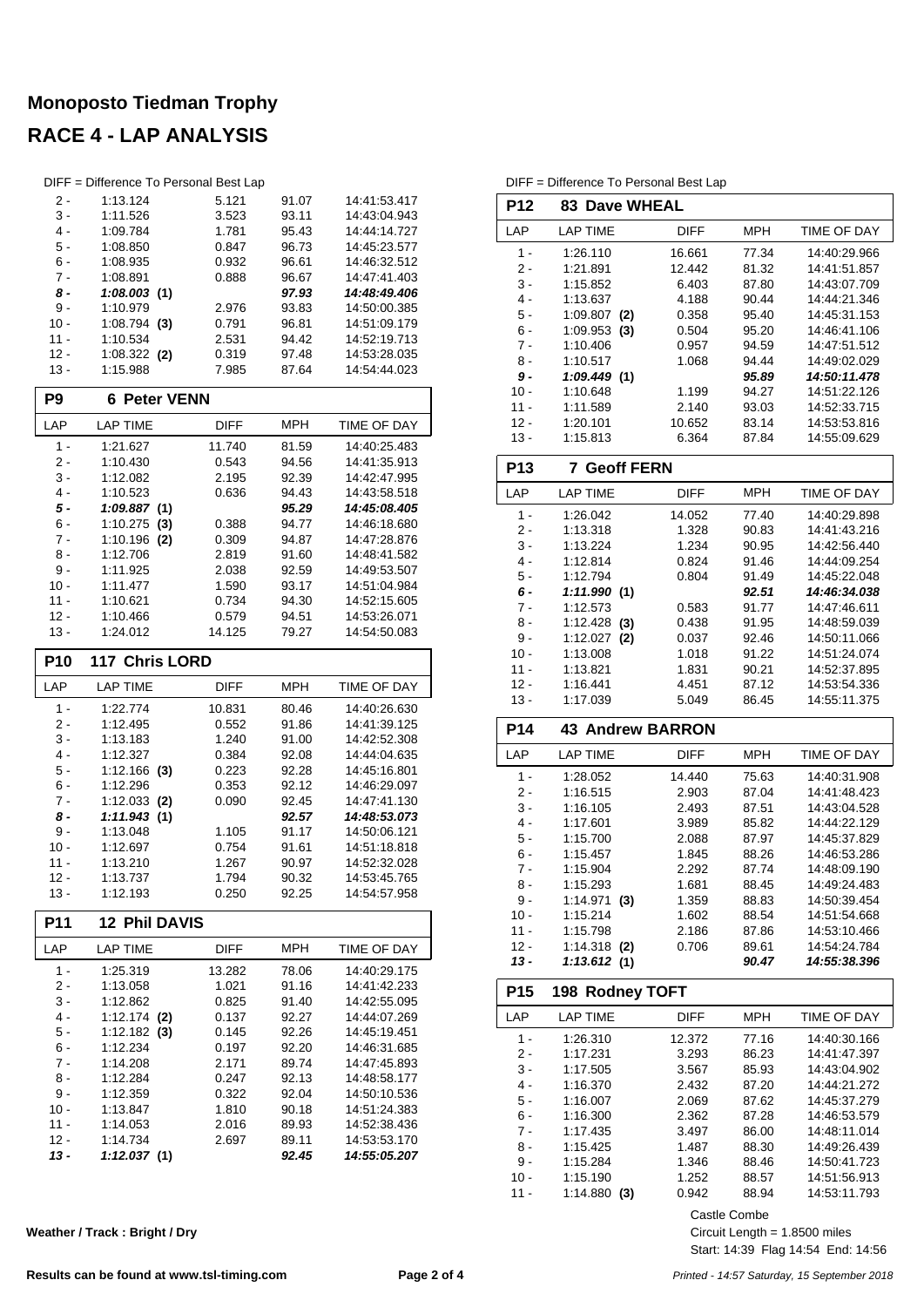#### **Monoposto Tiedman Trophy**

# **RACE 4 - LAP ANALYSIS**

|                 | DIFF = Difference To Personal Best Lap |                |                |                              |
|-----------------|----------------------------------------|----------------|----------------|------------------------------|
| 12 -            | 1:13.938(1)                            |                | 90.07          | 14:54:25.731                 |
| $13 -$          | $1:14.205$ (2)                         | 0.267          | 89.75          | 14:55:39.936                 |
| P <sub>16</sub> | <b>44 Will COX</b>                     |                |                |                              |
| LAP             | <b>LAP TIME</b>                        | <b>DIFF</b>    | <b>MPH</b>     | TIME OF DAY                  |
| $1 -$           | 1:27.182                               | 12.124         | 76.39          | 14:40:31.038                 |
| 2 -             | 1:19.799                               | 4.741          | 83.46          | 14:41:50.837                 |
| 3 -             | 1:17.243                               | 2.185          | 86.22          | 14:43:08.080                 |
| 4 -             | 1:15.425                               | 0.367          | 88.30          | 14:44:23.505                 |
| 5 -<br>6 -      | $1:15.074$ (2)<br>1:15.700             | 0.016          | 88.71          | 14:45:38.579<br>14:46:54.279 |
| 7 -             | 1:17.532                               | 0.642<br>2.474 | 87.97<br>85.90 | 14:48:11.811                 |
| 8 -             | 1:15.058(1)                            |                | 88.73          | 14:49:26.869                 |
| 9 -             | 1:15.095<br>(3)                        | 0.037          | 88.68          | 14:50:41.964                 |
| 10 -            | 1:15.256                               | 0.198          | 88.49          | 14:51:57.220                 |
| 11 -            | 1:16.254                               | 1.196          | 87.34          | 14:53:13.474                 |
| $12 -$          | 1:15.124                               | 0.066          | 88.65          | 14:54:28.598                 |
| 13 -            | 1:15.201                               | 0.143          | 88.56          | 14:55:43.799                 |
| <b>P17</b>      | <b>Martin WRIGHT</b><br>8              |                |                |                              |
| LAP             | <b>LAP TIME</b>                        | DIFF           | <b>MPH</b>     | TIME OF DAY                  |
| $1 -$           | 1:31.541                               | 14.798         | 72.75          | 14:40:35.397                 |
| 2 -             | 1:21.654                               | 4.911          | 81.56          | 14:41:57.051                 |
| 3 -             | 1:28.582                               | 11.839         | 75.18          | 14:43:25.633                 |
| 4 -             | 1:21.522                               | 4.779          | 81.69          | 14:44:47.155                 |
| 5 -             | 1:19.370                               | 2.627          | 83.91          | 14:46:06.525                 |
| 6 -<br>7 -      | 1:19.508<br>1:17.423                   | 2.765<br>0.680 | 83.76<br>86.02 | 14:47:26.033<br>14:48:43.456 |
| 8 -             | 1:16.743(1)                            |                | 86.78          | 14:50:00.199                 |
| 9 -             | 1:17.911                               | 1.168          | 85.48          | 14:51:18.110                 |
| $10 -$          | 1:16.820 (2)                           | 0.077          | 86.69          | 14:52:34.930                 |
| 11 -            | 1:19.364                               | 2.621          | 83.91          | 14:53:54.294                 |
| 12 -            | $1:16.927$ (3)                         | 0.184          | 86.57          | 14:55:11.221                 |
| <b>P18</b>      | <b>Rachel LOVETT</b><br>11             |                |                |                              |
| LAP             | <b>LAP TIME</b>                        | <b>DIFF</b>    | MPH            | TIME OF DAY                  |
| $1 -$           | 1:32.134                               | 17.969         | 72.28          | 14:40:35.990                 |
| 2 -             | 1:22.786                               | 8.621          | 80.44          | 14:41:58.776                 |
| 3 -             | 1:17.291<br>(3)                        | 3.126          | 86.16          | 14:43:16.067                 |
| 4 -             | 1:14.165<br>(1)                        |                | 89.80          | 14:44:30.232                 |
| 5 -             | $1:16.055$ (2)                         | 1.890          | 87.56          | 14:45:46.287                 |
| 6 -<br>$7 -$    | 1:17.483<br>1:19.482                   | 3.318<br>5.317 | 85.95<br>83.79 | 14:47:03.770<br>14:48:23.252 |
| 8 -             | 1:21.211                               | 7.046          | 82.00          | 14:49:44.463                 |
| 9 -             | 1:20.122                               | 5.957          | 83.12          | 14:51:04.585                 |
| 10 -            | 1:22.860                               | 8.695          | 80.37          | 14:52:27.445                 |
| $11 -$          | 1:25.372                               | 11.207         | 78.01          | 14:53:52.817                 |
| $12 -$          | 1:23.449                               | 9.284          | 79.80          | 14:55:16.266                 |
| <b>P19</b>      | 57 Edward GUEST                        |                |                |                              |
| LAP             | <b>LAP TIME</b>                        | DIFF           | <b>MPH</b>     | TIME OF DAY                  |
| $1 -$           | 1:28.914                               | 10.906         | 74.90          | 14:40:32.770                 |
| 2 -             | 1:31.813                               | 13.805         | 72.53          | 14:42:04.583                 |
| 3 -<br>$4 -$    | 1:21.327                               | 3.319          | 81.89          | 14:43:25.910                 |
| 5 -             | 1:22.031<br>1:19.094                   | 4.023<br>1.086 | 81.18<br>84.20 | 14:44:47.941<br>14:46:07.035 |
| 6 -             | 1:19.401                               | 1.393          | 83.87          | 14:47:26.436                 |
| $7 -$           | 1:19.438                               | 1.430          | 83.83          | 14:48:45.874                 |
| 8 -             | 1:19.255                               | 1.247          | 84.03          | 14:50:05.129                 |
| 9 -             | 1:18.008(1)                            |                | 85.37          | 14:51:23.137                 |
|                 |                                        | 3.149          | 82.06          | 14:52:44.294                 |

| 11 -<br>$12 -$  | $1:18.814$ (3)<br>$1:18.156$ (2) | 0.806          | 84.50          | 14:54:03.108<br>14:55:21.264 |
|-----------------|----------------------------------|----------------|----------------|------------------------------|
|                 |                                  | 0.148          | 85.21          |                              |
| <b>P20</b>      | <b>69 Richard GREENING</b>       |                |                |                              |
| LAP             | <b>LAP TIME</b>                  | <b>DIFF</b>    | <b>MPH</b>     | TIME OF DAY                  |
| $1 -$           | 1:33.001                         | 14.020         | 71.61          | 14:40:36.857                 |
| 2 -             | 1:22.508                         | 3.527          | 80.71          | 14:41:59.365                 |
| 3 -<br>4 -      | 1:20.243<br>1:18.981             | 1.262          | 82.99          | 14:43:19.608<br>14:44:38.589 |
| 5 -             | (1)<br>1:20.150                  | 1.169          | 84.32<br>83.09 | 14:45:58.739                 |
| 6 -             | 1:18.991<br>(2)                  | 0.010          | 84.31          | 14:47:17.730                 |
| 7 -             | 1:19.548                         | 0.567          | 83.72          | 14:48:37.278                 |
| 8 -             | 1:22.712                         | 3.731          | 80.52          | 14:49:59.990                 |
| 9 -             | 1:20.750                         | 1.769          | 82.47          | 14:51:20.740                 |
| $10 -$          | 1:21.174                         | 2.193          | 82.04          | 14:52:41.914                 |
| $11 -$          | 1:19.384<br>(3)                  | 0.403          | 83.89          | 14:54:01.298                 |
| $12 -$          | 1:20.875                         | 1.894          | 82.34          | 14:55:22.173                 |
| P <sub>21</sub> | <b>66 Terry TRUST</b>            |                |                |                              |
| LAP             | <b>LAP TIME</b>                  | <b>DIFF</b>    | <b>MPH</b>     | TIME OF DAY                  |
| $1 -$           | 1:34.594                         | 14.531         | 70.40          | 14:40:38.450                 |
| 2 -             | 1:23.342                         | 3.279          | 79.91          | 14:42:01.792                 |
| 3 -<br>4 -      | 1:20.714<br>1:22.027             | 0.651<br>1.964 | 82.51<br>81.19 | 14:43:22.506<br>14:44:44.533 |
| 5 -             | 1:20.798                         | 0.735          | 82.42          | 14:46:05.331                 |
| 6 -             | 1:20.063(1)                      |                | 83.18          | 14:47:25.394                 |
| $7 -$           | 1:20.170<br>(2)                  | 0.107          | 83.07          | 14:48:45.564                 |
| 8 -             | 1:24.623                         | 4.560          | 78.70          | 14:50:10.187                 |
| 9 -             | 1:22.000                         | 1.937          | 81.21          | 14:51:32.187                 |
| $10 -$          | 1:20.486                         | 0.423          | 82.74          | 14:52:52.673                 |
|                 |                                  |                |                |                              |
| 11 -            | 1:21.196                         | 1.133          | 82.02          | 14:54:13.869                 |
| $12 -$          | $1:20.408$ (3)                   | 0.345          | 82.82          | 14:55:34.277                 |
| <b>P22</b>      | 70 Michael JOWETT                |                |                |                              |
| LAP             | <b>LAP TIME</b>                  | DIFF           | <b>MPH</b>     | TIME OF DAY                  |
| $1 -$           | 1:39.701                         | 17.467         | 66.79          | 14:40:43.557                 |
| 2 -             | 1:26.935                         | 4.701          | 76.60          | 14:42:10.492                 |
| $3 -$           | 1:25.621                         | 3.387          | 77.78          | 14:43:36.113                 |
| 4 -             | 1:25.761                         | 3.527          | 77.65          | 14:45:01.874                 |
| 5 -             | 1:24.493<br>(2)                  | 2.259          | 78.82          | 14:46:26.367                 |
| 6 -<br>7 -      | 1:25.195<br>(3)<br>1:25.523      | 2.961          | 78.17<br>77.87 | 14:47:51.562<br>14:49:17.085 |
| 8 -             | 1:22.234(1)                      | 3.289          | 80.98          | 14:50:39.319                 |
| P <sub>23</sub> | <b>88 Adrian HEATH</b>           |                |                |                              |
| LAP             | <b>LAP TIME</b>                  | DIFF           | MPH            | TIME OF DAY                  |
| 1 -             | 1:31.527                         | 17.003         | 72.76          | 14:40:35.383                 |
| 2 -             | 1:24.309                         | 9.785          | 78.99          | 14:41:59.692                 |
| 3 -             | 1:17.182                         | 2.658          | 86.28          | 14:43:16.874                 |
| 4 -             | 1:14.524(1)                      |                | 89.36          | 14:44:31.398                 |
| $5 -$           | $1:15.575$ (3)                   | 1.051          | 88.12          | 14:45:46.973                 |
| 6 -<br>7 -      | 1:16.742<br>1:14.931<br>(2)      | 2.218<br>0.407 | 86.78<br>88.88 | 14:47:03.715<br>14:48:18.646 |
|                 |                                  |                |                |                              |
| P <sub>24</sub> | <b>77 Nigel DAVERS</b>           |                |                |                              |
| LAP<br>1 -      | <b>LAP TIME</b><br>1:25.148(1)   | DIFF           | MPH<br>78.21   | TIME OF DAY<br>14:40:29.004  |

DIFF = Difference To Personal Best Lap

Start: 14:39 Flag 14:54 End: 14:56 Circuit Length = 1.8500 miles Castle Combe

**Weather / Track : Bright / Dry**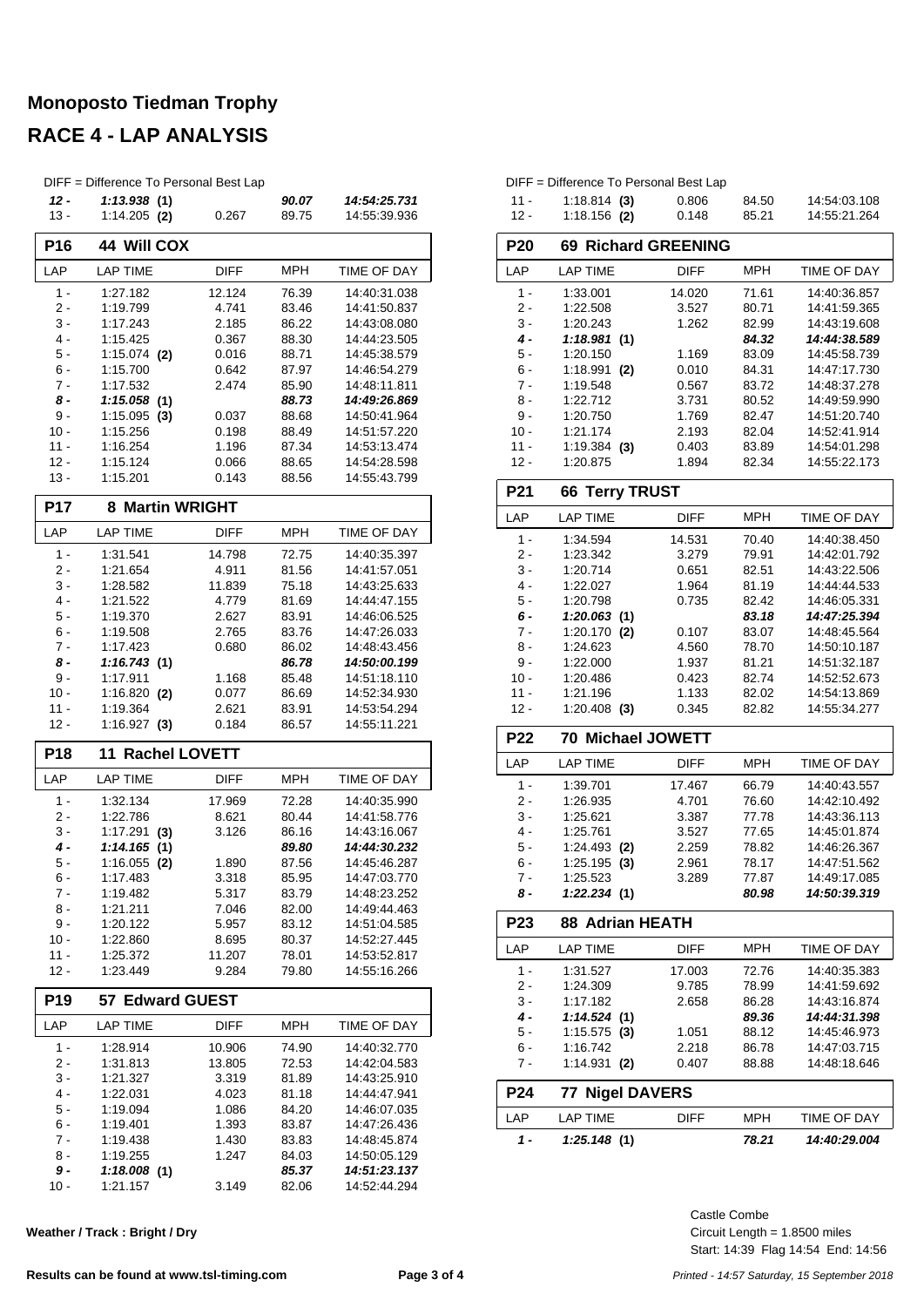# **Monoposto Tiedman Trophy RACE 4 - LAP ANALYSIS**

DIFF = Difference To Personal Best Lap

| P <sub>25</sub> | <b>31 Chris DAVISON</b> |             |       |                    |
|-----------------|-------------------------|-------------|-------|--------------------|
| AP              | I AP TIMF               | <b>DIFF</b> | MPH   | <b>TIME OF DAY</b> |
|                 | 1:36.724 <b>P</b>       |             | 68.85 | 14:40:40.580       |

Start: 14:39 Flag 14:54 End: 14:56 Circuit Length = 1.8500 miles Castle Combe

**Weather / Track : Bright / Dry**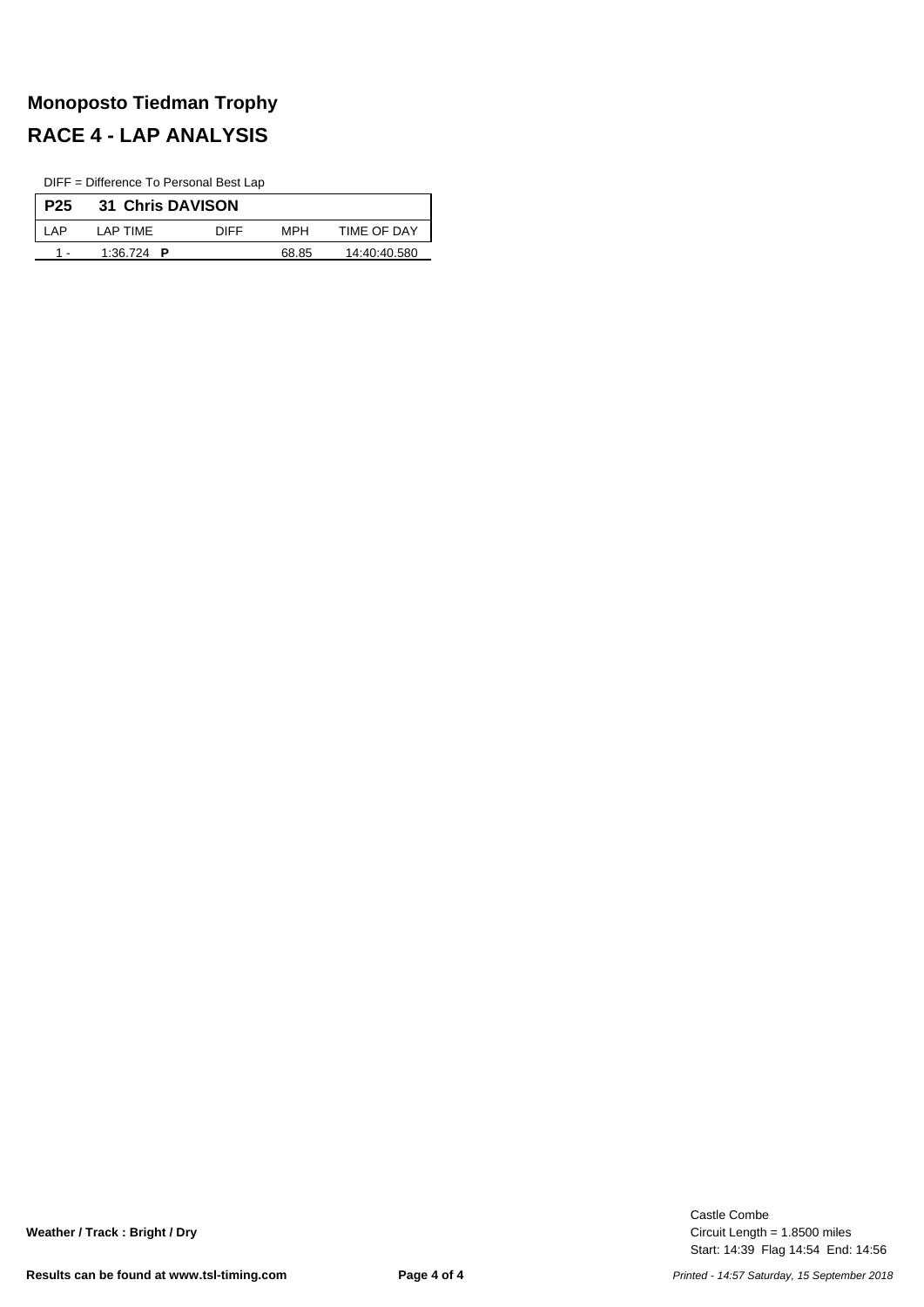# **Monoposto Tiedman Trophy RACE 8 - AMENDED GRID (15 minutes)**



**These results are provisional until the conclusion of any judicial and technical matters.**

Clerk Of Course : Timekeeper :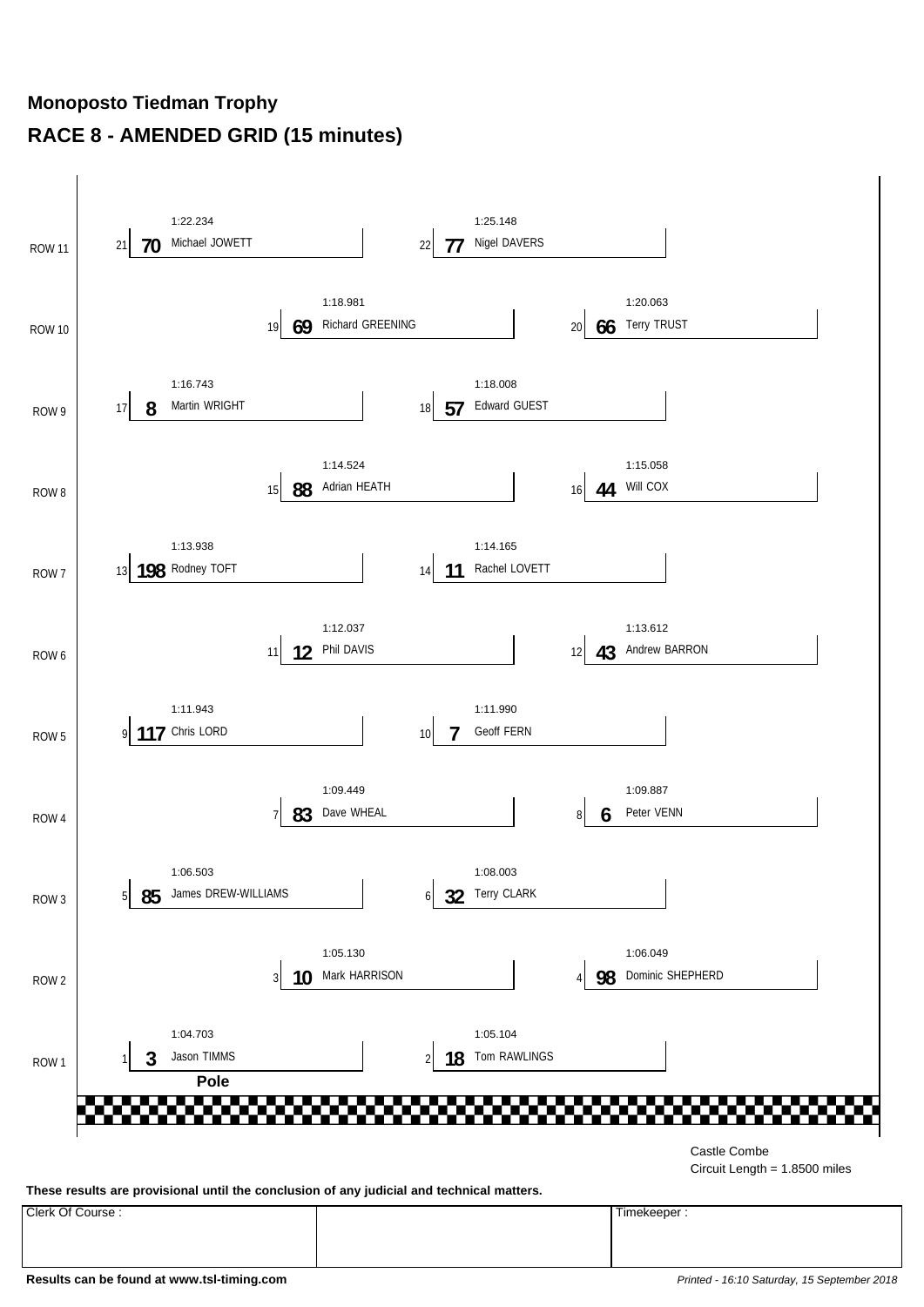# **Monoposto Tiedman Trophy RACE 8 - CLASSIFICATION**

| <b>POS</b>   | <b>NO</b> | <b>CL</b>      | PIC NAME              | <b>ENTRY</b>           | <b>LAPS</b> | <b>TIME</b>        | GAP    | <b>DIFF</b>   | <b>MPH</b>   | <b>BEST</b> | ON             |
|--------------|-----------|----------------|-----------------------|------------------------|-------------|--------------------|--------|---------------|--------------|-------------|----------------|
| $\mathcal I$ | 85        | F <sub>3</sub> | 1 James DREW-WILLIAMS | Lola                   | 14          | 15:58.063          |        |               | 97.32        | 1:06.400    | $\overline{2}$ |
| 2            | 32        | 2000           | 1 Terry CLARK         | Van Diemen RF00        | 14          | 16:17.242          | 19.179 | 19.179        | 95.41        | 1:08.281    | 5              |
| 3            | 6         | 2000           | 2 Peter VENN          | Van Diemen RF00        | 14          | 16:33.091          | 35.028 | 15.849        | 93.88        | 1:08.966    | 6              |
| 4            | 99        | 2000           | 3 Nigel DAVERS        | Mygale                 | 14          | 16:36.442          | 38.379 | 3.351         | 93.57        | 1:08.220    | 6              |
| 5            | 83        | M1000          | 1 Dave WHEAL          | Jedi Mk 4              | 14          | 17:00.892 1:02.829 |        | 24.450        | 91.33        | 1:10.040    | $\overline{7}$ |
| 6            | 117       | 1800           | 1 Chris LORD          | Van Diemen RF82        | 14          | 17:02.847 1:04.784 |        | 1.955         | 91.15        | 1:11.379    | 14             |
| 7            | 12        | 1800           | 2 Phil DAVIS          | Van Diemen RF98        | 14          | 17:03.669 1:05.606 |        | 0.822         | 91.08        | 1:11.243    | 13             |
| 8            | 7         | 1800           | 3 Geoff FERN          | Van Diemen RF89        | 14          | 17:04.097 1:06.034 |        | 0.428         | 91.04        | 1:10.801    | 14             |
| 9            | 43        | Classic        | 1 Andrew BARRON       | Formula Vauxhall Lotus | 13          | 16:17.237          | 1 Lap  | 1 Lap         | 88.59        | 1:13.015    | 6              |
| 10           | 198       | 1800           | 4 Rodney TOFT         | Van Diemen RF82        | 13          | 16:19.033          | 1 Lap  | 1.796         | 88.43        | 1:13.753    | 9              |
| 11           | 44        | 1600           | 1 Will COX            | Van Diemen FVJ         | 13          | 16:36.932          | 1 Lap  | 17.899        | 86.84        | 1:15.161    | 9              |
| 12           | 8         | M1400          | 1 Martin WRIGHT       | Dallara F301           | 13          | 16:47.836          | 1 Lap  | 10.904        | 85.90        | 1:13.681    | 13             |
| 13           | 57        | 1600           | 2 Edward GUEST        | Lola T640              | 13          | 16:51.210          | 1 Lap  | 3.374         | 85.62        | 1:15.900    | 10             |
| 14           | 66        | 1600           | 3 Terry TRUST         | Swift FR90             | 12          | 16:10.193          | 2 Laps | 1 Lap         | 82.37        | 1:18.584    | 9              |
| 15           | 69        | 2000           | 4 Richard GREENING    | Swift SC98             | 12          | 16:10.333          | 2 Laps | 0.140         | 82.36        | 1:18.188    | 12             |
| 16           | 88        | 1800           | 5 Adrian HEATH        | Van Diemen RF97        | 12          | 16:40.574          | 2 Laps | 30.241        | 79.87        | 1:20.049    | 9              |
|              |           |                |                       | NOT CLASSIFIED         |             |                    |        |               |              |             |                |
| <b>DNF</b>   | 3         | M1400          | <b>Jason TIMMS</b>    | Dallara F301           | 11          | 12:04.620          | 3 Laps |               | 1 Lap 101.10 | 1:03.901    | 6              |
| <b>DNF</b>   | 70        | 2000           | Michael JOWETT        | Van Diemen RF00        | 9           | 12:36.111          | 5 Laps | 2 Laps        | 79.27        | 1:21.584    | 7              |
| <b>DNF</b>   | 11        | 1800           | <b>Rachel LOVETT</b>  | Swift SC99Z            | 9           | 12:44.380          | 5 Laps | 8.269         | 78.41        | 1:15.265    | $\overline{2}$ |
| <b>DNF</b>   | 10        | F <sub>3</sub> | <b>Mark HARRISON</b>  | Dallara F302           | 8           | 8:51.171           | 6 Laps |               | 1 Lap 100.30 | 1:04.602    | 4              |
| <b>DNF</b>   | 18        | M1000          | <b>Tom RAWLINGS</b>   | Speads                 | 6           | 6:38.418           | 8 Laps | 2 Laps 100.29 |              | 1:04.815    | 4              |
|              |           |                |                       | <b>FASTEST LAP</b>     |             |                    |        |               |              |             |                |
|              | 3         | M1400          | <b>Jason TIMMS</b>    | Dallara F301           | 6           | 1:03.901           |        | 104.22 mph    |              | 167.73 kph  |                |
|              | 10        | F <sub>3</sub> | <b>Mark HARRISON</b>  | Dallara F302           | 4           | 1:04.602           |        | 103.09 mph    |              | 165.91 kph  |                |
|              | 18        | M1000          | <b>Tom RAWLINGS</b>   | Speads                 | 4           | 1:04.815           |        | 102.75 mph    |              | 165.36 kph  |                |
|              | 99        | 2000           | <b>Nigel DAVERS</b>   | Mygale                 | 6           | 1:08.220           |        | 97.62 mph     |              | 157.11 kph  |                |
|              | 7         | 1800           | <b>Geoff FERN</b>     | Van Diemen RF89        | 14          | 1:10.801           |        | 94.06 mph     |              | 151.38 kph  |                |
|              | 43        | Classic        | <b>Andrew BARRON</b>  | Formula Vauxhall Lotus | 6           | 1:13.015           |        | 91.21 mph     |              | 146.79 kph  |                |
|              | 44        | 1600           | Will COX              | Van Diemen FVJ         | 9           | 1:15.161           |        | 88.61 mph     |              | 142.60 kph  |                |

**Weather / Track : Bright / Dry**

These results are provisional until the conclusion of any judicial and technical matters. Start: 16:40 Flag 16:56 End: 16:57

Clerk Of Course : Timekeeper :

Circuit Length = 1.8500 miles Castle Combe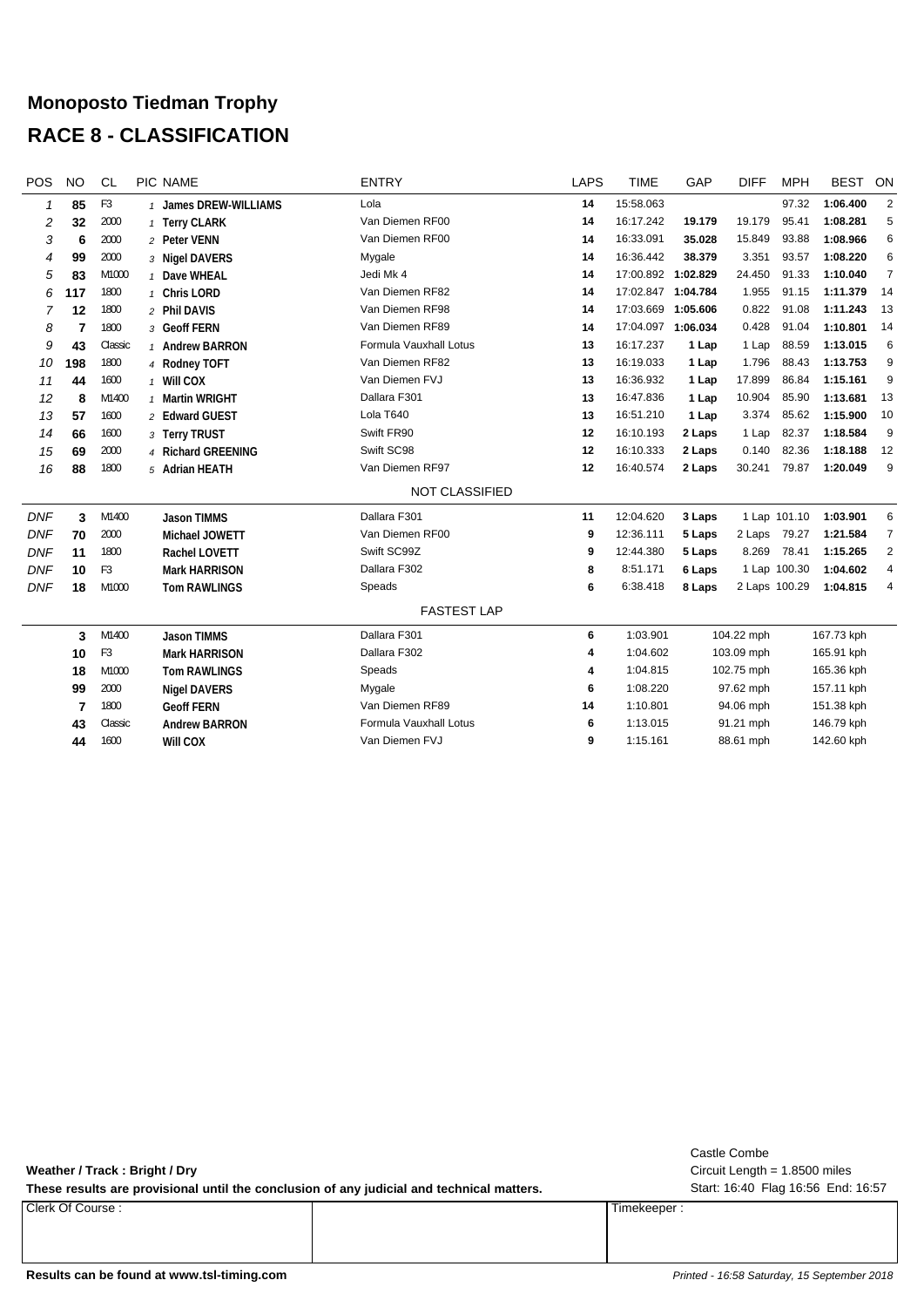#### **Monoposto Tiedman Trophy RACE 8 - LAP CHART**

| LAP <sub>1</sub> |               | @ 16:41:16.435  | LAP <sub>2</sub> |               | @ 16:42:21.586 | LAP <sub>3</sub> |               | @16:43:26.335 | LAP <sub>4</sub> |               | @16:44:30.770   | LAP <sub>5</sub> |               | @16:45:36.429   |
|------------------|---------------|-----------------|------------------|---------------|----------------|------------------|---------------|---------------|------------------|---------------|-----------------|------------------|---------------|-----------------|
| NO.              | <b>BEHIND</b> | <b>LAP TIME</b> | <b>NO</b>        | <b>BEHIND</b> | LAP TIME       | NO               | <b>BEHIND</b> | LAP TIME      | <b>NO</b>        | <b>BEHIND</b> | <b>LAP TIME</b> | NO.              | <b>BEHIND</b> | <b>LAP TIME</b> |
| 3                |               | 1:12.049        | 3                |               | 1:05.151       | 3                |               | 1:04.749      | 3                |               | 1:04.435        | 3                |               | 1:05.659        |
| 18               | 0.327         | 1:12.376        | 18               | 0.628         | 1:05.452       | 18               | 0.742         | 1:04.863      | 18               | 1.122         | 1:04.815        | 18               | 0.536         | 1:05.073        |
| 10               | 0.987         | 1:13.036        | 10               | 1.443         | 1:05.607       | 10               | 1.659         | 1:04.965      | 10               | 1.826         | 1:04.602        | 10               | 2.145         | 1:05.978        |
| 85               | 1.533         | 1:13.582        | 85               | 2.782         | 1:06.400       | 85               | 4.976         | 1:06.943      | 85               | 7.771         | 1:07.230        | 66               | 1 Lap         | 1:20.035        |
| 32               | 5.028         | 1:17.077        | 32               | 10.034        | 1:10.157       | 32               | 13.860        | 1:08.575      | 32               | 17.765        | 1:08.340        | 69               | 1 Lap         | 1:20.154        |
| 83               | 6.767         | 1:18.816        | 6                | 12.617        | 1:10.702       | 6                | 17.955        | 1:10.087      | 6                | 22.919        | 1:09.399        | 88               | 1 Lap         | 1:23.338        |
| 6                | 7.066         | 1:19.115        | 117              | 15.359        | 1:12.637       | 99               | 21.549        | 1:09.502      | 99               | 25.968        | 1:08.854        | 85               | 9.550         | 1:07.438        |
| 117              | 7.873         | 1:19.922        | 99               | 16.796        | 1:11.180       | 117              | 23.566        | 1:12.956      | 117              | 31.457        | 1:12.326        | 70               | 1 Lap         | 1:22.151        |
| $\overline{7}$   | 8.724         | 1:20.773        | 7                | 17.626        | 1:14.053       | 7                | 25.667        | 1:12.790      | 7                | 34.410        | 1:13.178        | 32               | 20.387        | 1:08.281        |
| 12               | 9.996         | 1:22.045        | 83               | 18.887        | 1:17.271       | 12               | 27.001        | 1:12.658      | 12               | 37.369        | 1:14.803        | 6                | 26.573        | 1:09.313        |
| 198              | 10.601        | 1:22.650        | 12               | 19.092        | 1:14.247       | 83               | 30.221        | 1:16.083      | 83               | 37.774        | 1:11.988        | 99               | 28.744        | 1:08.435        |
| 99               | 10.767        | 1:22.816        | 198              | 20.322        | 1:14.872       | 198              | 30.949        | 1:15.376      | 198              | 41.197        | 1:14.683        | 117              | 38.144        | 1:12.346        |
| 44               | 12.458        | 1:24.507        | 44               | 22.831        | 1:15.524       | 44               | 33.938        | 1:15.856      | 43               | 45.195        | 1:13.921        | 7                | 42.106        | 1:13.355        |
| 11               | 13.740        | 1:25.789        | 11               | 23.854        | 1:15.265       | 11               | 35.345        | 1:16.240      | 44               | 45.568        | 1:16.065        | 83               | 43.815        | 1:11.700        |
| 57               | 15.086        | 1:27.135        | 43               | 26.105        | 1:14.042       | 43               | 35.709        | 1:14.353      | 11               | 47.637        | 1:16.727        | 12               | 44.432        | 1:12.722        |
| 43               | 17.214        | 1:29.263        | 57               | 26.648        | 1:16.713       | 57               | 38.970        | 1:17.071      | 57               | 51.245        | 1:16.710        | 198              | 50.194        | 1:14.656        |
| 88               | 17.964        | 1:30.013        | 8                | 28.626        | 1:15.330       | 8                | 39.948        | 1:16.071      | 8                | 52.017        | 1:16.504        | 43               | 53.240        | 1:13.704        |
| 8                | 18.447        | 1:30.496        | 66               | 37.147        | 1:21.454       | 66               | 52.277        | 1:19.879      |                  |               |                 | 44               | 55.131        | 1:15.222        |
| 66               | 20.844        | 1:32.893        | 69               | 37.588        | 1:21.345       | 69               | 52.935        | 1:20.096      |                  |               |                 | 11               | 57.441        | 1:15.463        |
| 69               | 21.394        | 1:33.443        | 88               | 39.956        | 1:27.143       | 88               | 55.481        | 1:20.274      |                  |               |                 | 57               | 1:01.826      | 1:16.240        |
| 70               | 22.499        | 1:34.548        | 70               | 40.374        | 1:23.026       | 70               | 57.503        | 1:21.878      |                  |               |                 | 8                | 1:03.012      | 1:16.654        |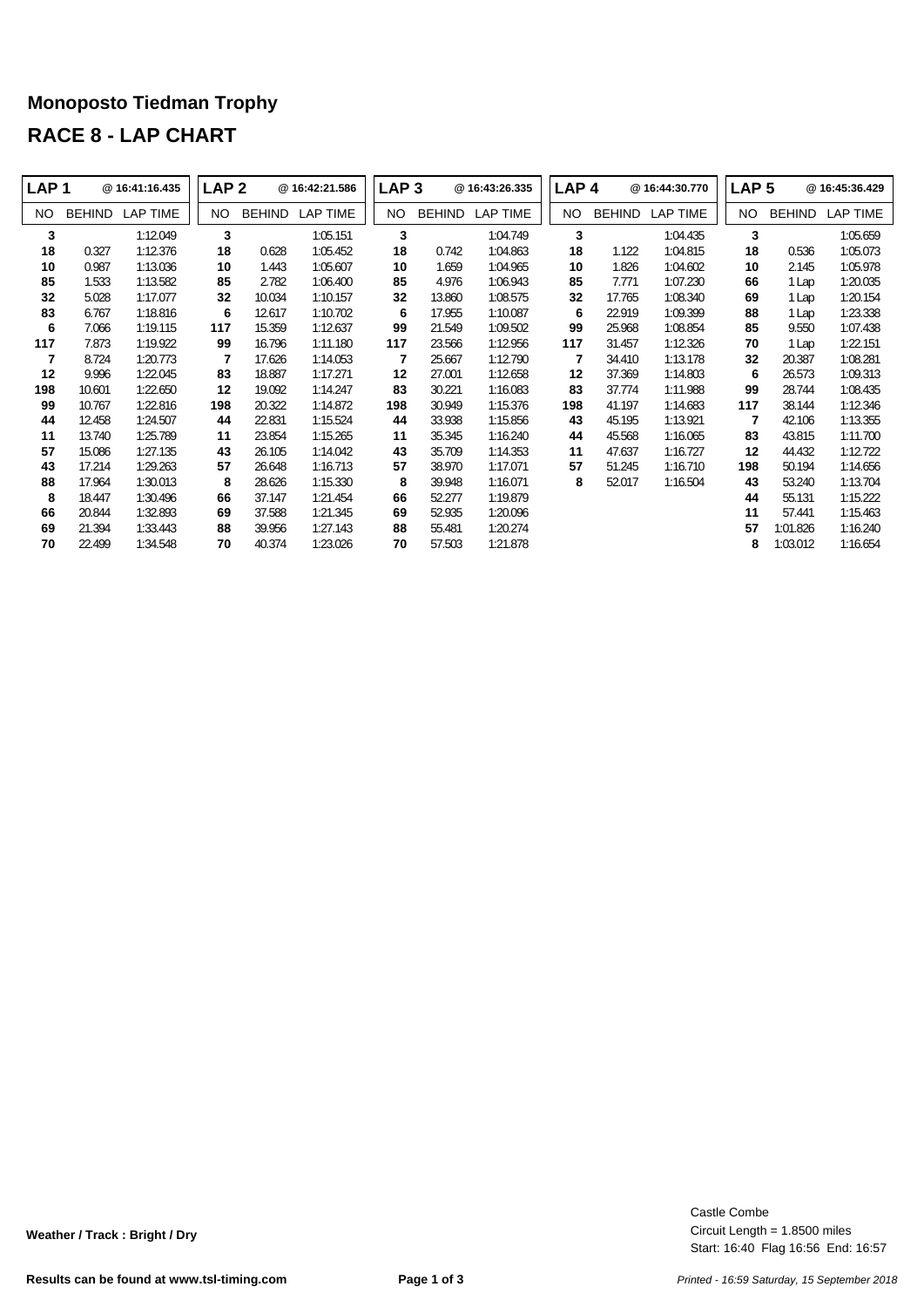## **Monoposto Tiedman Trophy RACE 8 - LAP CHART**

| LAP <sub>6</sub> |               | @ 16:46:40.330  | LAP <sub>7</sub> |               | @ 16:47:46.731 | LAP <sub>8</sub> |               | @16:48:51.645   | LAP <sub>9</sub> |               | @ 16:49:56.559 | <b>LAP 10</b> |               | @16:51:03.958   |
|------------------|---------------|-----------------|------------------|---------------|----------------|------------------|---------------|-----------------|------------------|---------------|----------------|---------------|---------------|-----------------|
| NO.              | <b>BEHIND</b> | <b>LAP TIME</b> | NO.              | <b>BEHIND</b> | LAP TIME       | NO.              | <b>BEHIND</b> | <b>LAP TIME</b> | NO.              | <b>BEHIND</b> | LAP TIME       | NO.           | <b>BEHIND</b> | <b>LAP TIME</b> |
| 3                |               | 1:03.901        | 3                |               | 1:06.401       | 3                |               | 1:04.914        | 3                |               | 1:04.914       | 3             |               | 1:07.399        |
| 18               | 2.474         | 1:05.839        | 44               | 1 Lap         | 1:16.059       | 10               | 3.912         | 1:06.580        | 12               | 1 Lap         | 1:12.059       | 83            | 1 Lap         | 1:12.575        |
| 10               | 2.921         | 1:04.677        | 10               | 2.246         | 1:05.726       | 198              | 1 Lap         | 1:14.921        | $\overline{7}$   | 1 Lap         | 1:12.749       | 117           | 1 Lap         | 1:12.890        |
| 85               | 15.064        | 1:09.415        | 57               | 1 Lap         | 1:17.903       | 43               | 1 Lap         | 1:13.815        | 43               | 1 Lap         | 1:13.937       | 11            | 2 Laps        | 1:35.753        |
| 66               | 1 Lap         | 1:19.231        | 8                | 1 Lap         | 1:18.597       | 44               | 1 Lap         | 1:15.654        | 198              | 1 Lap         | 1:15.956       | 12            | 1 Lap         | 1:12.900        |
| 69               | 1 Lap         | 1:20.147        | 11               | 1 Lap         | 1:27.930       | 85               | 20.307        | 1:08.278        | 44               | 1 Lap         | 1:16.425       |               | 1 Lap         | 1:13.298        |
| 32               | 26.238        | 1:09.752        | 85               | 16.943        | 1:08.280       | 57               | 1 Lap         | 1:17.207        | 85               | 23.747        | 1:08.354       | 88            | 2 Laps        | 1:23.002        |
| 88               | 1 Lap         | 1:22.158        | 32               | 29.655        | 1:09.818       | 8                | 1 Lap         | 1:16.500        | 57               | 1 Lap         | 1:16.797       | 70            | 2 Laps        | 1:22.496        |
| 70               | 1 Lap         | 1:21.906        | 66               | 1 Lap         | 1:19.769       | 32               | 33.752        | 1:09.011        | 8                | 1 Lap         | 1:16.502       | 43            | 1 Lap         | 1:13.830        |
| 6                | 31.638        | 1:08.966        | 69               | 1 Lap         | 1:19.836       | 11               | 1 Lap         | 1:32.022        | 32               | 37.360        | 1:08.522       | 198           | 1 Lap         | 1:13.753        |
| 99               | 33.063        | 1:08.220        | 6                | 38.247        | 1:13.010       | 99               | 44.363        | 1:10.747        | 99               | 49.148        | 1:09.699       | 85            | 24.278        | 1:07.930        |
| 117              | 46.772        | 1:12.529        | 99               | 38.530        | 1:11.868       | 6                | 44.856        | 1:11.523        | 6                | 49.263        | 1:09.321       | 44            | 1 Lap         | 1:15.161        |
| 83               | 50.357        | 1:10.443        | 88               | 1 Lap         | 1:24.141       | 66               | 1 Lap         | 1:19.920        | 66               | 1 Lap         | 1:19.736       | 32            | 39.315        | 1:09.354        |
| 7                | 51.250        | 1:13.045        | 70               | 1 Lap         | 1:25.405       | 69               | 1 Lap         | 1:18.798        | 69               | 1 Lap         | 1:19.412       | 57            | 1 Lap         | 1:16.434        |
| 12               | 52.148        | 1:11.617        | 117              | 53.159        | 1:12.788       | 83               | 1:01.066      | 1:11.984        |                  |               |                | 8             | 1 Lap         | 1:16.486        |
| 198              | 1:00.474      | 1:14.181        | 83               | 53.996        | 1:10.040       | 88               | 1 Lap         | 1:22.064        |                  |               |                | 99            | 51.657        | 1:09.908        |
| 43               | 1:02.354      | 1:13.015        | 7                | 57.951        | 1:13.102       | 117              | 1:02.076      | 1:13.831        |                  |               |                | 6             | 51.815        | 1:09.951        |
|                  |               |                 | 12               | 58.476        | 1:12.729       | 70               | 1 Lap         | 1:21.584        |                  |               |                |               |               |                 |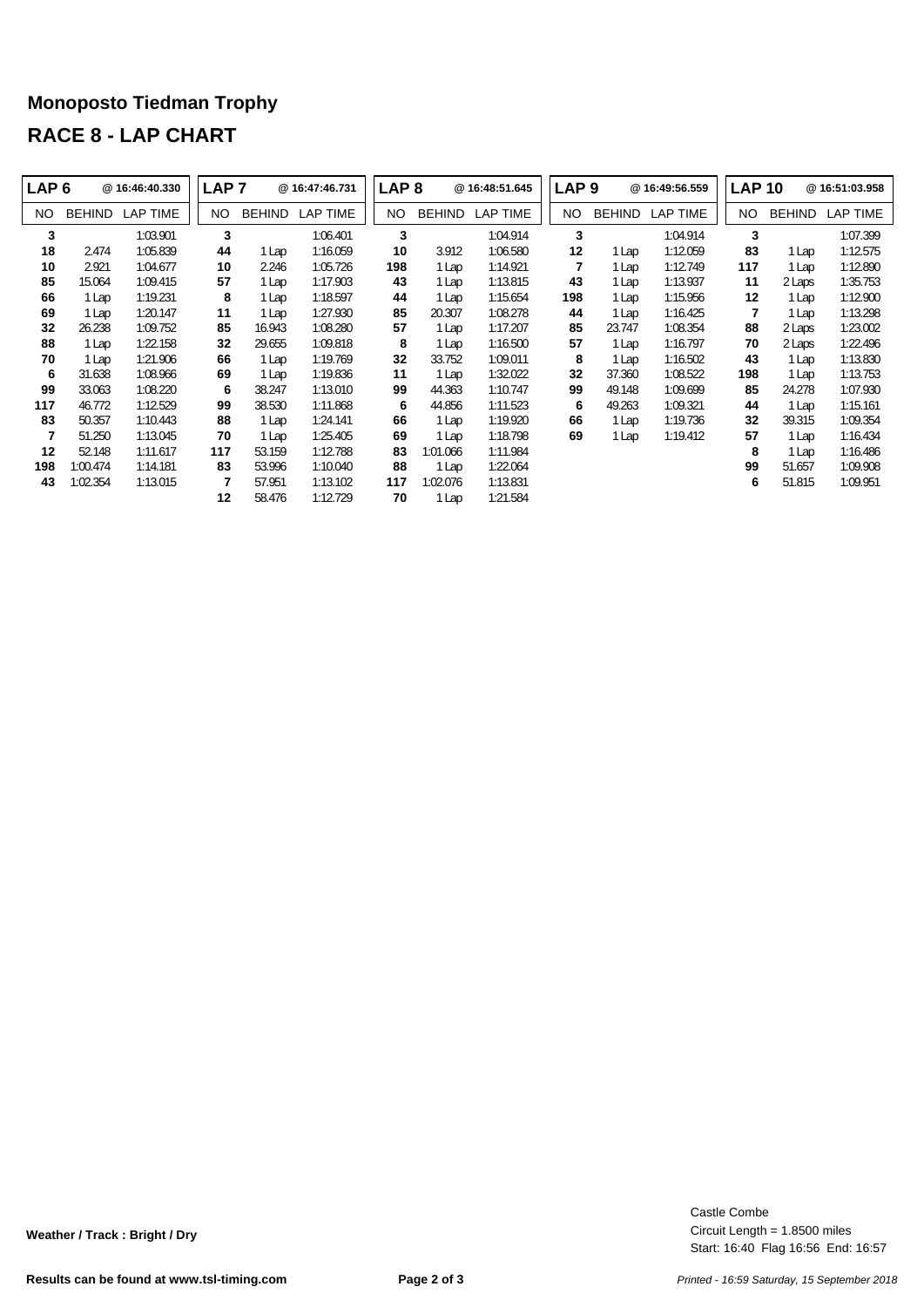## **Monoposto Tiedman Trophy RACE 8 - LAP CHART**

| LAP <sub>11</sub> |               | @ 16:52:09.006 | <b>LAP 12</b> |               | @16:53:44.704 | <b>LAP 13</b> |               | @16:54:54.707   | <b>LAP 14</b> |               | @16:56:02.449 |
|-------------------|---------------|----------------|---------------|---------------|---------------|---------------|---------------|-----------------|---------------|---------------|---------------|
| NO.               | <b>BEHIND</b> | LAP TIME       | NO.           | <b>BEHIND</b> | LAP TIME      | NO.           | <b>BEHIND</b> | <b>LAP TIME</b> | NO.           | <b>BEHIND</b> | LAP TIME      |
| 3                 |               | 1:05.048       | 85            |               | 1:06.904      | 85            |               | 1:10.003        | 85            |               | 1:07.742      |
| 66                | 2 Laps        | 1:18.584       | 43            | 1 Lap         | 1:13.555      | 66            | 2 Laps        | 1:19.163        | 66            | 2 Laps        | 1:19.843      |
| 83                | 1 Lap         | 1:11.007       | 198           | 1 Lap         | 1:13.985      | 69            | 2 Laps        | 1:20.250        | 69            | 2 Laps        | 1:18.188      |
| 69                | 2 Laps        | 1:19.485       | 88            | 2 Laps        | 1:22.395      | 43            | 1 Lap         | 1:14.404        | 43            | 1 Lap         | 1:14.394      |
| 117               | 1 Lap         | 1:12.350       | 32            | 17.371        | 1:10.176      | 198           | 1 Lap         | 1:14.127        | 32            | 19.179        | 1:09.525      |
| 12                | 1 Lap         | 1:11.476       | 44            | 1 Lap         | 1:15.886      | 32            | 17.396        | 1:10.028        | 198           | 1 Lap         | 1:14.457      |
| $\overline{7}$    | 1 Lap         | 1:11.214       | 6             | 32.559        | 1:11.566      | 88            | 2 Laps        | 1:21.982        | 6             | 35.028        | 1:11.013      |
| 88                | 2 Laps        | 1:20.049       | 99            | 33.021        | 1:12.552      | 44            | 1 Lap         | 1:17.238        | 99            | 38.379        | 1:12.736      |
| 85                | 28.794        | 1:09.564       | 57            | 1 Lap         | 1:18.378      | 6             | 31.757        | 1:09.201        | 44            | 1 Lap         | 1:17.760      |
| 43                | 1 Lap         | 1:15.004       | 8             | 1 Lap         | 1:14.347      | 99            | 33.385        | 1:10.367        | 88            | 2 Laps        | 1:24.015      |
| 70                | 2 Laps        | 1:23.117       | 83            | 53.764        | 1:11.948      | 57            | 1 Lap         | 1:17.038        | 8             | 1 Lap         | 1:13.681      |
| 198               | 1 Lap         | 1:15.416       | 117           | 59.060        | 1:12.055      | 8             | 1 Lap         | 1:14.478        | 57            | 1 Lap         | 1:17.684      |
| 11                | 2 Laps        | 1:39.191       | 12            | 1:00.641      | 1:11.480      | 83            | 57.213        | 1:13.452        | 83            | 1:02.829      | 1:13.358      |
| 44                | 1 Lap         | 1:15.575       | 7             | 1:01.980      | 1:11.108      | 117           | 1:01.147      | 1:12.090        | 117           | 1:04.784      | 1:11.379      |
| 32                | 42.893        | 1:08.626       |               |               |               | 12            | 1:01.881      | 1:11.243        | 12            | 1:05.606      | 1:11.467      |
| 57                | 1 Lap         | 1:15.900       |               |               |               | 7             | 1:02.975      | 1:10.998        | 7             | 1:06.034      | 1:10.801      |
| 99                | 56.167        | 1:09.558       |               |               |               |               |               |                 |               |               |               |
| 6                 | 56.691        | 1:09.924       |               |               |               |               |               |                 |               |               |               |
| 8                 | 1 Lap         | 1:22.190       |               |               |               |               |               |                 |               |               |               |
| 83                | 1:17.514      | 1:10.227       |               |               |               |               |               |                 |               |               |               |
| 117               | 1:22.703      | 1:12.748       |               |               |               |               |               |                 |               |               |               |

 1 Lap 1:19.686 1:26.570 1:13.633

1:24.859 1:12.223

1 Lap 1:19.179

Start: 16:40 Flag 16:56 End: 16:57 Circuit Length = 1.8500 miles Castle Combe

**Weather / Track : Bright / Dry**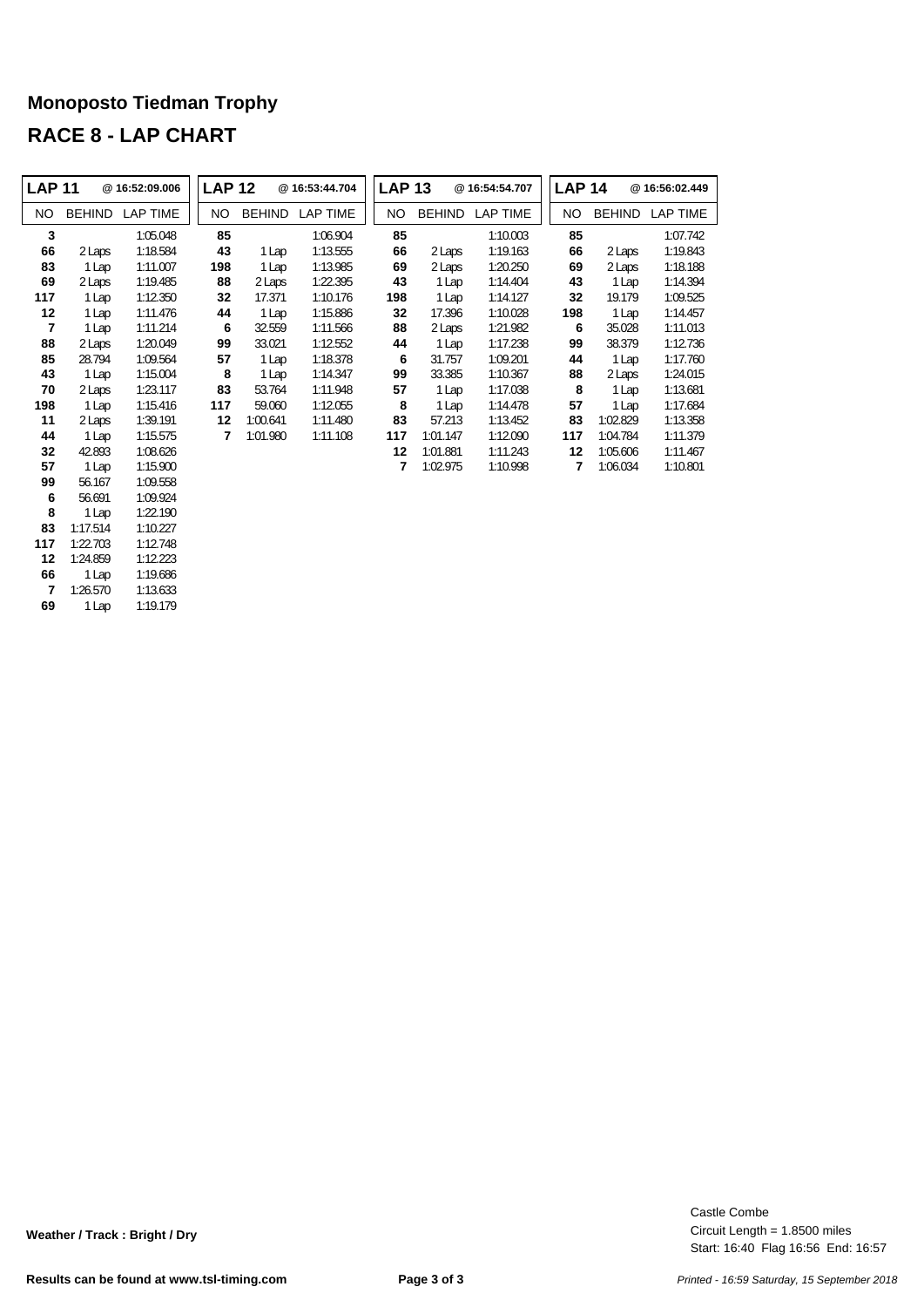# **Monoposto Tiedman Trophy RACE 8 - LAP ANALYSIS**

| DIFF = Difference To Personal Best Lap |  |  |  |
|----------------------------------------|--|--|--|
|----------------------------------------|--|--|--|

| P1               | 85 James DREW-WILLIAMS        |                |                 |                              |
|------------------|-------------------------------|----------------|-----------------|------------------------------|
| LAP              | <b>LAP TIME</b>               | DIFF           | <b>MPH</b>      | TIME OF DAY                  |
| 1 -              | 1:13.582                      | 7.182          | 90.51           | 16:41:17.968                 |
| 2 -<br>3 -       | 1:06.400(1)<br>$1:06.943$ (3) | 0.543          | 100.30<br>99.48 | 16:42:24.368<br>16:43:31.311 |
| $4 -$            | 1:07.230                      | 0.830          | 99.06           | 16:44:38.541                 |
| 5 -              | 1:07.438                      | 1.038          | 98.75           | 16:45:45.979                 |
| 6 -              | 1:09.415                      | 3.015          | 95.94           | 16:46:55.394                 |
| $7 -$            | 1:08.280                      | 1.880          | 97.53           | 16:48:03.674                 |
| 8 -              | 1:08.278                      | 1.878          | 97.54           | 16:49:11.952                 |
| 9 -              | 1:08.354                      | 1.954          | 97.43           | 16:50:20.306                 |
| $10 -$           | 1:07.930                      | 1.530          | 98.04           | 16:51:28.236                 |
| 11 -<br>$12 -$   | 1:09.564<br>$1:06.904$ (2)    | 3.164<br>0.504 | 95.73<br>99.54  | 16:52:37.800<br>16:53:44.704 |
| $13 -$           | 1:10.003                      | 3.603          | 95.13           | 16:54:54.707                 |
| $14 -$           | 1:07.742                      | 1.342          | 98.31           | 16:56:02.449                 |
| P <sub>2</sub>   | 32 Terry CLARK                |                |                 |                              |
| LAP              | <b>LAP TIME</b>               | DIFF           | MPH             | TIME OF DAY                  |
| 1 -              | 1:17.077                      | 8.796          | 86.40           | 16:41:21.463                 |
| 2 -              | 1:10.157                      | 1.876          | 94.93           | 16:42:31.620                 |
| 3 -              | 1:08.575                      | 0.294          | 97.12           | 16:43:40.195                 |
| 4 -              | $1:08.340$ (2)                | 0.059          | 97.45           | 16:44:48.535                 |
| 5 -<br>6 -       | 1:08.281 (1)<br>1:09.752      | 1.471          | 97.53<br>95.48  | 16:45:56.816<br>16:47:06.568 |
| $7 -$            | 1:09.818                      | 1.537          | 95.39           | 16:48:16.386                 |
| 8 -              | 1:09.011                      | 0.730          | 96.50           | 16:49:25.397                 |
| 9 -              | $1:08.522$ (3)                | 0.241          | 97.19           | 16:50:33.919                 |
| $10 -$           | 1:09.354                      | 1.073          | 96.02           | 16:51:43.273                 |
| $11 -$           | 1:08.626                      | 0.345          | 97.04           | 16:52:51.899                 |
| $12 -$           | 1:10.176                      | 1.895          | 94.90           | 16:54:02.075                 |
| $13 -$           | 1:10.028                      | 1.747          | 95.10           | 16:55:12.103                 |
| $14 -$           | 1:09.525                      | 1.244          | 95.79           | 16:56:21.628                 |
| P <sub>3</sub>   | <b>Peter VENN</b><br>6        |                |                 |                              |
| LAP              | <b>LAP TIME</b>               | DIFF           | <b>MPH</b>      | TIME OF DAY                  |
| $1 -$            | 1:19.115                      | 10.149         | 84.18           | 16:41:23.501                 |
| 2 -<br>3 -       | 1:10.702<br>1:10.087          | 1.736<br>1.121 | 94.19<br>95.02  | 16:42:34.203<br>16:43:44.290 |
| 4 -              | 1:09.399                      | 0.433          | 95.96           | 16:44:53.689                 |
| 5 -              | $1:09.313$ (3)                | 0.347          | 96.08           | 16:46:03.002                 |
| $6 -$            | 1:08.966(1)                   |                | 96.56           | 16:47:11.968                 |
| 7 -              | 1:13.010                      | 4.044          | 91.22           | 16:48:24.978                 |
| 8 -              | 1:11.523                      | 2.557          | 93.11           | 16:49:36.501                 |
| 9 -              | 1:09.321                      | 0.355          | 96.07           | 16:50:45.822                 |
| $10 -$<br>$11 -$ | 1:09.951                      | 0.985          | 95.20<br>95.24  | 16:51:55.773<br>16:53:05.697 |
| $12 -$           | 1:09.924<br>1:11.566          | 0.958<br>2.600 | 93.06           | 16:54:17.263                 |
| $13 -$           | $1:09.201$ (2)                | 0.235          | 96.24           | 16:55:26.464                 |
| $14 -$           | 1:11.013                      | 2.047          | 93.78           | 16:56:37.477                 |
| P4               | 99 Nigel DAVERS               |                |                 |                              |
| LAP              | <b>LAP TIME</b>               | <b>DIFF</b>    | MPH             | TIME OF DAY                  |
| 1 -              | 1:22.816                      | 14.596         | 80.41           | 16:41:27.202                 |
| 2 -              | 1:11.180                      | 2.960          | 93.56           | 16:42:38.382                 |
| 3 -              | 1:09.502                      | 1.282          | 95.82           | 16:43:47.884                 |
| 4 -              | $1:08.854$ (3)                | 0.634          | 96.72           | 16:44:56.738                 |
| $5 -$            | $1:08.435$ (2)                | 0.215          | 97.31           | 16:46:05.173                 |
| 6 -<br>$7 -$     | 1:08.220(1)<br>1:11.868       | 3.648          | 97.62<br>92.67  | 16:47:13.393<br>16:48:25.261 |
|                  |                               |                |                 |                              |
| 8 -              | 1:10.747                      | 2.527          | 94.13           | 16:49:36.008                 |

**Weather / Track : Bright / Dry**

|                | DIFF = Difference To Personal Best Lap |                |                |                              |
|----------------|----------------------------------------|----------------|----------------|------------------------------|
| 9 -            | 1:09.699                               | 1.479          | 95.55          | 16:50:45.707                 |
| $10 -$         | 1:09.908                               | 1.688          | 95.26          | 16:51:55.615                 |
| $11 -$         | 1:09.558                               | 1.338          | 95.74          | 16:53:05.173                 |
| $12 -$         | 1:12.552                               | 4.332          | 91.79          | 16:54:17.725                 |
| $13 -$         | 1:10.367                               | 2.147          | 94.64          | 16:55:28.092                 |
| $14 -$         | 1:12.736                               | 4.516          | 91.56          | 16:56:40.828                 |
| P <sub>5</sub> | <b>83 Dave WHEAL</b>                   |                |                |                              |
| LAP            | <b>LAP TIME</b>                        | DIFF           | MPH            | TIME OF DAY                  |
| 1 -            | 1:18.816                               | 8.776          | 84.50          | 16:41:23.202                 |
| $2-$           | 1:17.271                               | 7.231          | 86.19          | 16:42:40.473                 |
| 3 -            | 1:16.083                               | 6.043          | 87.53          | 16:43:56.556                 |
| 4 -            | 1:11.988                               | 1.948          | 92.51          | 16:45:08.544                 |
| 5 -            | 1:11.700                               | 1.660          | 92.88          | 16:46:20.244                 |
| 6 -            | 1:10.443(3)                            | 0.403          | 94.54          | 16:47:30.687                 |
| 7 -            | 1:10.040(1)                            |                | 95.08          | 16:48:40.727                 |
| 8 -            | 1:11.984                               | 1.944          | 92.52          | 16:49:52.711                 |
| 9 -            | 1:12.575                               | 2.535          | 91.76          | 16:51:05.286                 |
| 10 -<br>$11 -$ | 1:11.007<br>$1:10.227$ (2)             | 0.967          | 93.79          | 16:52:16.293<br>16:53:26.520 |
| $12 -$         | 1:11.948                               | 0.187<br>1.908 | 94.83<br>92.56 | 16:54:38.468                 |
| 13 -           | 1:13.452                               | 3.412          | 90.67          | 16:55:51.920                 |
| $14 -$         | 1:13.358                               | 3.318          | 90.78          | 16:57:05.278                 |
|                |                                        |                |                |                              |
| P6             | <b>117 Chris LORD</b>                  |                |                |                              |
| LAP            | <b>LAP TIME</b>                        | <b>DIFF</b>    | <b>MPH</b>     | TIME OF DAY                  |
| 1 -            | 1:19.922                               | 8.543          | 83.33          | 16:41:24.308                 |
| $2-$<br>3 -    | 1:12.637<br>1:12.956                   | 1.258<br>1.577 | 91.68<br>91.28 | 16:42:36.945<br>16:43:49.901 |
| 4 -            | 1:12.326                               | 0.947          | 92.08          | 16:45:02.227                 |
| 5 -            | 1:12.346                               | 0.967          | 92.05          | 16:46:14.573                 |
| 6 -            | 1:12.529                               | 1.150          | 91.82          | 16:47:27.102                 |
| 7 -            | 1:12.788                               | 1.409          | 91.49          | 16:48:39.890                 |
| 8 -            | 1:13.831                               | 2.452          | 90.20          | 16:49:53.721                 |
| 9 -            | 1:12.890                               | 1.511          | 91.37          | 16:51:06.611                 |
| $10 -$         | 1:12.350                               | 0.971          | 92.05          | 16:52:18.961                 |
| $11 -$         | 1:12.748<br>$1:12.055$ (2)             | 1.369          | 91.54          | 16:53:31.709                 |
| 12 -<br>$13 -$ | 1:12.090<br>(3)                        | 0.676<br>0.711 | 92.42<br>92.38 | 16:54:43.764<br>16:55:55.854 |
| 14 -           | 1:11.379(1)                            |                | 93.30          | 16:57:07.233                 |
| P7             | <b>12 Phil DAVIS</b>                   |                |                |                              |
| LAP            | <b>LAP TIME</b>                        | DIFF           | MPH            | TIME OF DAY                  |
| 1 -            | 1:22.045                               | 10.802         | 81.17          | 16:41:26.431                 |
| 2 -            | 1:14.247                               | 3.004          | 89.70          | 16:42:40.678                 |
| 3 -            | 1:12.658                               | 1.415          | 91.66          | 16:43:53.336                 |
| 4 -            | 1:14.803                               | 3.560          | 89.03          | 16:45:08.139                 |
| 5 -            | 1:12.722                               | 1.479          | 91.58          | 16:46:20.861                 |
| 6 -<br>7 -     | 1:11.617                               | 0.374          | 92.99<br>91.57 | 16:47:32.478                 |
| 8 -            | 1:12.729<br>1:12.059                   | 1.486<br>0.816 | 92.42          | 16:48:45.207<br>16:49:57.266 |
| 9 -            | 1:12.900                               | 1.657          | 91.35          | 16:51:10.166                 |
| 10 -           | $1:11.476$ (3)                         | 0.233          | 93.17          | 16:52:21.642                 |
| 11 -           | 1:12.223                               | 0.980          | 92.21          | 16:53:33.865                 |
| 12 -           | 1:11.480                               | 0.237          | 93.17          | 16:54:45.345                 |
| 13 -           | 1:11.243(1)                            |                | 93.48          | 16:55:56.588                 |
| 14 -           | $1:11.467$ (2)                         | 0.224          | 93.19          | 16:57:08.055                 |
| P8             | <b>Geoff FERN</b><br>7                 |                |                |                              |
| LAP            | <b>LAP TIME</b>                        | DIFF           | MPH            | TIME OF DAY                  |

| $1 -$ | 1:20.773 | 9.972 | 82.45        | 16:41:25.159 |
|-------|----------|-------|--------------|--------------|
|       |          |       | Castle Combe |              |

Start: 16:40 Flag 16:56 End: 16:57 Circuit Length = 1.8500 miles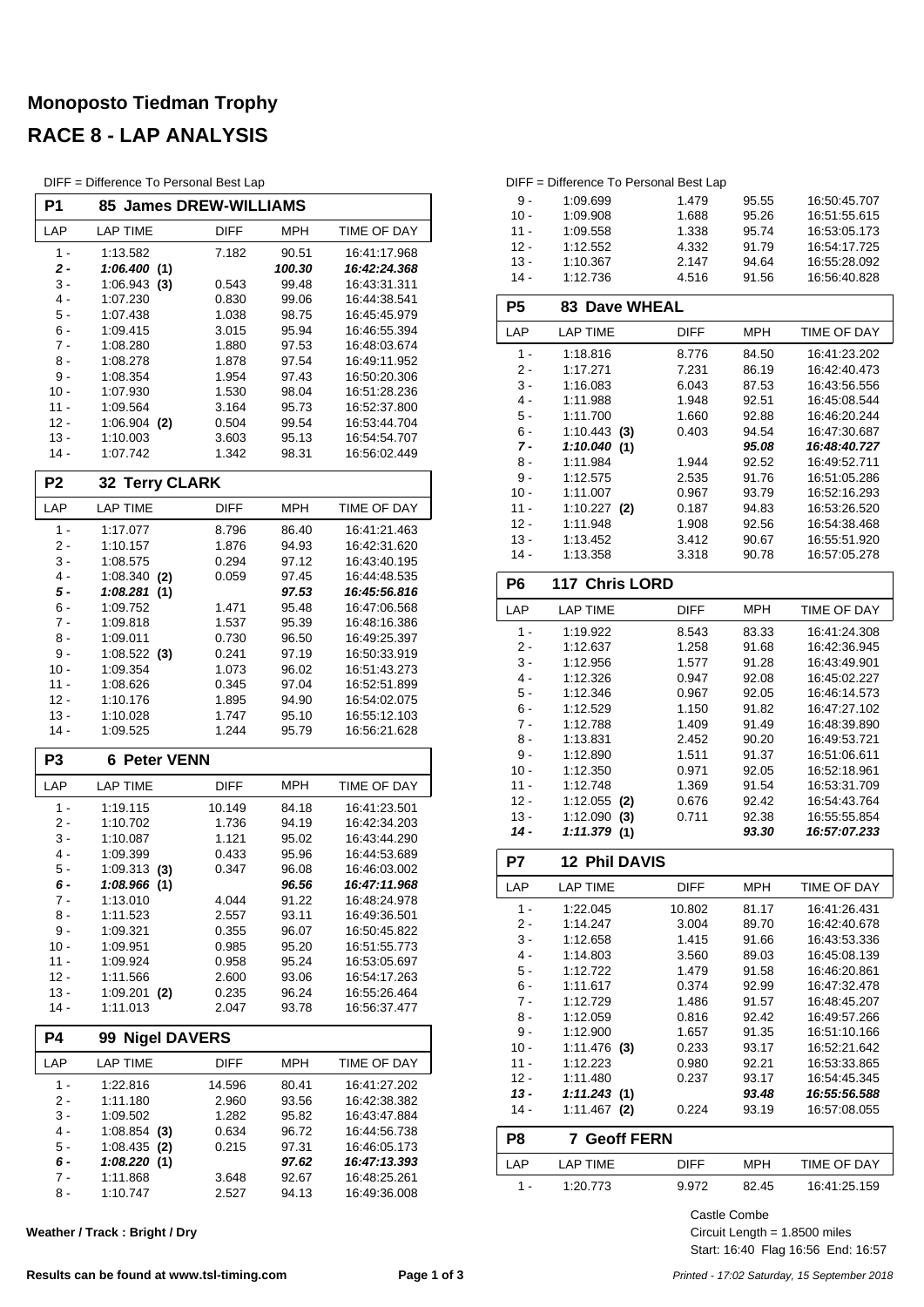# **Monoposto Tiedman Trophy RACE 8 - LAP ANALYSIS**

| P9     | <b>43 Andrew BARRON</b>                |       |       |              |
|--------|----------------------------------------|-------|-------|--------------|
| $14 -$ | 1:10.801<br>(1)                        |       | 94.06 | 16:57:08.483 |
| $13 -$ | 1:10.998<br>(2)                        | 0.197 | 93.80 | 16.55.57.682 |
| $12 -$ | 1:11.108<br>(3)                        | 0.307 | 93.66 | 16.54.46.684 |
| 11 -   | 1:13.633                               | 2.832 | 90.44 | 16:53:35.576 |
| $10 -$ | 1:11.214                               | 0.413 | 93.52 | 16:52:21.943 |
| $9 -$  | 1:13.298                               | 2.497 | 90.86 | 16.51.10.729 |
| $8 -$  | 1:12.749                               | 1.948 | 91.54 | 16:49:57.431 |
| 7 -    | 1:13.102                               | 2.301 | 91.10 | 16:48:44.682 |
| $6 -$  | 1:13.045                               | 2.244 | 91.17 | 16:47:31.580 |
| $5 -$  | 1:13.355                               | 2.554 | 90.79 | 16:46:18.535 |
| $4 -$  | 1:13.178                               | 2.377 | 91.01 | 16:45:05.180 |
| $3 -$  | 1:12.790                               | 1.989 | 91.49 | 16:43:52.002 |
| 2 -    | 1:14.053                               | 3.252 | 89.93 | 16:42:39.212 |
|        | DIFF = Difference To Personal Best Lap |       |       |              |

| LAP        | <b>LAP TIME</b> | <b>DIFF</b> | <b>MPH</b> | TIME OF DAY  |
|------------|-----------------|-------------|------------|--------------|
| 1 -        | 1:29.263        | 16.248      | 74.61      | 16:41:33.649 |
| 2 -        | 1:14.042        | 1.027       | 89.94      | 16:42:47.691 |
| $3 -$      | 1:14.353        | 1.338       | 89.57      | 16:44:02.044 |
| $4 -$      | 1:13.921        | 0.906       | 90.09      | 16:45:15.965 |
| 5 -        | $1:13.704$ (3)  | 0.689       | 90.36      | 16:46:29.669 |
| 6 -        | 1:13.015<br>(1) |             | 91.21      | 16:47:42.684 |
| $7 -$      | 1:13.815        | 0.800       | 90.22      | 16:48:56.499 |
| 8 -        | 1:13.937        | 0.922       | 90.07      | 16:50:10.436 |
| 9 -        | 1:13.830        | 0.815       | 90.20      | 16:51:24.266 |
| $10 -$     | 1:15.004        | 1.989       | 88.79      | 16:52:39.270 |
| $11 -$     | $1:13.555$ (2)  | 0.540       | 90.54      | 16:53:52.825 |
| $12 -$     | 1:14.404        | 1.389       | 89.51      | 16:55:07.229 |
| $13 -$     | 1:14.394        | 1.379       | 89.52      | 16:56:21.623 |
| <b>P10</b> | 198 Rodney TOFT |             |            |              |
| LAP        | <b>LAP TIME</b> | <b>DIFF</b> | <b>MPH</b> | TIME OF DAY  |
| 1 -        | 1:22.650        | 8.897       | 80.58      | 16:41:27.036 |
| $2 -$      | 1:14.872        | 1.119       | 88.95      | 16:42:41.908 |
| $3 -$      | 1:15.376        | 1.623       | 88.35      | 16:43:57.284 |
| 4 -        | 1:14.683        | 0.930       | 89.17      | 16:45:11.967 |
| -          | .               | 0.000       | 0000       | 10.10.00.000 |

| 5 -        | 1:14.656        | 0.903       | 89.20 | 16.46.26.623 |
|------------|-----------------|-------------|-------|--------------|
| $6 -$      | 1:14.181        | 0.428       | 89.78 | 16:47:40.804 |
| $7 -$      | 1:14.921        | 1.168       | 88.89 | 16:48:55.725 |
| $8 -$      | 1:15.956        | 2.203       | 87.68 | 16:50:11.681 |
| 9 -        | 1:13.753(1)     |             | 90.30 | 16:51:25.434 |
| $10 -$     | 1:15.416        | 1.663       | 88.31 | 16:52:40.850 |
| $11 -$     | 1:13.985 (2)    | 0.232       | 90.01 | 16:53:54.835 |
| $12 -$     | $1:14.127$ (3)  | 0.374       | 89.84 | 16:55:08.962 |
| $13 -$     | 1:14.457        | 0.704       | 89.44 | 16.56.23.419 |
| <b>P11</b> | 44 Will COX     |             |       |              |
| LAP        | <b>LAP TIME</b> | <b>DIFF</b> | MPH   | TIME OF DAY  |
| 1 -        | 1:24.507        | 9.346       | 78.81 | 16:41:28.893 |
| $2 -$      | $1:15.524$ (3)  | 0.363       | 88.18 | 16:42:44.417 |
| $3 -$      | 1:15.856        | 0.695       | 87.79 | 16:44:00.273 |
| 4 -        | 1:16.065        | 0.904       | 87.55 | 16:45:16.338 |
| $5 -$      | $1:15.222$ (2)  | 0.061       | 88.53 | 16:46:31.560 |
| $6 -$      | 1:16.059        | 0.898       | 87.56 | 16:47:47.619 |
| $7 -$      | 1:15.654        | 0.493       | 88.03 | 16:49:03.273 |
| $8 -$      | 1:16.425        | 1.264       | 87.14 |              |
|            |                 |             |       | 16.50.19.698 |
| $9-$       | 1:15.161(1)     |             | 88.61 | 16:51:34.859 |
| $10 -$     | 1:15.575        | 0.414       | 88.12 | 16:52:50.434 |
| 11 -       | 1:15.886        | 0.725       | 87.76 | 16:54:06.320 |
| $12 -$     | 1:17.238        | 2.077       | 86.22 | 16:55:23.558 |

**Weather / Track : Bright / Dry**

DIFF = Difference To Personal Best Lap

٦

| P12              |                            |                | 8 Martin WRIGHT       |                              |  |
|------------------|----------------------------|----------------|-----------------------|------------------------------|--|
| LAP              | <b>LAP TIME</b>            | DIFF           | <b>MPH</b>            | TIME OF DAY                  |  |
| 1 -              | 1:30.496                   | 16.815         | 73.59                 | 16:41:34.882                 |  |
| 2 -              | 1:15.330                   | 1.649          | 88.41                 | 16:42:50.212                 |  |
| 3 -              | 1:16.071                   | 2.390          | 87.55                 | 16:44:06.283                 |  |
| 4 -              | 1:16.504                   | 2.823          | 87.05                 | 16:45:22.787                 |  |
| 5 -              | 1:16.654                   | 2.973          | 86.88                 | 16:46:39.441                 |  |
| 6 -              | 1:18.597                   | 4.916          | 84.73                 | 16:47:58.038                 |  |
| $7 -$            | 1:16.500                   | 2.819          | 87.05                 | 16:49:14.538                 |  |
| 8 -              | 1:16.502                   | 2.821          | 87.05                 | 16:50:31.040                 |  |
|                  |                            |                |                       |                              |  |
| 9 -              | 1:16.486                   | 2.805          | 87.07                 | 16:51:47.526                 |  |
| $10 -$           | 1:22.190                   | 8.509          | 81.03                 | 16:53:09.716                 |  |
| $11 -$           | 1:14.347<br>(2)            | 0.666          | 89.58                 | 16:54:24.063                 |  |
| $12 -$           | 1:14.478<br>(3)            | 0.797          | 89.42                 | 16:55:38.541                 |  |
| $13 -$           | 1:13.681(1)                |                | 90.39                 | 16:56:52.222                 |  |
| P <sub>13</sub>  | 57 Edward GUEST            |                |                       |                              |  |
| LAP              | <b>LAP TIME</b>            | <b>DIFF</b>    | <b>MPH</b>            | TIME OF DAY                  |  |
| 1 -              | 1:27.135                   | 11.235         | 76.43                 | 16:41:31.521                 |  |
| 2 -              | 1:16.713                   | 0.813          | 86.81                 | 16:42:48.234                 |  |
| 3 -              | 1:17.071                   | 1.171          | 86.41                 | 16:44:05.305                 |  |
| 4 -              | 1:16.710                   | 0.810          | 86.82                 | 16:45:22.015                 |  |
| 5 -              | $1:16.240$ (2)             | 0.340          | 87.35                 | 16:46:38.255                 |  |
| 6 -              | 1:17.903                   | 2.003          | 85.49                 | 16:47:56.158                 |  |
| 7 -              | 1:17.207                   | 1.307          | 86.26                 | 16:49:13.365                 |  |
| 8 -              | 1:16.797                   | 0.897          | 86.72                 | 16:50:30.162                 |  |
| 9 -              | 1:16.434<br>(3)            | 0.534          | 87.13                 | 16:51:46.596                 |  |
| $10 -$           | 1:15.900 (1)               |                | 87.74                 | 16:53:02.496                 |  |
| 11 -             | 1:18.378                   | 2.478          | 84.97                 | 16:54:20.874                 |  |
| $12 -$           | 1:17.038                   | 1.138          | 86.45                 | 16:55:37.912                 |  |
| $13 -$           | 1:17.684                   | 1.784          | 85.73                 | 16:56:55.596                 |  |
|                  |                            |                |                       |                              |  |
| P14              | <b>66 Terry TRUST</b>      |                |                       |                              |  |
| LAP              | <b>LAP TIME</b>            | <b>DIFF</b>    | <b>MPH</b>            | TIME OF DAY                  |  |
|                  |                            |                |                       |                              |  |
| 1 -              | 1:32.893                   | 14.309         | 71.69                 | 16:41:37.279                 |  |
| 2 -              | 1:21.454                   | 2.870          | 81.76                 | 16:42:58.733                 |  |
| 3 -              | 1:19.879                   | 1.295          | 83.37                 | 16:44:18.612                 |  |
| 4 -              | 1:20.035                   | 1.451          | 83.21                 | 16:45:38.647                 |  |
| 5 -              | 1:19.231<br>(3)            | 0.647          | 84.05                 | 16:46:57.878                 |  |
| 6 -              | 1:19.769                   | 1.185          | 83.49                 | 16:48:17.647                 |  |
| 7 -              | 1:19.920                   |                |                       |                              |  |
|                  |                            | 1.336          | 83.33                 | 16:49:37.567                 |  |
| 8 -              | 1:19.736                   | 1.152          | 83.52                 | 16:50:57.303                 |  |
| 9 -              | 1:18.584(1)                |                | 84.75                 | 16:52:15.887                 |  |
| $10 -$           | 1:19.686                   | 1.102          | 83.57                 | 16:53:35.573                 |  |
| $11 -$<br>$12 -$ | $1:19.163$ (2)<br>1:19.843 | 0.579<br>1.259 | 84.13<br>83.41        | 16:54:54.736<br>16:56:14.579 |  |
| P <sub>15</sub>  | <b>69 Richard GREENING</b> |                |                       |                              |  |
| LAP              | <b>LAP TIME</b>            | <b>DIFF</b>    | MPH                   | TIME OF DAY                  |  |
|                  |                            |                |                       |                              |  |
| $1 -$            | 1:33.443                   | 15.255         | 71.27                 | 16:41:37.829                 |  |
| 2 -              | 1:21.345                   | 3.157          | 81.87                 | 16:42:59.174                 |  |
| 3 -              | 1:20.096                   | 1.908          | 83.15                 | 16:44:19.270                 |  |
| 4 -              | 1:20.154                   | 1.966          | 83.09                 | 16:45:39.424                 |  |
| 5 -              | 1:20.147                   | 1.959          | 83.09                 | 16:46:59.571                 |  |
| 6 -              | 1:19.836                   | 1.648          | 83.42                 | 16:48:19.407                 |  |
| 7 -              | $1:18.798$ (2)             | 0.610          | 84.52                 | 16:49:38.205                 |  |
| 8 -              | 1:19.412                   | 1.224          | 83.86                 | 16:50:57.617                 |  |
| 9 -              | 1:19.485                   | 1.297          | 83.78                 | 16:52:17.102                 |  |
| $10 -$           | $1:19.179$ (3)             | 0.991          | 84.11                 | 16:53:36.281                 |  |
| $11 -$           | 1:20.250                   | 2.062          | 82.99                 | 16:54:56.531                 |  |
| 12 -             | 1:18.188(1)                |                | 85.17<br>Castle Combe | 16:56:14.719                 |  |

Castle Combe

Start: 16:40 Flag 16:56 End: 16:57 Circuit Length = 1.8500 miles